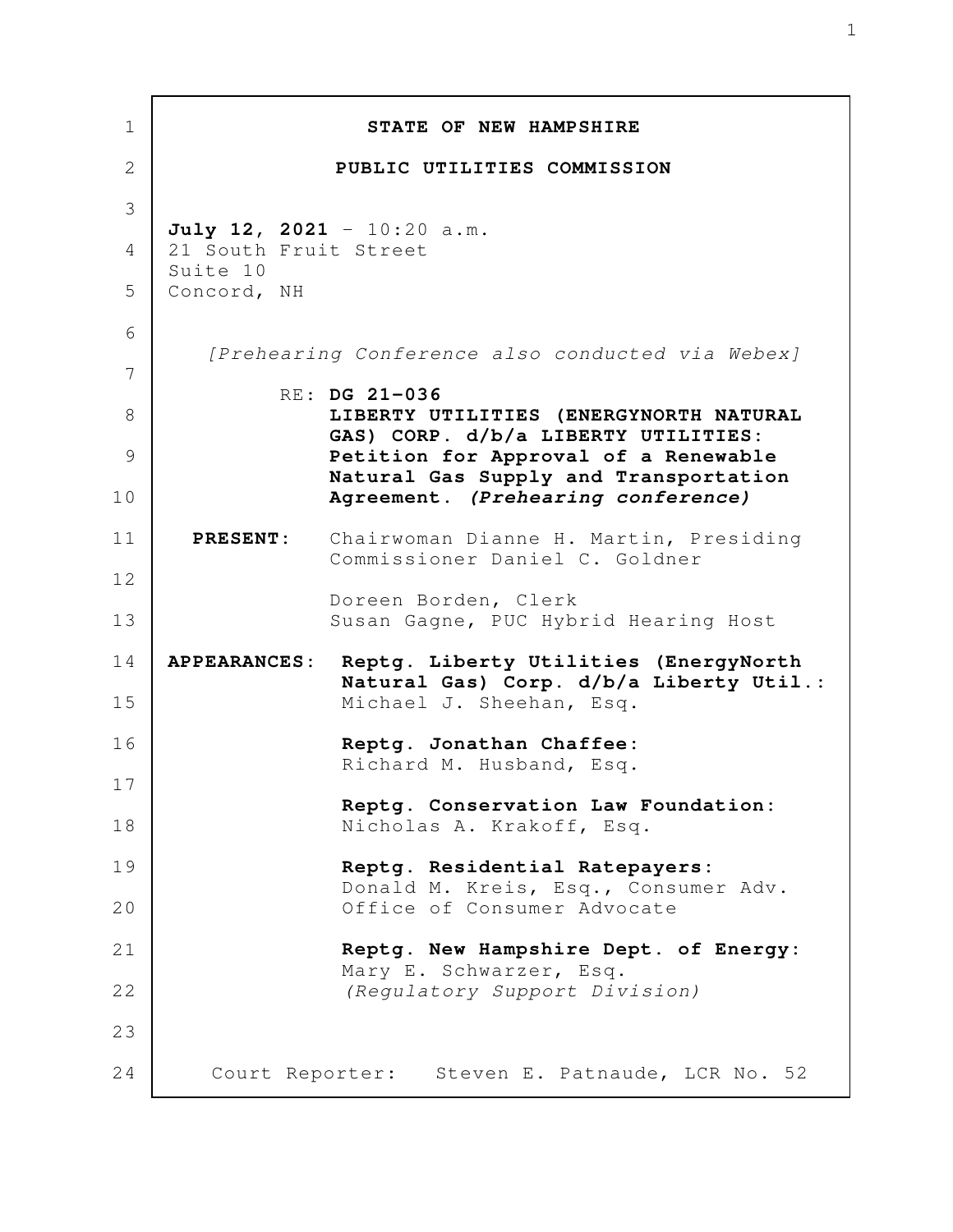**I N D E X PAGE NO. STATEMENTS RE: JONATHAN CHAFFEE PETITION TO INTERVENE BY:** Mr. Sheehan 6, 12 Ms. Schwarzer 7 Mr. Kreis 10 Mr. Husband 15 **STATEMENTS RE: CONSERVATION LAW FOUNDATION PETITION TO INTERVENE BY:** Mr. Sheehan 18 Ms. Schwarzer 19 Mr. Kreis 19 Mr. Krakoff 19 **ISSUE RE:** Posting of the Order of Notice 20 on the PUC website **STATEMENTS RE: MOTIONS FOR CONFIDENTIAL TREATMENT BY:**  Ms. Schwarzer 21, 23 Mr. Sheehan 22 **STATEMENTS OF PRELIMINARY POSITION BY:** Mr. Sheehan 23 Mr. Kreis 30 Mr. Husband 32 Mr. Krakoff 33 Ms. Schwarzer 34 *QUESTIONS BY:* Chairwoman Martin 40, 51 Commissioner Goldner 44 1 2 3 4 5 6 7 8 9 10 11 12 13 14 15 16 17 18 19 20 21 22 23 24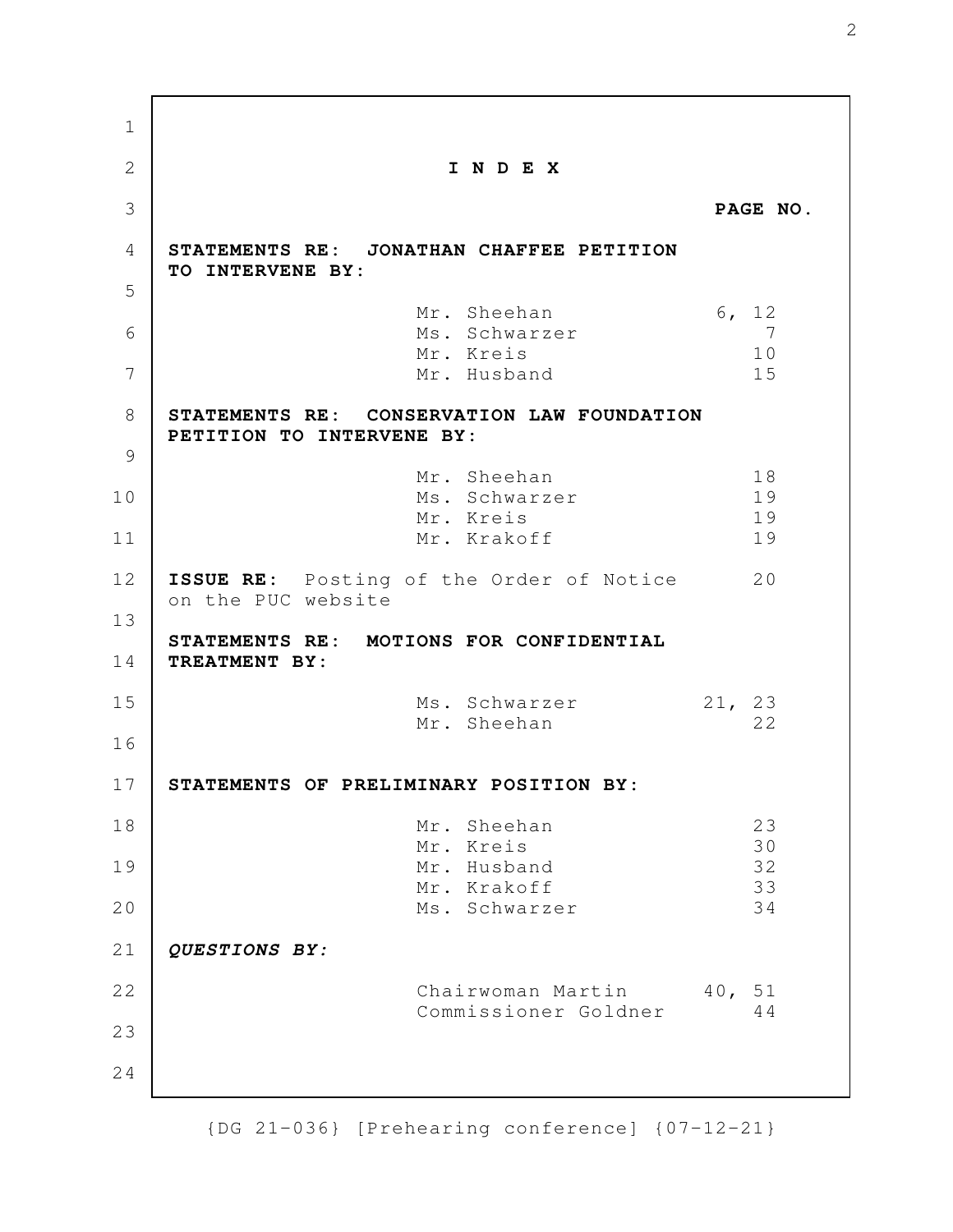**P R O C E E D I N G** CHAIRWOMAN MARTIN: Good morning, everyone. We're here this morning in Docket DG 21-036, which is the Liberty Utilities' Petition for Approval of a Renewable Natural Gas Supply and Transportation Agreement. My name is Dianne Martin. I am the Chairwoman of the Public Utilities Commission. Commissioner Goldner. COMMISSIONER GOLDNER: Yes. Dan Goldner, Commissioner. CHAIRWOMAN MARTIN: Okay. And we'll take appearances now. I apologize. Oh, there you are, Mr. Sheehan. Let's start with Mr. Sheehan. MR. SHEEHAN: Good morning. Mike Sheehan, for Liberty Utilities (EnergyNorth Natural Gas) Corp. CHAIRWOMAN MARTIN: Okay. Thank you. And Mr. Kreis, there you are. Go ahead. MR. KREIS: Good morning, everybody. I am Donald Kreis, the Consumer Advocate, here on behalf of residential utility customers. CHAIRWOMAN MARTIN: Okay. Thank you. 1 2 3 4 5 6 7 8 9 10 11 12 13 14 15 16 17 18 19 20 21 22 23 24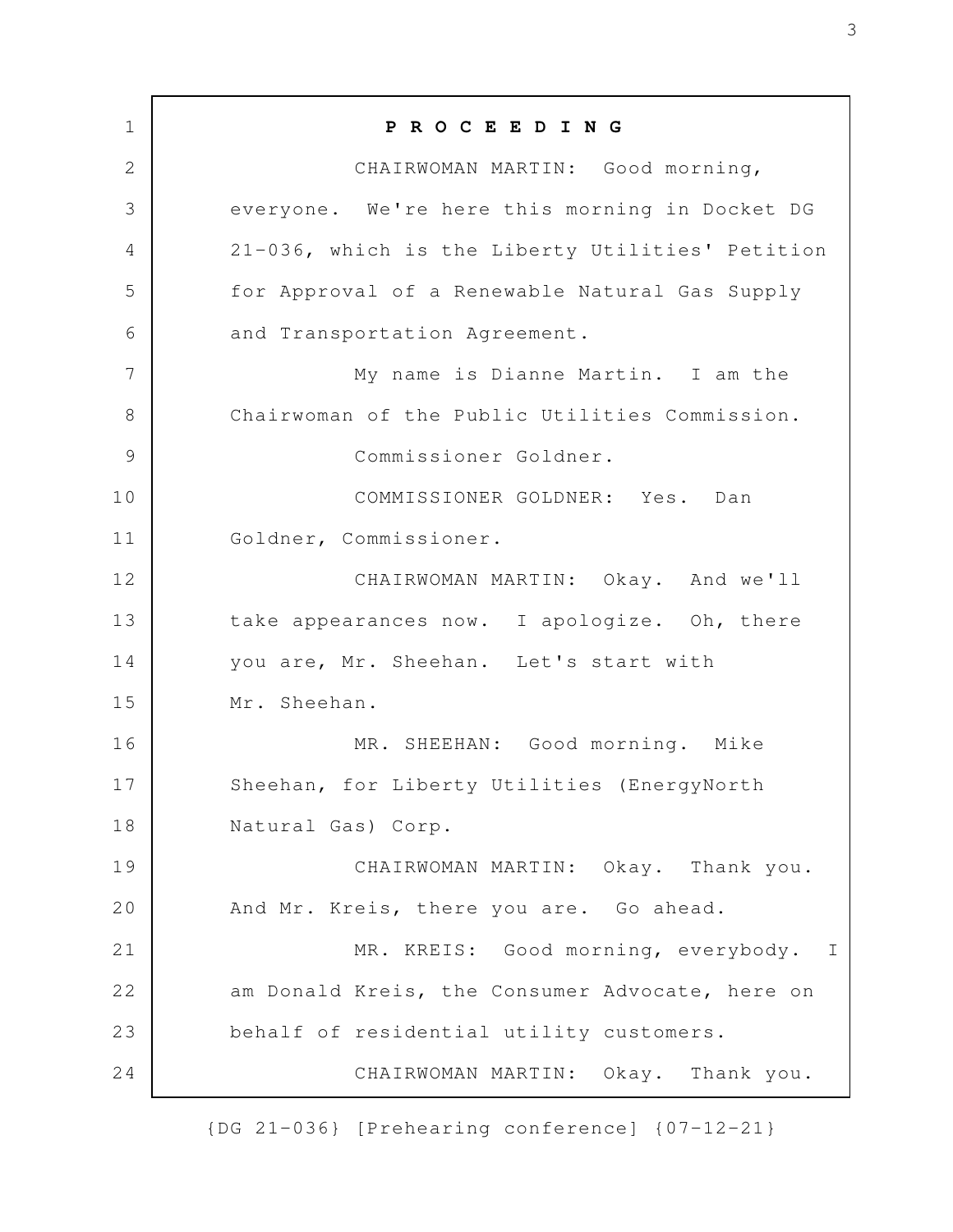And for the Department of Energy, who is appearing today? MS. SCHWARZER: Good morning. I'm with the new Department of Energy. My name is Mary Schwarzer. I am an attorney with the Division of Regulatory Support. And with me today are Randy Knepper, Karen Cramton, Deandra Perruccio, and Dan Phelan, from the Division of Policy and Programs and the Division of Enforcement. CHAIRWOMAN MARTIN: Okay. Thank you. And Mr. Husband. MR. HUSBAND: Good morning, Commission. Yes. Richard Husband. I am here representing Jonathan Chaffee, who has filed a Petition to Intervene. CHAIRWOMAN MARTIN: And for CLF, Mr. Krakoff. MR. KRAKOFF: Good morning, Chairwoman Martin, and nice to meet you, Commissioner Goldner. My name is Nick Krakoff. I'm from Conservation Law Foundation. CHAIRWOMAN MARTIN: Okay. Thank you. For preliminary matters, I have one high-level I'd just like to highlight for the 1 2 3 4 5 6 7 8 9 10 11 12 13 14 15 16 17 18 19 20 21 22 23 24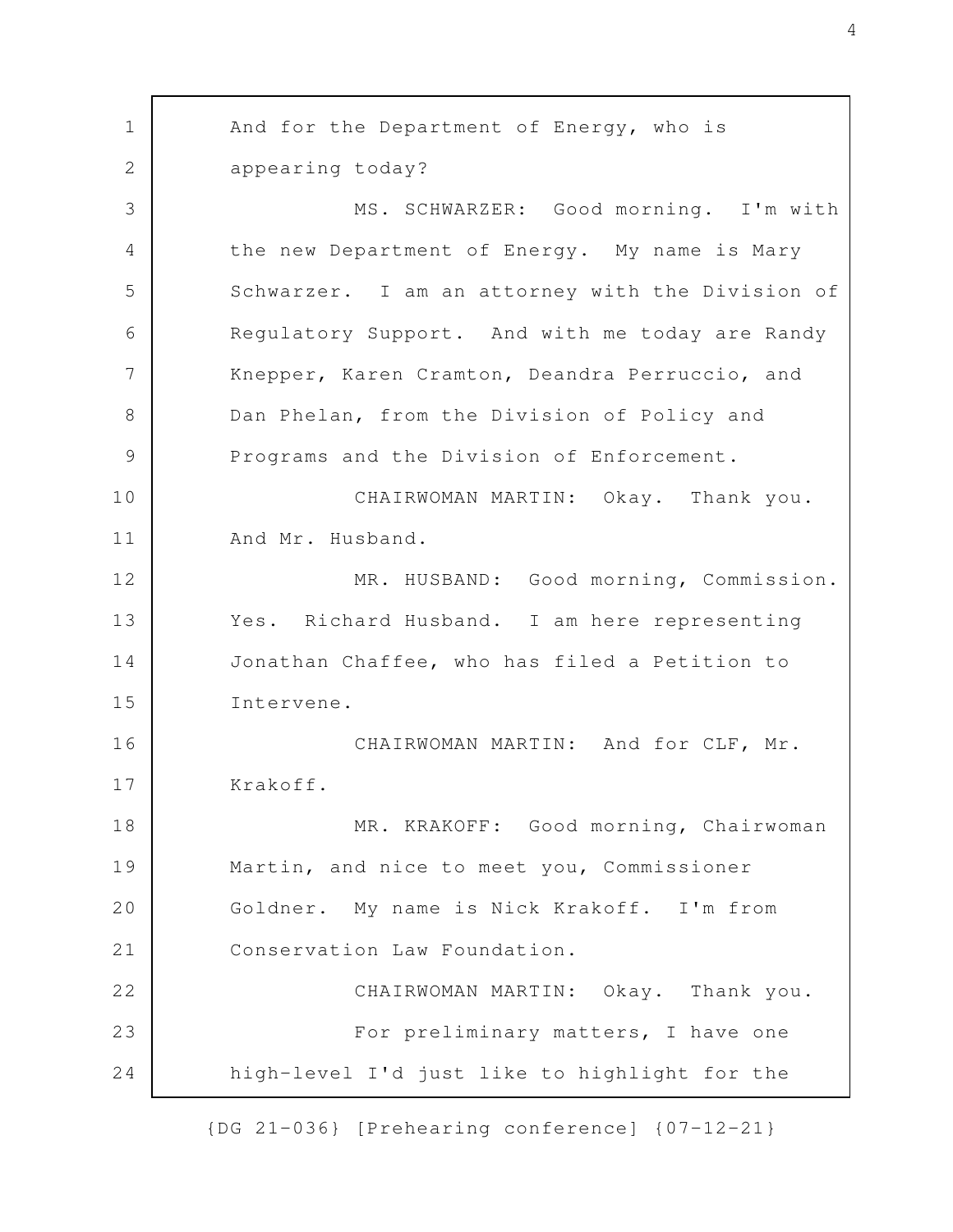parties. Obviously, as Ms. Schwarzer mentioned, the Department of Energy was recently created, and so we have a slightly different arrangement. And, for that reason, the Commission will be using the prehearing conferences more consistently with the description set forth in the rules. Going forward, they will be slightly broader, and the Commission may have some more questions and requests for information itself. Any questions on that? Ms. Schwarzer. MS. SCHWARZER: Thank you, Chairwoman Martin. Included within that broader framework for prehearing conferences is a discussion of "procedural scheduling". And I wonder if that's something that you anticipate discussing in this prehearing conference? CHAIRWOMAN MARTIN: Yes. I think so. My expectation is that going forward there will be a proposed procedural schedule, as there had historically been. However, I think, for today, we'll follow the normal process. You're going to have a technical session. I assume you'll put in a proposed procedural schedule. To the extent that 1 2 3 4 5 6 7 8 9 10 11 12 13 14 15 16 17 18 19 20 21 22 23 24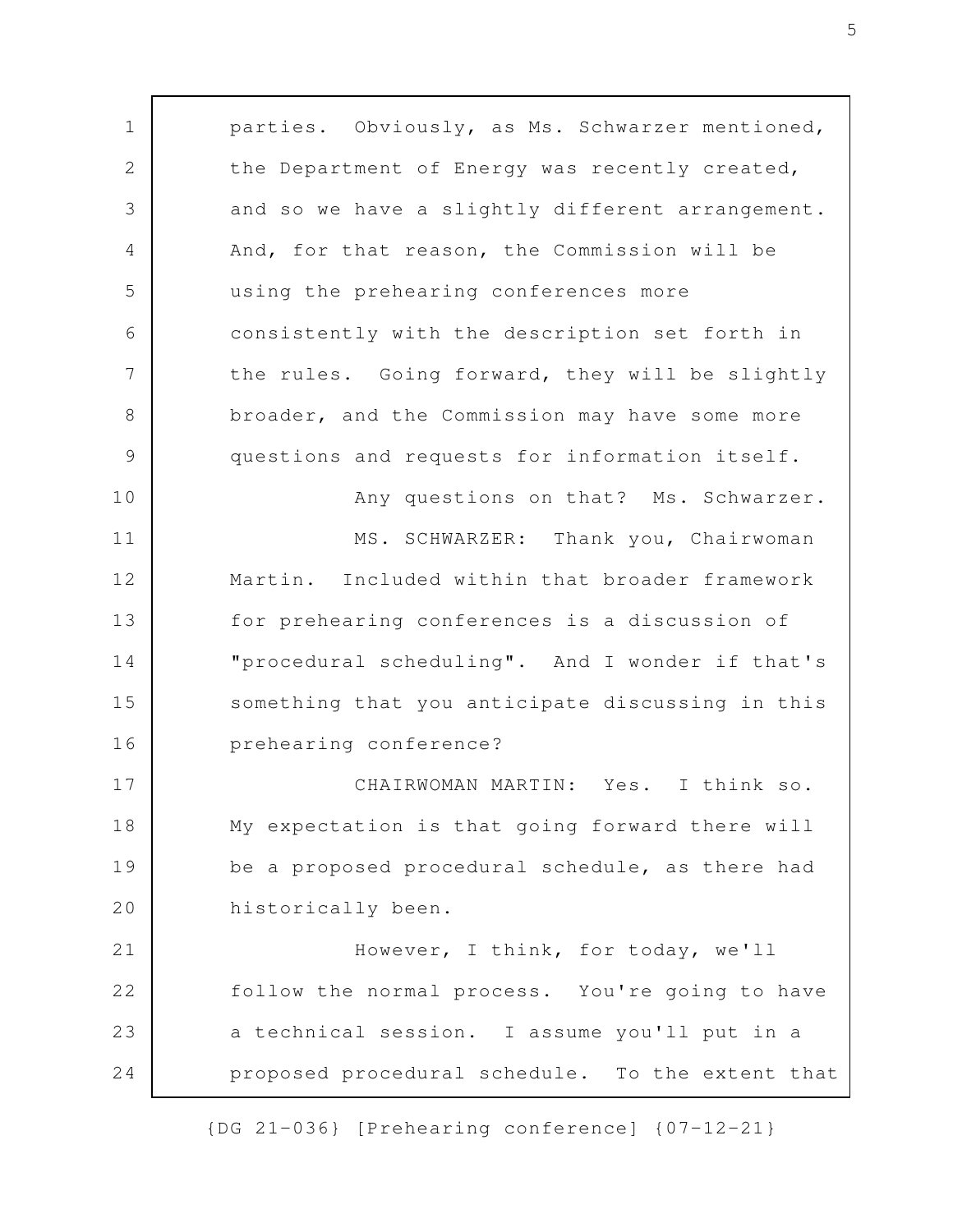process or timing changes, we will highlight that for you. But we are, obviously, in the preliminary stages at this point, and so we will proceed consistent with the normal course. MS. SCHWARZER: Thank you. CHAIRWOMAN MARTIN: Okay. Anyone else? *[No verbal response.]* CHAIRWOMAN MARTIN: Okay. And I also have two Petitions to Intervene that are pending, one from Mr. Husband, on behalf of Mr. Chaffee. Is there any objection to that intervention? MR. SHEEHAN: There is from the Company, if I could be heard? CHAIRWOMAN MARTIN: Please go ahead. MR. SHEEHAN: With respect, Mr. Chaffee is not a Liberty gas customer. I believe, as a resident of Lebanon, he's probably a Liberty electric customer, which is, obviously, a different company. He will not become a Liberty gas customer. And, to the extent he has any interest, broadly speaking, with regard to 1 2 3 4 5 6 7 8 9 10 11 12 13 14 15 16 17 18 19 20 21 22 23 24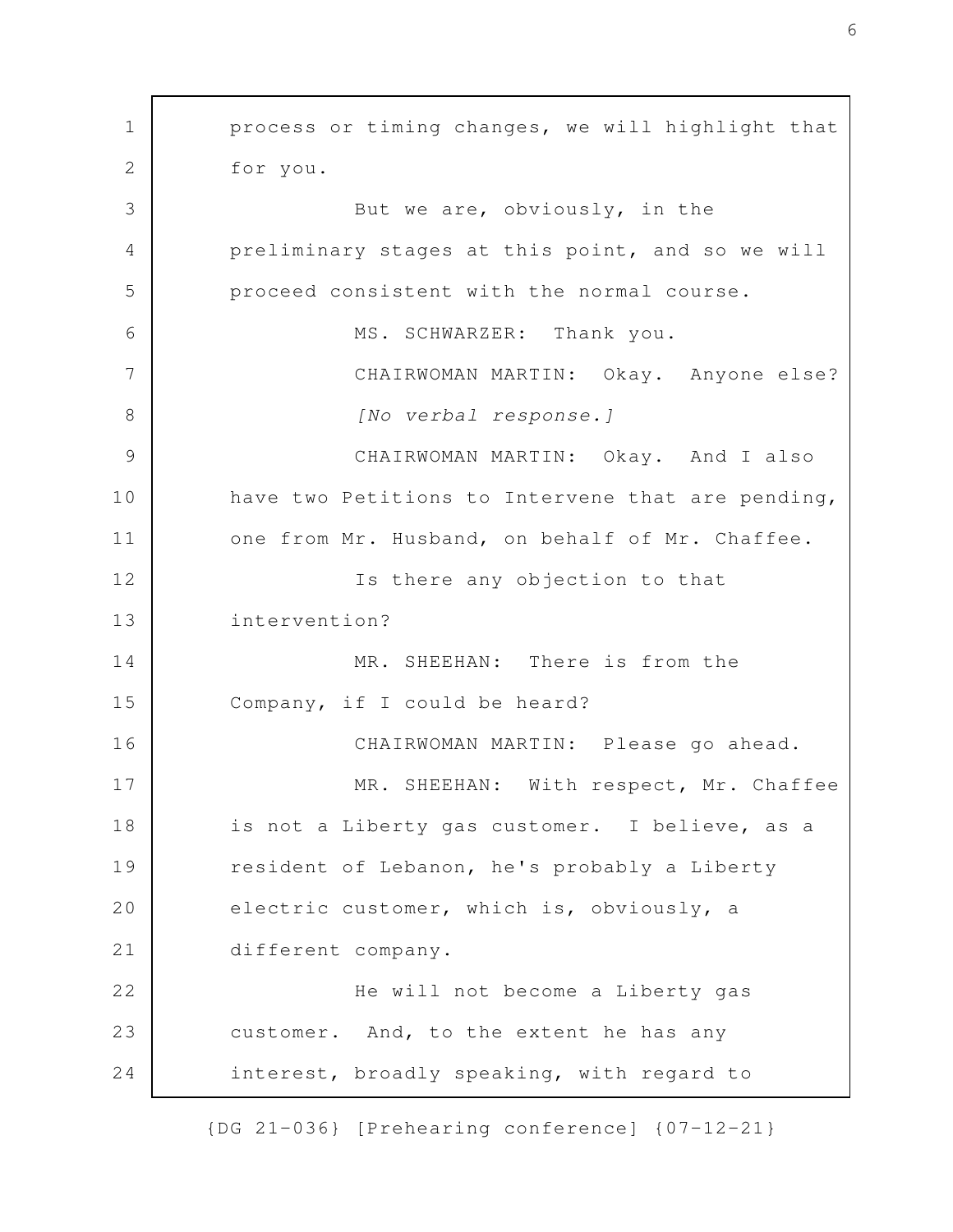environmental issues, nothing decided in this docket, whether the Commission approves or doesn't approve what is, in effect, a gas supply agreement, will affect Mr. Chafee -- Chaffee. Of course, the standard of RSA 541-A:32 requires the proposed intervenor to show that his rights, duties, privileges, immunities, or other substantial interests may be affected by what's in this docket. And, with respect again, I just don't think that standard is met by Mr. Chaffee's interests as expressed in his Petition. Should the Commission grant the request, we would look forward to Mr. Chaffee's support, frankly, given that the nature of this docket is to bring substantial quantities of renewable gas into the New Hampshire, to New Hampshire customers. CHAIRWOMAN MARTIN: Okay. Thank you, Mr. Sheehan. Ms. Schwarzer. MS. SCHWARZER: Thank you, Madam Chairwoman. The Department of Energy does not take a position on the motions to intervene this morning. But, consistent with our obligation to 1 2 3 4 5 6 7 8 9 10 11 12 13 14 15 16 17 18 19 20 21 22 23 24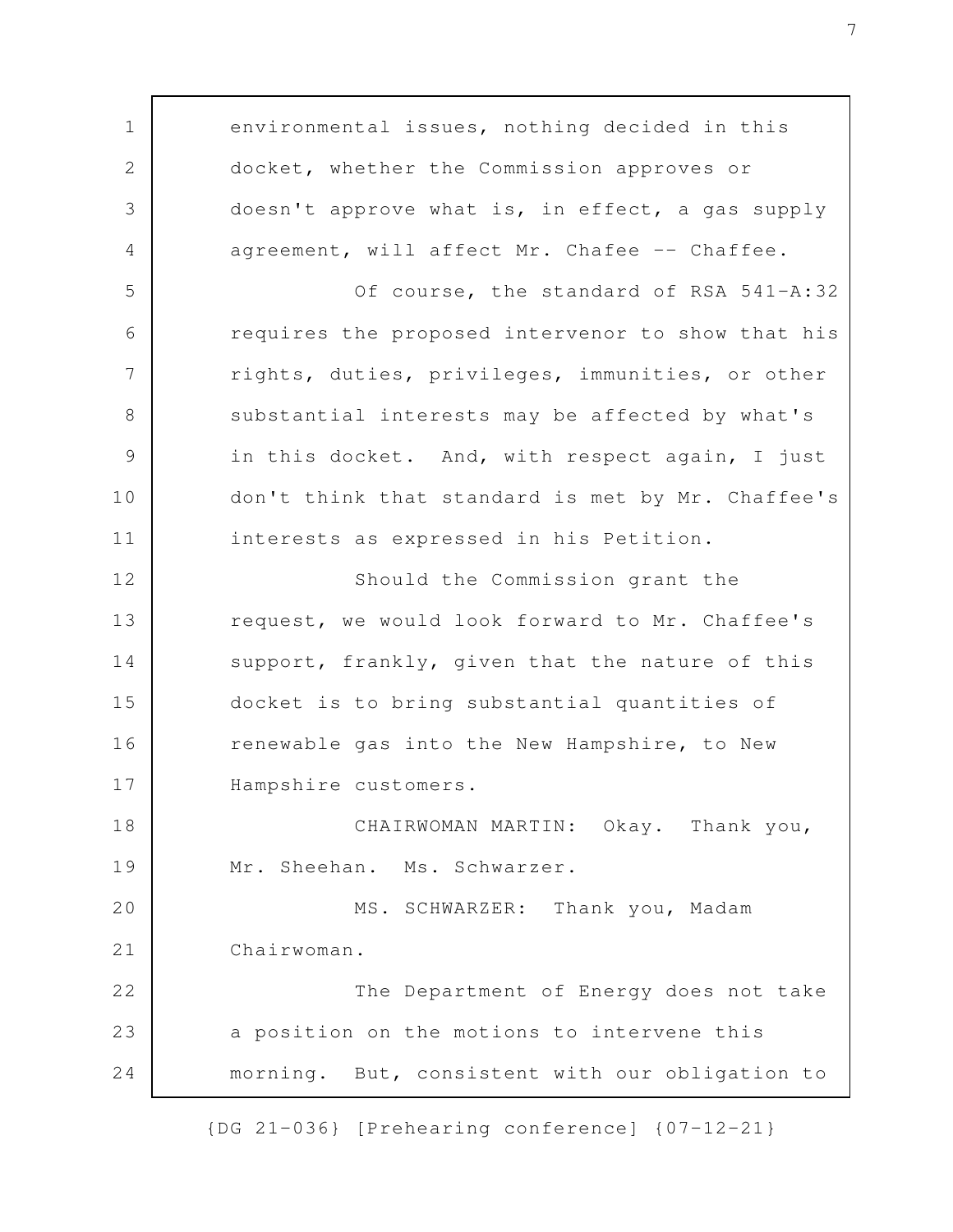create a complete record, I do want to point out that it's my understanding Liberty is seeking what it describes as a "geographically targeted franchise", which is described in its discovery response, which is public,  $1-5(c)$ , is a very small commercial area near the airport. And Mr. Chaffee's address, which I'm not going to state on the record, is not within that small area. And, whether or not the Commission is going to consider granting a very small franchise, or whether the Commission believes that a franchise for West Lebanon would encompass the whole territory, is not known to the Department of Energy. Indeed, Liberty has not filed a petition for a franchise at this time. But I did want to bring that to the Commission's attention. CHAIRWOMAN MARTIN: Mr. Sheehan, can you respond to that, because that was one of the questions I had related to the franchise? MR. SHEEHAN: This filing does not seek a franchise in Lebanon. We have been speaking with a commercial customer in West Lebanon. And, 1 2 3 4 5 6 7 8 9 10 11 12 13 14 15 16 17 18 19 20 21 22 23 24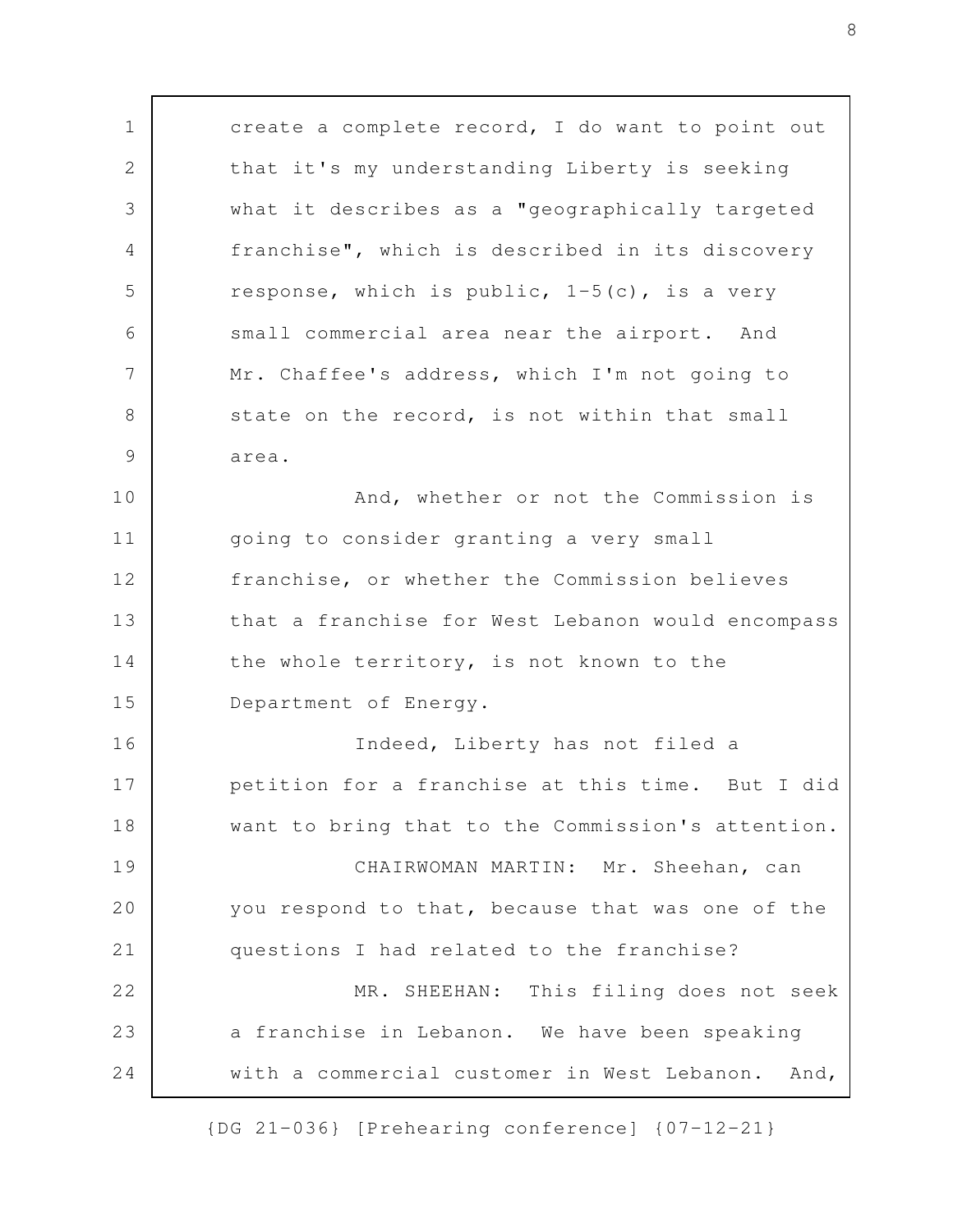until those arrangements become final and that customer wishes to get service, we will then file a petition for a franchise. And the potential customer is in that area around the airport. And the idea would be to seek a franchise for that geographically limited area around the Lebanon Airport. And, again, this docket, the franchise is not necessary to resolve this docket. We will wait *[indecipherable audio]*, and it's not part of the request in this docket. CHAIRWOMAN MARTIN: I guess, to Ms. Schwarzer's point, though, to the extent you change the franchise, could it potentially involve Mr. Chaffee? MR. SHEEHAN: Again, it would be a separate proceeding. We would file a petition, say, in November, asking for a Commission approval to serve a portion of Lebanon. At that point, Mr. Chaffee would have every right to again raise and *[indecipherable audio]* say "I now have an interest." MS. SCHWARZER: I apologize. I'm not able to hear. 1 2 3 4 5 6 7 8 9 10 11 12 13 14 15 16 17 18 19 20 21 22 23 24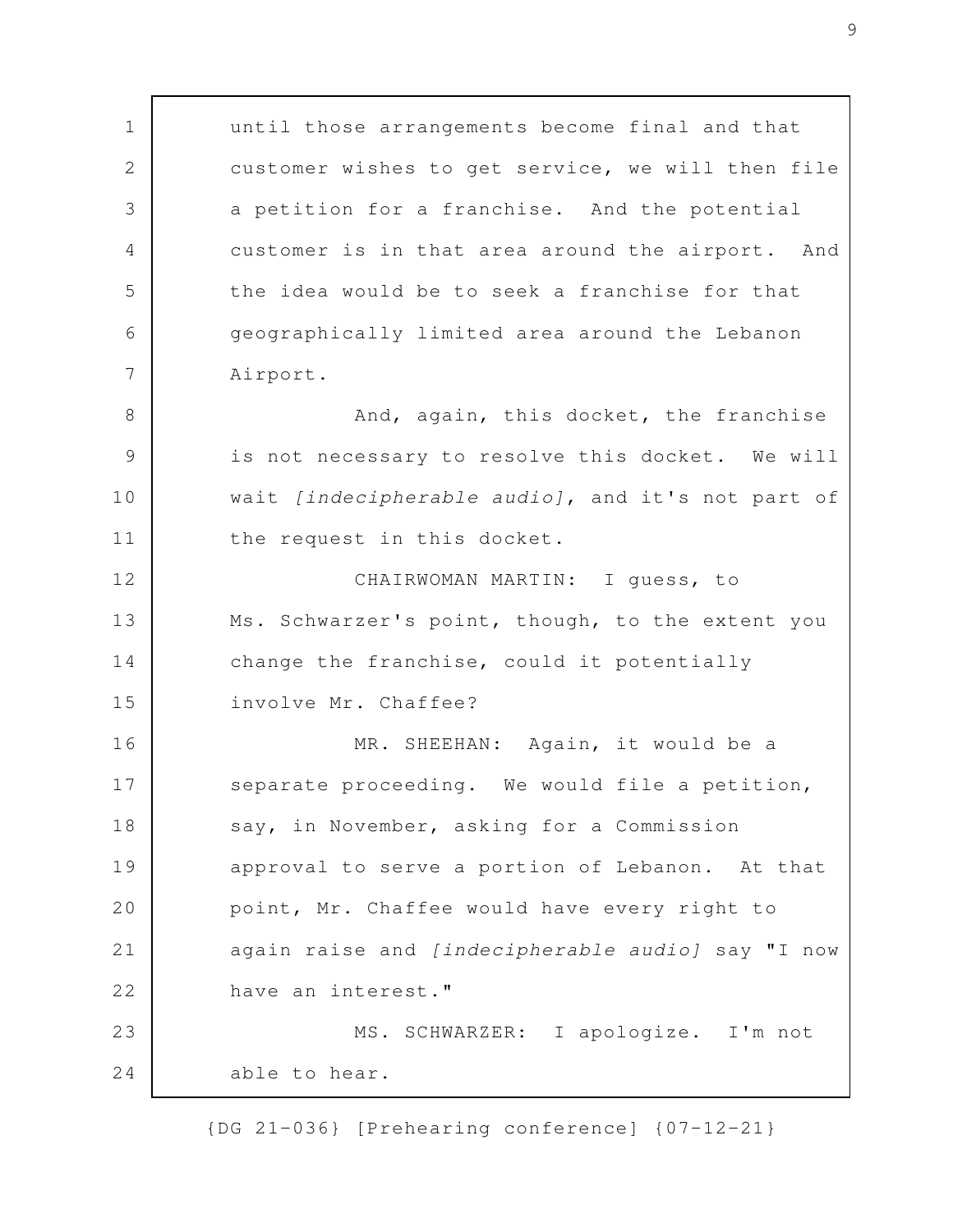MR. SHEEHAN: We just haven't gotten there. This proceeding does not involve -- CHAIRWOMAN MARTIN: Mr. Sheehan? Mr. Sheehan? Just a minute. I think you're having a bandwidth issue. MR. SHEEHAN: Yes. CHAIRWOMAN MARTIN: We're losing the connection. Do you have an option to switch to another internet at your -- wherever you're located? MR. SHEEHAN: I will try. I logged in the normal way this morning, was having trouble, so I went a different way. So, if you would like, I will log out and try a different route? CHAIRWOMAN MARTIN: I think we're going to need to have you do that, because we are losing you intermittently. Mr. Kreis. MR. KREIS: I apologize for interjecting, but the OCA would like to go on the record as supporting the intervention request of Mr. Chaffee. It is true that, historically, the 1 2 3 4 5 6 7 8 9 10 11 12 13 14 15 16 17 18 19 20 21 22 23 24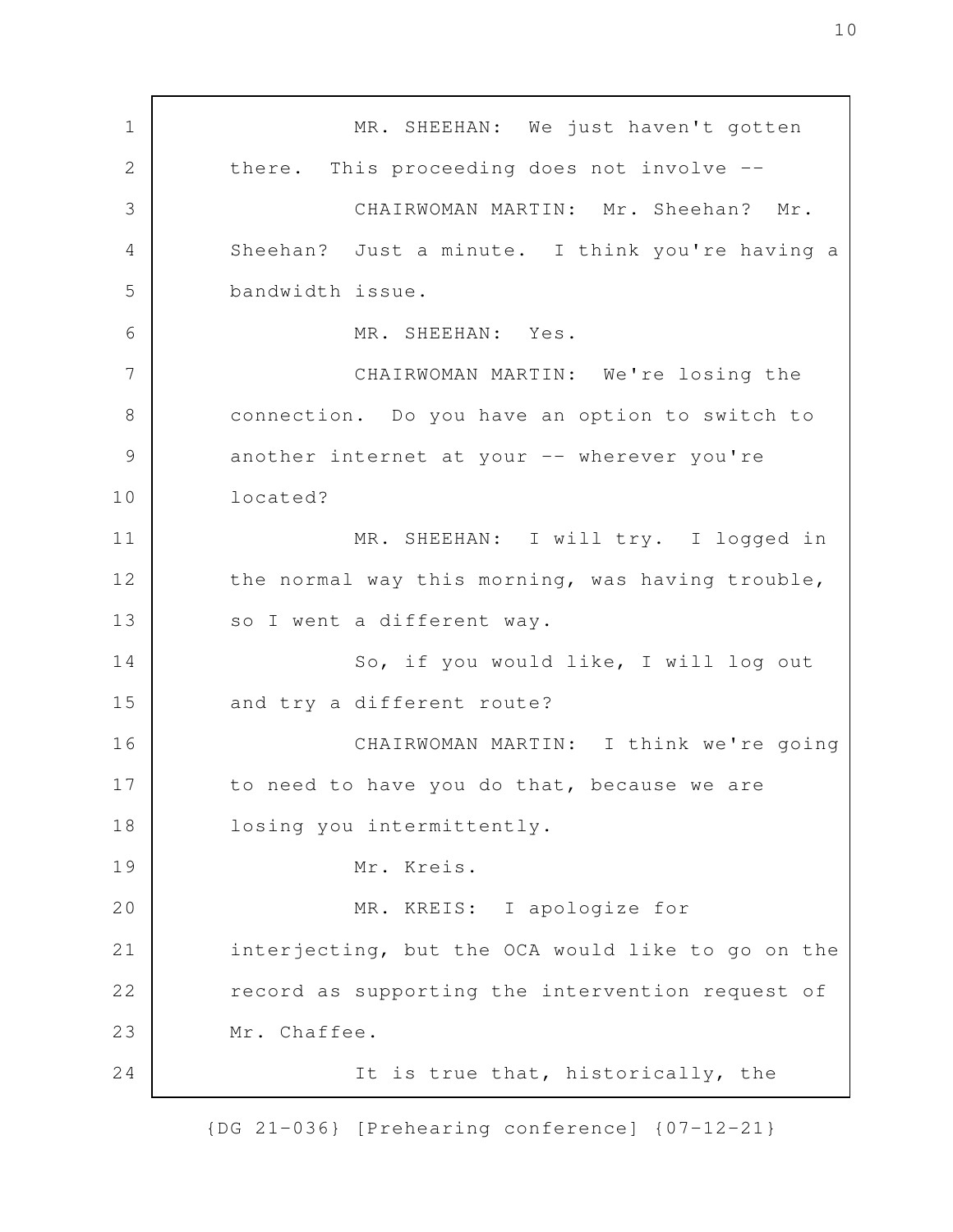Commission has said that, if you are a customer of the subject utility in a PUC proceeding, you qualify for intervenor status. But that is not the only basis for intervention. We are generally supportive of both ratepayer and grass roots intervention. And, in this context, in this case, it is very clear that Mr. Chaffee meets the standard, because he is a citizen of the City of Lebanon. And there is a history here of this utility having a clearly expressed business strategy that involves providing natural gas service in Lebanon. Now, that may or may not be a good idea. But the fact is that this -- this docket represents another opportunity for Liberty's natural gas subsidiary to get its foot into that particular door. Now, I'm not here to speak on behalf of Mr. Chaffee. Mr. Husband can do that adequately. But I am familiar with Mr. Chaffee's participation in PUC proceedings in the past. I know what he's interested in. And I think he has a cognizable interest in the outcome of this proceeding. 1 2 3 4 5 6 7 8 9 10 11 12 13 14 15 16 17 18 19 20 21 22 23 24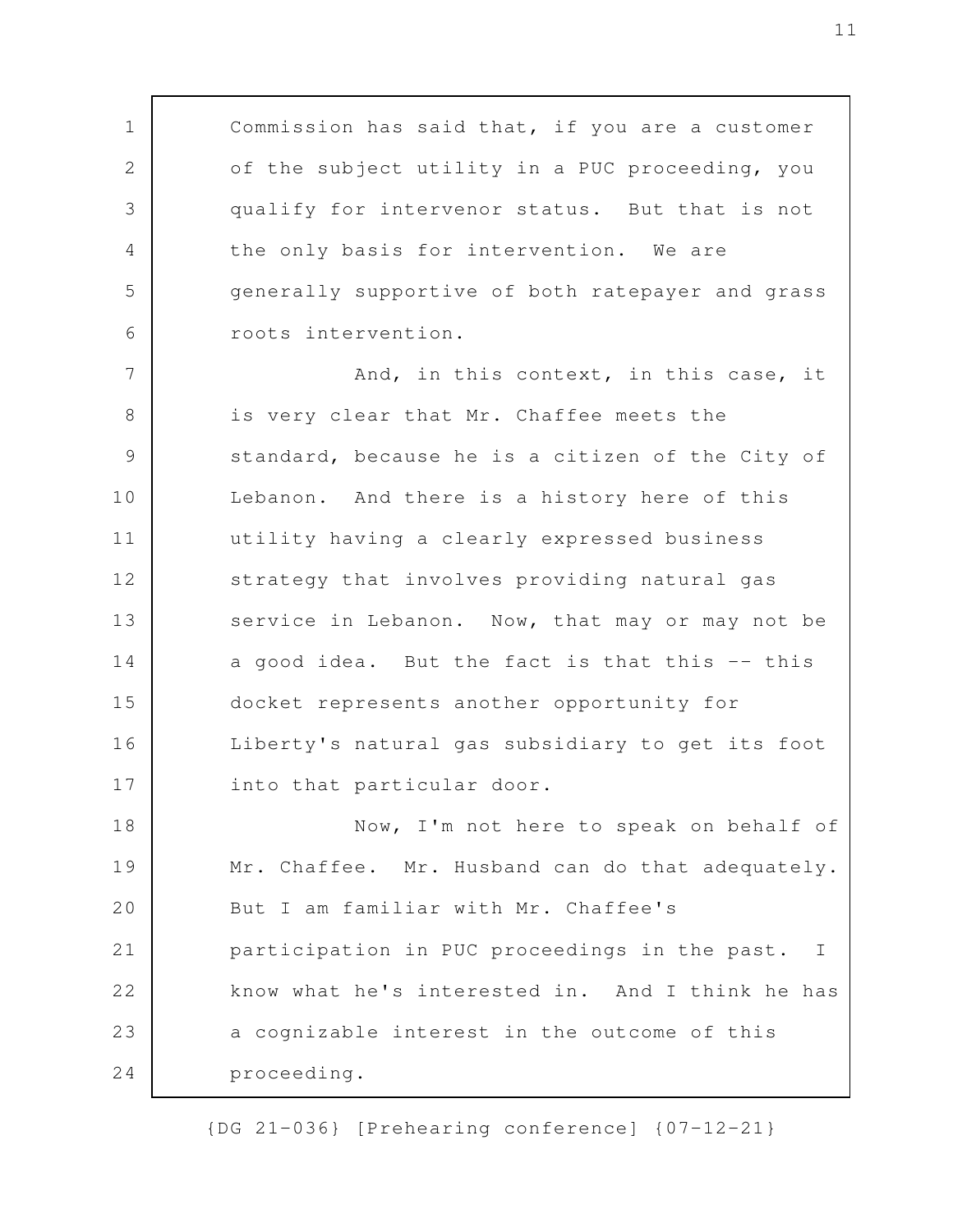CHAIRWOMAN MARTIN: Thank you, Mr. Kreis. I actually want to pause right here and take a five-minute recess, so that Mr. Sheehan can try to reconnect, because I think we need to be able to hear him. So, let's take a recess until 10:35. Mr. Sheehan, can you try to get back on and see if you can get a better connection? MR. SHEEHAN: Yes. Thank you. CHAIRWOMAN MARTIN: Thank you. *(Recess taken at 10:31 a.m. and the prehearing conference resumed at 10:39 a.m.)* CHAIRWOMAN MARTIN: Okay. Let's go back on the record and give it another try. Okay. And I think we had left off, Mr. Sheehan, we had missed some of what you were saying in response to and describing your objection, if you can just go back and quickly cover that. MR. SHEEHAN: Sure. The statute 541-A:32 requires intervenors to demonstrate that they have rights, duties, privileges, or 1 2 3 4 5 6 7 8 9 10 11 12 13 14 15 16 17 18 19 20 21 22 23 24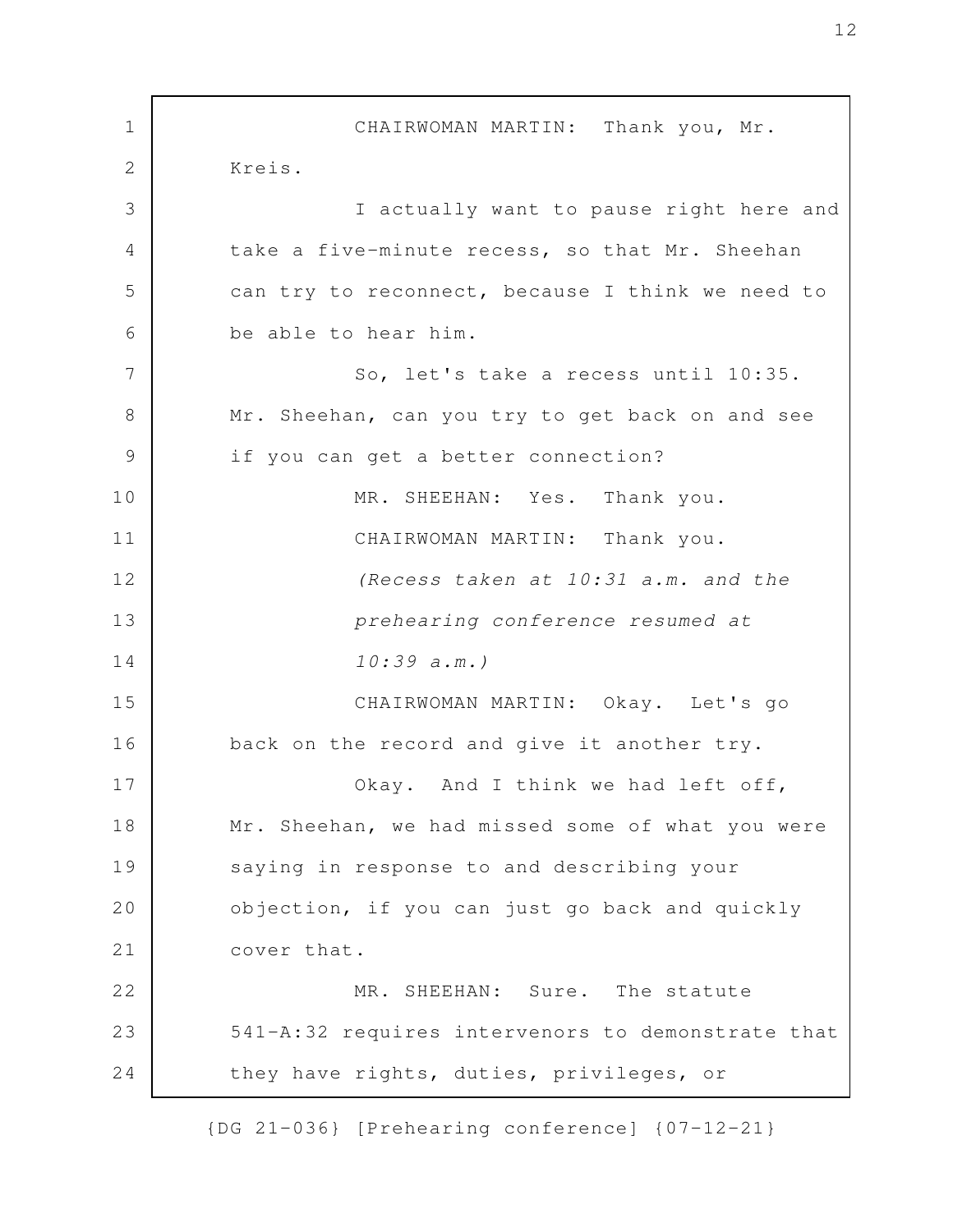immunities, or other substantial interests that may be affected by the particular docket. Again, I mean no disrespect to Mr. Chaffee, we were involved with him in a different docket, and, yes, he was certainly a commendable participant. But this case does not affect Lebanon, does not affect his community, does not affect him in any direct way, which is whether we can buy gas from a facility in Bethelem and deliver it to our customers or not.

1

2

3

4

5

6

7

8

9

10

Yes, if this contract is approved, we hope to serve customers in Lebanon, and then we would be filing proceedings to approve a special contract with that customer and to obtain the franchise to serve that particular customer in the future. If we were to lose that case, we would still be buying the gas from RUDARPA under this contract and sending it elsewhere. 11 12 13 14 15 16 17 18

So, again, it's our position that Mr. Chaffee does not have direct interests at stake in this docket. And the slippery slope it creates is any citizen of New Hampshire could intervene in any docket. There's no -- there's nothing that limits Mr. Chaffee's qualifications 19 20 21 22 23 24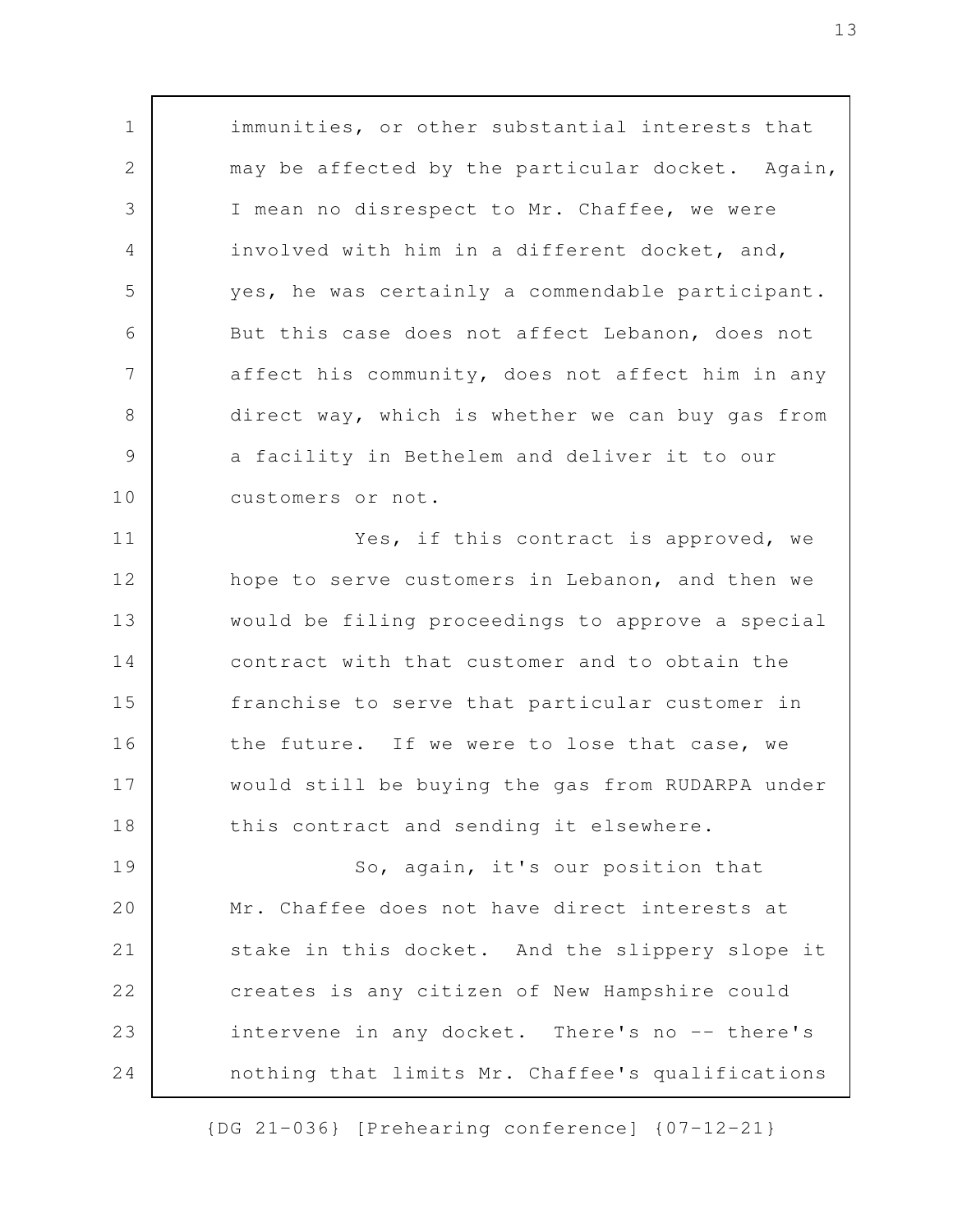as an intervenor that would close the door to any participant in any proceeding. And that's not what -- we don't think that's what the statute intends. For example, if Mr. Chaffee lived in Moultonborough, the interests he intends to pursue here would be the same, even as a citizen of Moultonborough. And, again, that seems to be a slippery slope. So, for those reasons, we object. CHAIRWOMAN MARTIN: Thank you, Mr. Sheehan. Were you able to hear Mr. Kreis's comments, and his support, when he spoke? MR. SHEEHAN: Yes. And my understanding of those comments is Mr. Chaffee's interest in, broadly speaking, environmental concerns, greenhouse gas concerns. And those are all legitimate concerns. But, again, it's a more amorphous, not specific, interest that I don't think satisfies the statute. CHAIRWOMAN MARTIN: Okay. Thank you. And, Mr. Husband, I assume you'd like to be heard on this? I think you're on mute. 1 2 3 4 5 6 7 8 9 10 11 12 13 14 15 16 17 18 19 20 21 22 23 24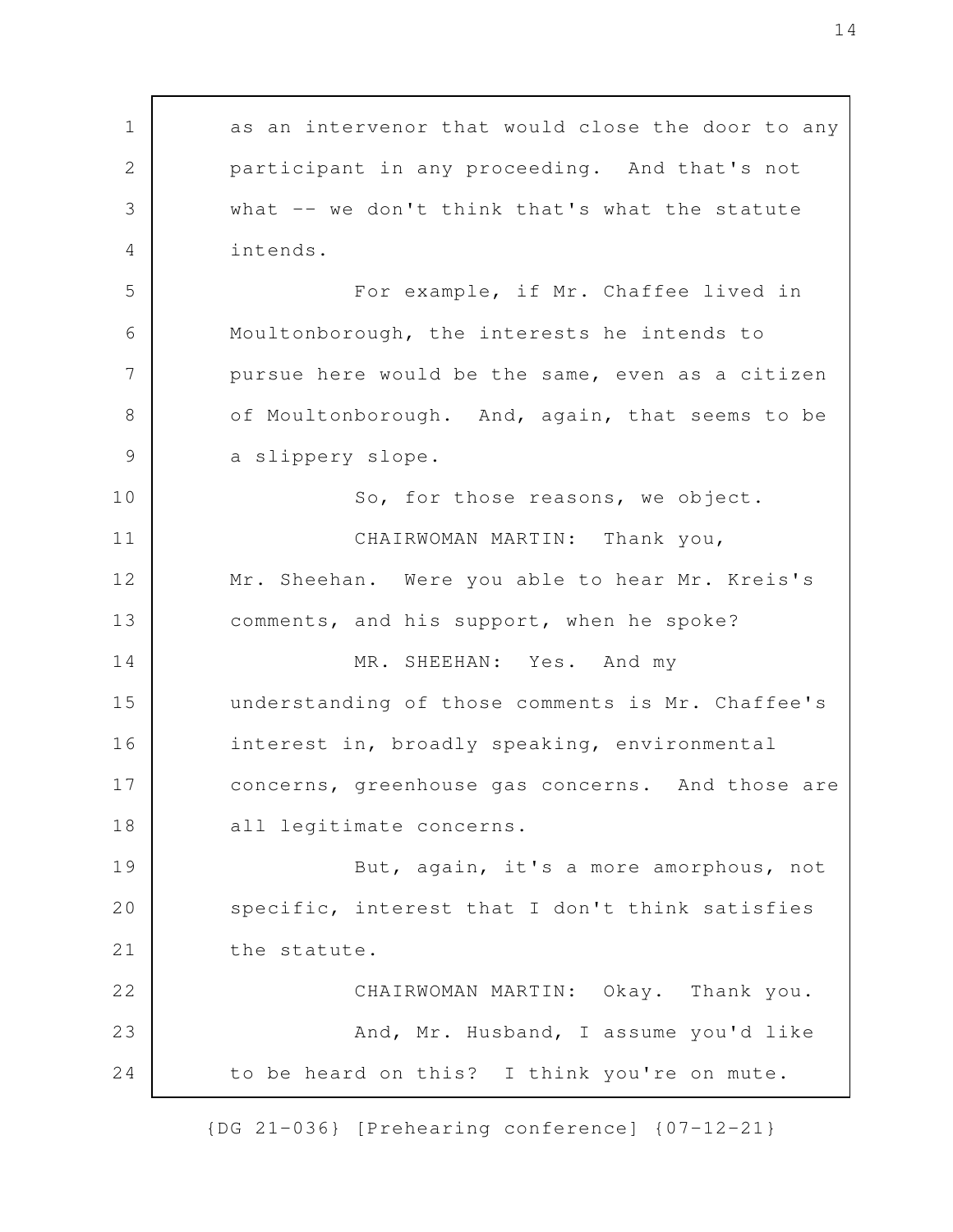MR. HUSBAND: Thank you. I'll catch up with this at some point. As the OCA has said, that the intervention statute, it doesn't limit interventions to just customers of the utility in the franchise area. It's much broader than that, and as Mr. Sheehan has acknowledged. Mr. Chaffee definitely clearly has a substantial interest in this proceeding, if for no other reason than the fact that he lives in West Lebanon, which is the targeted -geographically targeted area, or part of it is anyway. And the fact that Mr. Chaffee intervened in DG 16-852 to its conclusion. And that case was a case in which Liberty sought a gas franchise in the City of Lebanon broadly. It didn't ask that gas be limited to any particular target. It was natural gas, which would include renewable gas. Didn't ask for any limitation on that to exclude renewable natural gas. And did not ask for any exclusions on the territory within the City of Lebanon that it was asking for its franchise for. So, that would have included the territory that's now being talked about in 1 2 3 4 5 6 7 8 9 10 11 12 13 14 15 16 17 18 19 20 21 22 23 24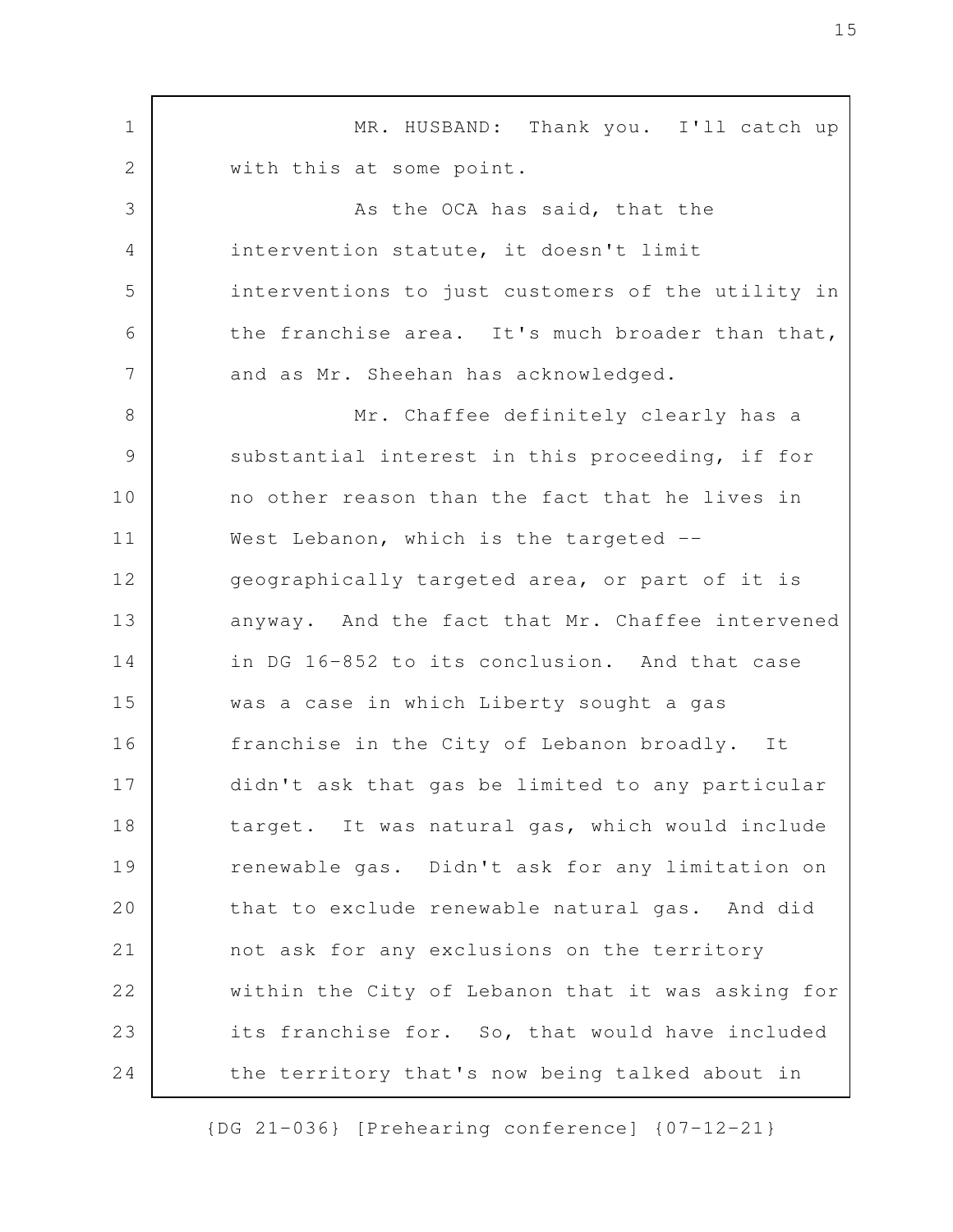terms of the geographically targeted area for the RNG. Therefore, because that proceeding resulted in a lapse of the franchise, and in a Commission order, which is number 26,399, from August 28, 2020, saying that Liberty could not operate a gas franchise within the territory of Lebanon going forward without filing a whole new petition, with various supporting materials, including a business plan, evidence of customer interest and commitments, that Liberty discussed the matter with municipal authorities in the City of Lebanon. And I would remind the Commission, if it doesn't know, that the City of Lebanon is trying to adhere to the climate goals of the Paris Climate Agreement. So, it's very important to what goes on in the City of Lebanon in this proceeding, and I'm kind of disappointed that nothing has been filed to indicate that there were any discussions with the City. But I am comforted by the fact that Attorney Sheehan has represented and made it clear that there is not going to be a request for 1 2 3 4 5 6 7 8 9 10 11 12 13 14 15 16 17 18 19 20 21 22 23 24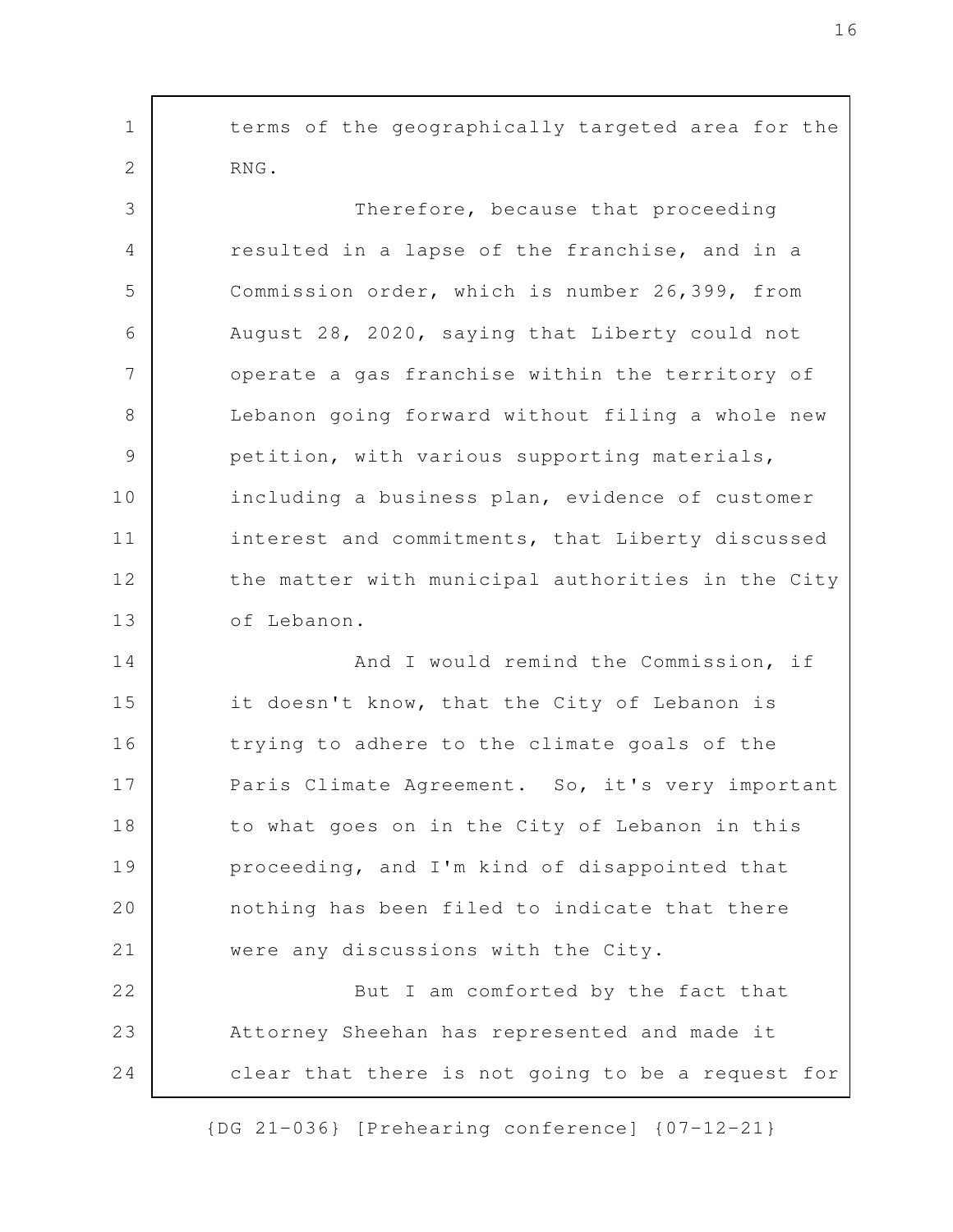any kind of gas franchise within any part of the territory of Lebanon in this proceeding, and that would include West Lebanon, and any request for the West Lebanon franchise that's being discussed in this proceeding. That would be an entirely separate proceeding following this proceeding, with an order of notice for that proceeding. Mr. Chaffee is primarily concerned that individuals in the City of Lebanon receive due notice, and including himself, and are able to get involved in that proceeding, if they wish to. All of this is which to say he certainly has a continuing interest in this case under the standard set forth under the intervention statute. And, while I'm comforted by the fact that the Lebanon franchise isn't directly going to be considered under this proceeding, the result of this proceeding, as Liberty notes, ultimately will lead to or it maybe will lead to a request for a franchise in Lebanon, that alone continues to provide Mr. Chaffee with an interest, and his involvement in the prior proceeding. Thank you. 1 2 3 4 5 6 7 8 9 10 11 12 13 14 15 16 17 18 19 20 21 22 23 24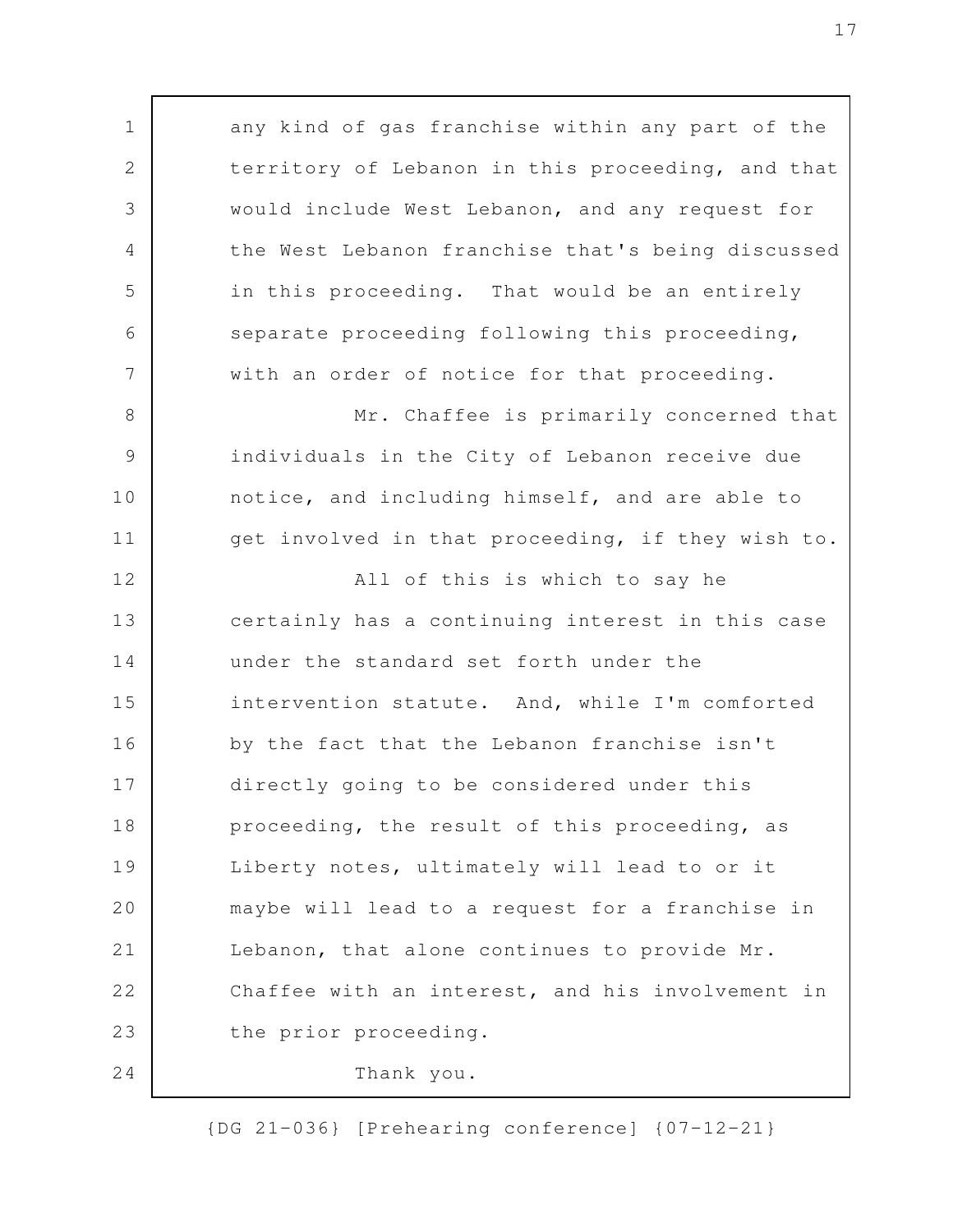CHAIRWOMAN MARTIN: Thank you, Mr. Husband. Anyone else want to be heard on this? *[No verbal response.]* CHAIRWOMAN MARTIN: Okay. We're going to take this Petition to Intervene under advisement and we will issue an order. Mr. Husband, we will treat you as an intervenor or representing an intervenor for purposes of today's prehearing conference. Ms. Schwarzer. MS. SCHWARZER: Thank you, Madam Chairwoman. There's also a Motion to Intervene from the Conservation Law Foundation. And I was just going to ask if presumptively you would make the same decision and treat them the same way? CHAIRWOMAN MARTIN: I would actually like to hear from the parties as to whether there is any objection to that Petition to Intervene? MR. SHEEHAN: There is not from the Company, based on CLF's assertion that they have members who are customers of Liberty. CHAIRWOMAN MARTIN: Okay. Ms. 1 2 3 4 5 6 7 8 9 10 11 12 13 14 15 16 17 18 19 20 21 22 23 24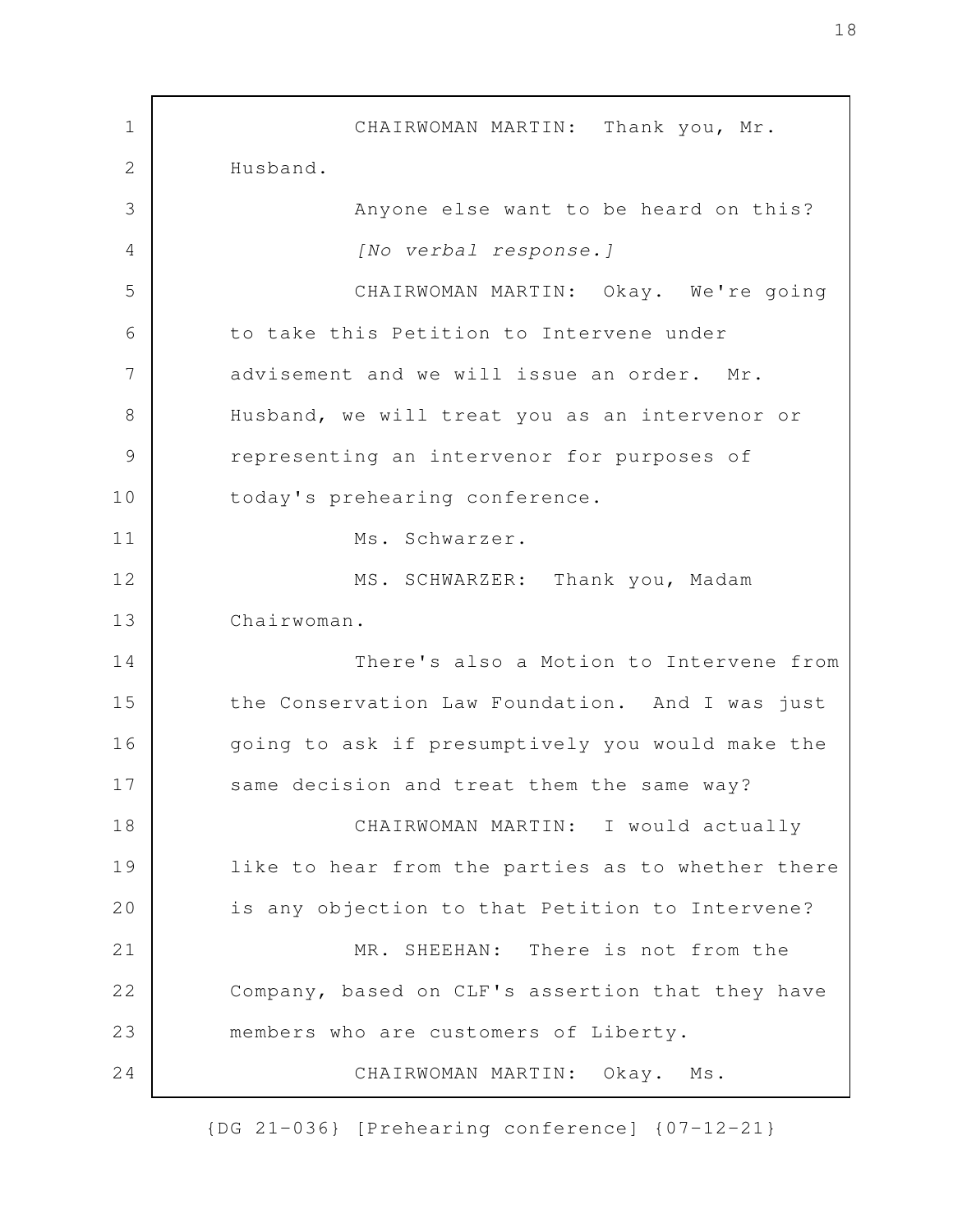Schwarzer. MS. SCHWARZER: The Department of Energy is not taking a position. But there's certainly supporting information to grant the Petition to Intervene. CHAIRWOMAN MARTIN: Mr. Kreis? MR. KREIS: We support the CLF Petition for Intervention. CHAIRWOMAN MARTIN: Mr. Krakoff, would you like to speak to the Petition? MR. KRAKOFF: Yes, briefly. You know, CLF has a history of intervening in PUC dockets, and in PUC dockets involving Liberty. We have an interest here as, you know, we have a number of our members that are Liberty customers. And we are extremely interested in Liberty's proposal here. You know, Liberty has described the creation of a sort of sustainable tariff in its Petition. Our members are very interested in sustainability and renewable energy. And, so, we're very interested in learning more -- we'd be interested in learning more about Liberty's proposal, because, you know, this might be 1 2 3 4 5 6 7 8 9 10 11 12 13 14 15 16 17 18 19 20 21 22 23 24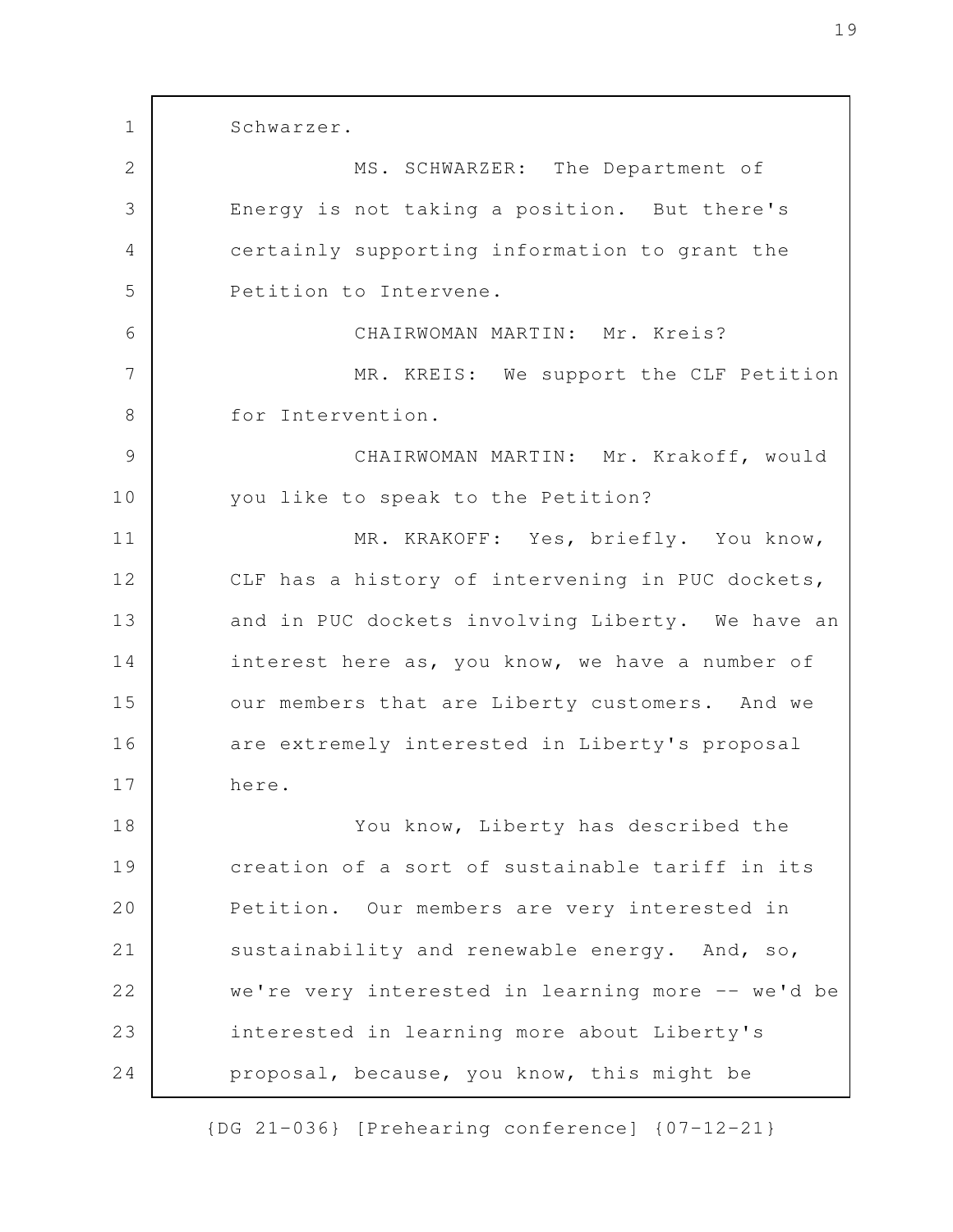something that they would be interested in. Moreover, we also have members around the site of the Bethlehem landfill, which is where Liberty plans to source the RNG for this project. And, so, they're also interested in any impacts that might have on them as well. Thanks. CHAIRWOMAN MARTIN: Thank you, Mr. Krakoff. Based upon the facts presented in the CLF Petition, and the distinction related to the members being customers of this utility, I find that the Petitioner has demonstrated that the rights, duties, privileges, or other substantial interests of its members may be affected by this proceeding. And the interest of justice and the orderly and prompt conduct of the proceeding would not be impaired by allowing the intervention. And I therefore grant this Petitioner's intervention request. Any other preliminary matters before we hear from the parties? Ms. Schwarzer. MS. SCHWARZER: Thank you, Madam Chair. I had a little trouble finding my "unmute" 1 2 3 4 5 6 7 8 9 10 11 12 13 14 15 16 17 18 19 20 21 22 23 24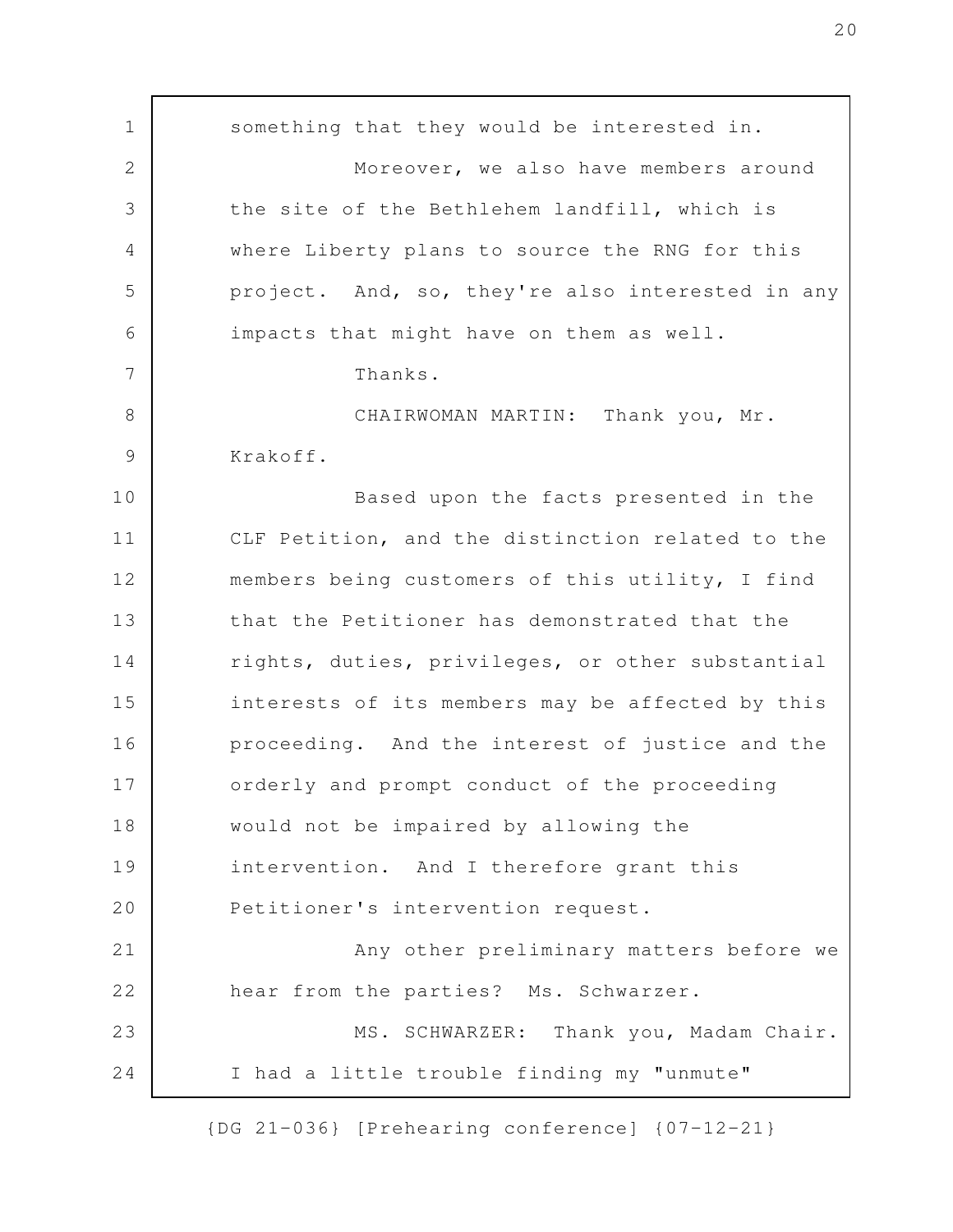button. Just two very standard procedural issues. The PUC had ordered the Executive Director to post the Order of Notice on the website, sort of a parallel tandem to the utility posting it. I wanted to assure the Commission that that was done. I have not submitted any evidence in support of that, but I can, if the Commission were interested in verifying that posting. There are some pending Motions for Confidential Treatment. The Department of Energy does not object to Liberty's Motion for Confidential Treatment of the letter of -- the identity of the customers for the letters of intent, or the projected volumes, which are attached to the Clark/Stevens testimony as Attachments 5, 6, 7, and 8. However, there has also been a submission of some discovery material, including a consultant's report, which Liberty has marked confidential in its entirety. And, although I understand generally the process has been that the parties wait until discovery is complete, it 1 2 3 4 5 6 7 8 9 10 11 12 13 14 15 16 17 18 19 20 21 22 23 24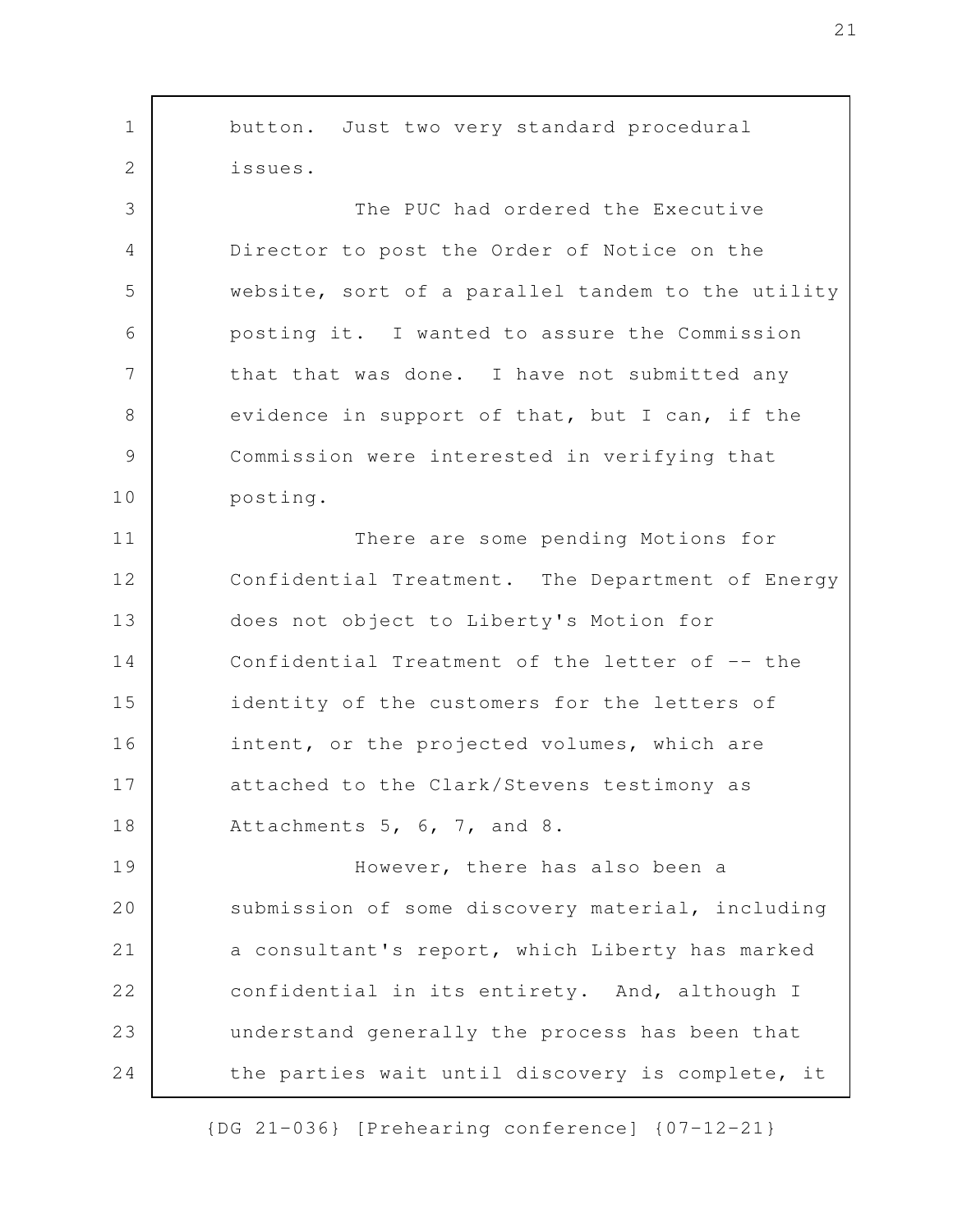may well be that some portion of  $--$  it's arguably some portion of the confidential report could be made public without harming the interests of the consultant, which is the issue Liberty has cited in support of making that fully confidential. CHAIRWOMAN MARTIN: Mr. Sheehan. MR. SHEEHAN: Thank you. We appreciate DOE's support of the filed Motion for Confidential Treatment of the customer information that is in the filing. As for the discovery matter, as Ms. Schwarzer mentioned, that is something that is taken up later, when we asserted confidentiality. And, as is the norm, we would file an appropriate motion prior to the final hearing in this docket. And if there's discussions between now and then about limiting the redactions, we will certainly engage in those discussions. But we believe it's premature to act on that request now, because we don't have a request before the Commission on that topic. CHAIRWOMAN MARTIN: Anyone else want to be heard on that? Ms. Schwarzer. 1 2 3 4 5 6 7 8 9 10 11 12 13 14 15 16 17 18 19 20 21 22 23 24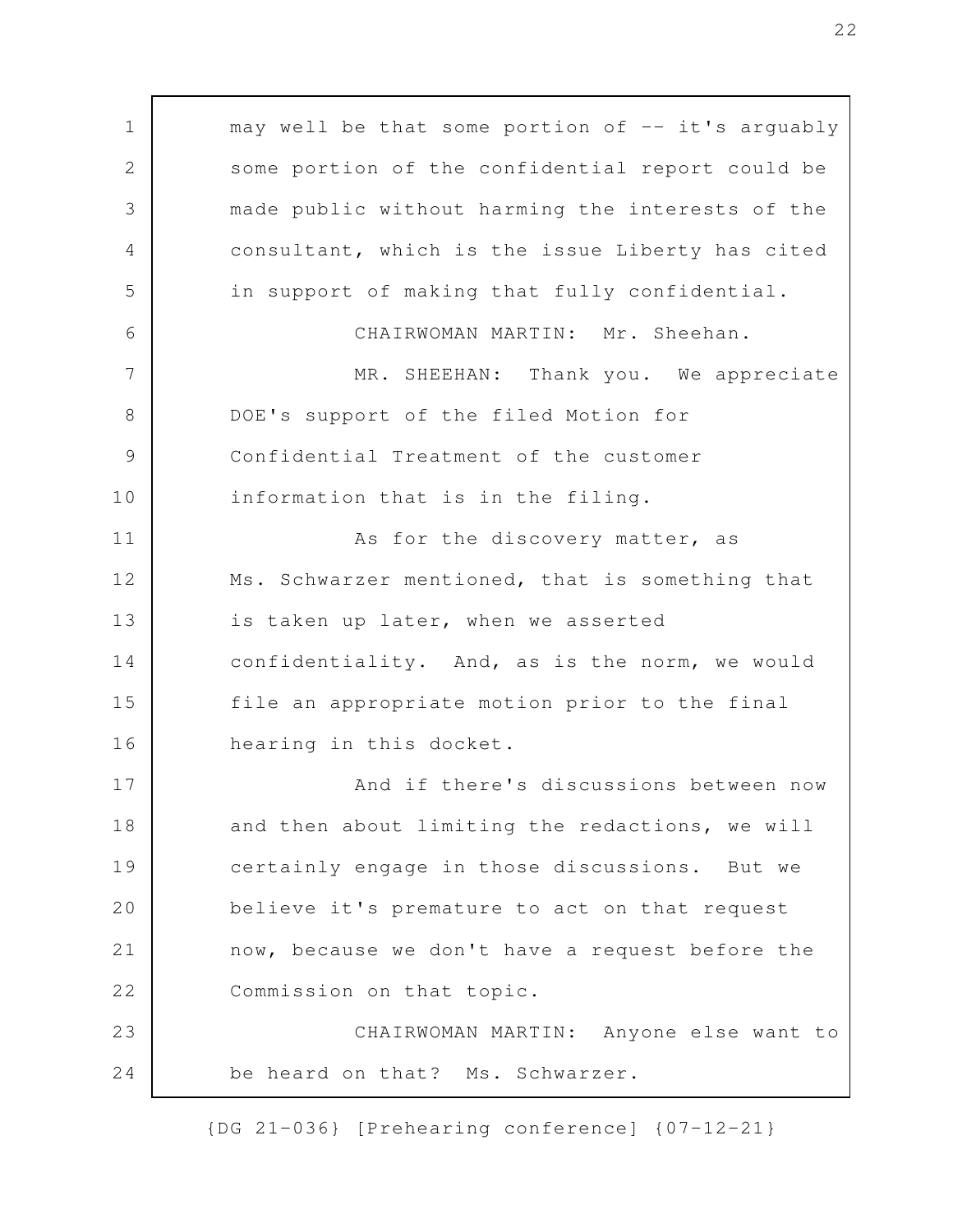MS. SCHWARZER: Thank you, Madam Chair. I think my larger concern was a procedural one, in that sometimes those motions are filed towards the very end of the proceeding. And, so far, nothing has been filed. Perhaps that's something we can discuss as a procedural -- as part of a procedural schedule. So, thank you. CHAIRWOMAN MARTIN: Okay. Thank you. I would encourage you then to discuss that, and to submit that as part of your proposed procedural schedule, to the extent there is an agreement. And, as for the motion that has already been filed, we will take that under advisement and issue a written order. Anything else as a preliminary matter? *[No verbal response.]* CHAIRWOMAN MARTIN: Okay. Then, let's start with preliminary positions. And we will hear from Mr. Sheehan first. MR. SHEEHAN: Thank you. What is before the Commission is a contract between Liberty and RUDARPA North Country, LLC. RUDARPA 1 2 3 4 5 6 7 8 9 10 11 12 13 14 15 16 17 18 19 20 21 22 23 24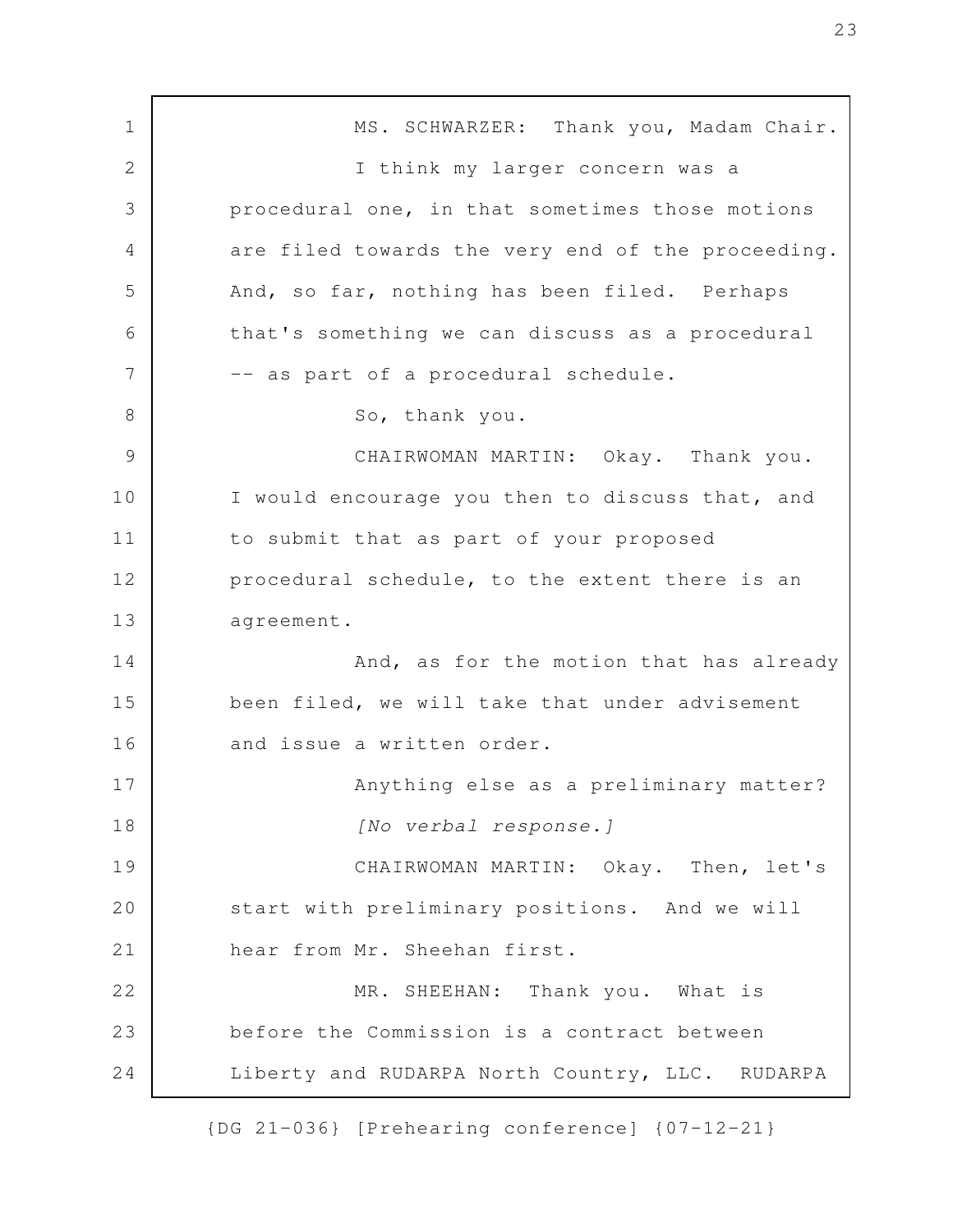has itself entered agreements with the owners of the landfill in Bethlehem, to essentially take all of the landfill gas service from that landfill, pipe it to their facility, which is a couple of hundred yards away, and clean it to appropriate standards, so that it can be used in a natural gas distribution system. So, RUDARPA and Casella have agreements for getting the gas to RUDARPA. And RUDARPA will be in the process -- they are in the process of constructing the facility that will clean the landfill gas. And the output of that facility will be compressed RNG, renewable natural gas, that meets all of the quality specifications that are required for the Company's existing supplies of conventional natural gas. So, that compressed fuel will be put on trucks and driven to certain locations, Liberty locations, where it can be delivered to our customers. As the Petition has mentioned, those delivery points could be Lebanon, could be Keene, and could also be the Company's distribution system at various points. The Company is now 1 2 3 4 5 6 7 8 9 10 11 12 13 14 15 16 17 18 19 20 21 22 23

undergoing engineering analyses to determine the

{DG 21-036} [Prehearing conference] {07-12-21}

24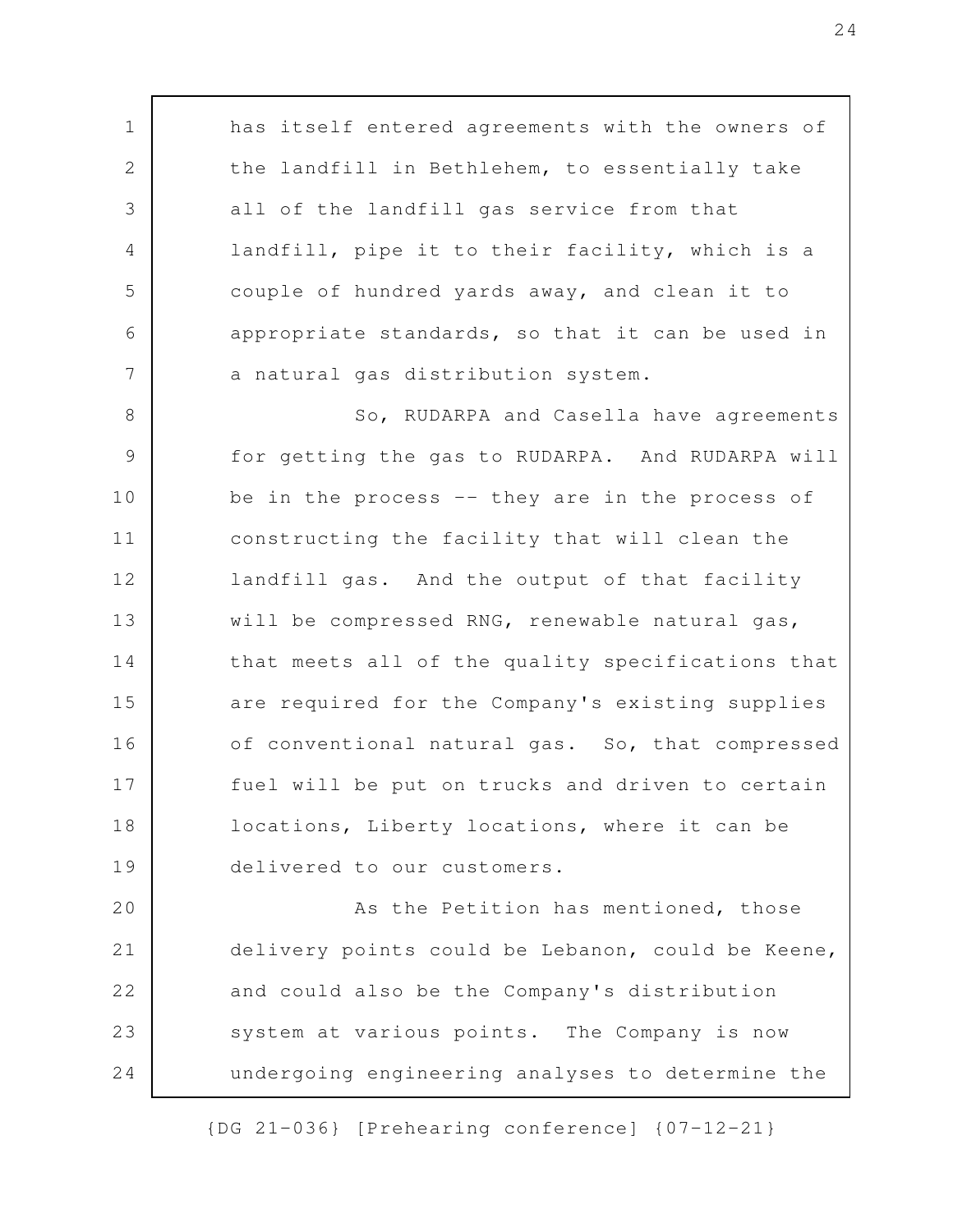best point to inject this compressed RNG. It could be in Concord, it could be in Tilton/Laconia area. Those are all options. But the import of the contract is simply to buy all of the RNG that this facility produces. That's obviously an oversimplification. But that's, in effect, a - it is, in effect, a supply contract. We normally don't seek approval of supply contracts. They are usually reviewed as part of cost of gas proceedings or IRP proceedings. But we elected, in this case, to file it, because it is different. It does raise issues that are worthy of investigation, from Mr. Knepper's standpoint, of the quality of the gas, and how it may affect our equipment, *etcetera*. So, we elected to file it. Most of the people in this hearing know that we filed a similar proceeding a couple years ago, back in 18-140, which was a similar contract with RUDARPA for the same purchase of gas from the same facility. That docket ran for about a year. And, for a couple reasons, we withdrew it. The first reason was, that contract had a 1 2 3 4 5 6 7 8 9 10 11 12 13 14 15 16 17 18 19 20 21 22 23 24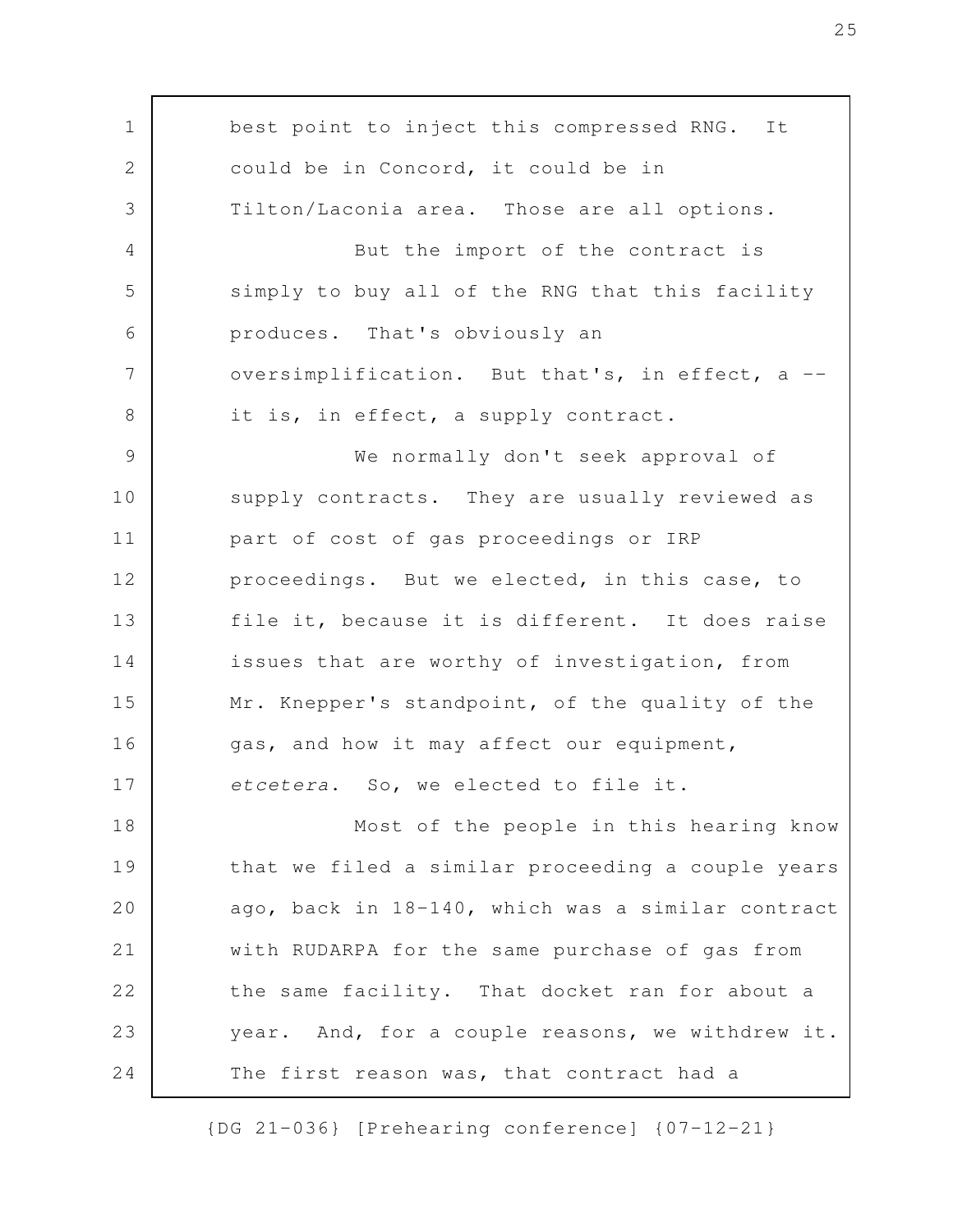provision where we were obligated to buy the - for lack of a better word -- the clean-up facility, if it was built and met certain specifications. That was a fairly substantial financial commitment on the Company to buy that facility. There were concerns raised of whether that's the right thing for Liberty to do, get in the business of cleaning up landfill gas. RUDARPA, itself, had some changes going on its end. And, so, for those reasons, we withdrew. And what we have in front of us now is a revised version of that contract, that is strictly the purchase of the gas. There is an option to buy the facility in the future, but it would require a separate PUC proceeding, and we would have to make a demonstration then as to why that would be reasonable. We have no intentions of doing that. It's just more of a safety valve that, if, for some reason, it makes the most sense for us to step in and buy, we would pursue that option. So, the requirement that we buy the facility is gone. The other significant change is on the RUDARPA end. They obtained financing for this 1 2 3 4 5 6 7 8 9 10 11 12 13 14 15 16 17 18 19 20 21 22 23 24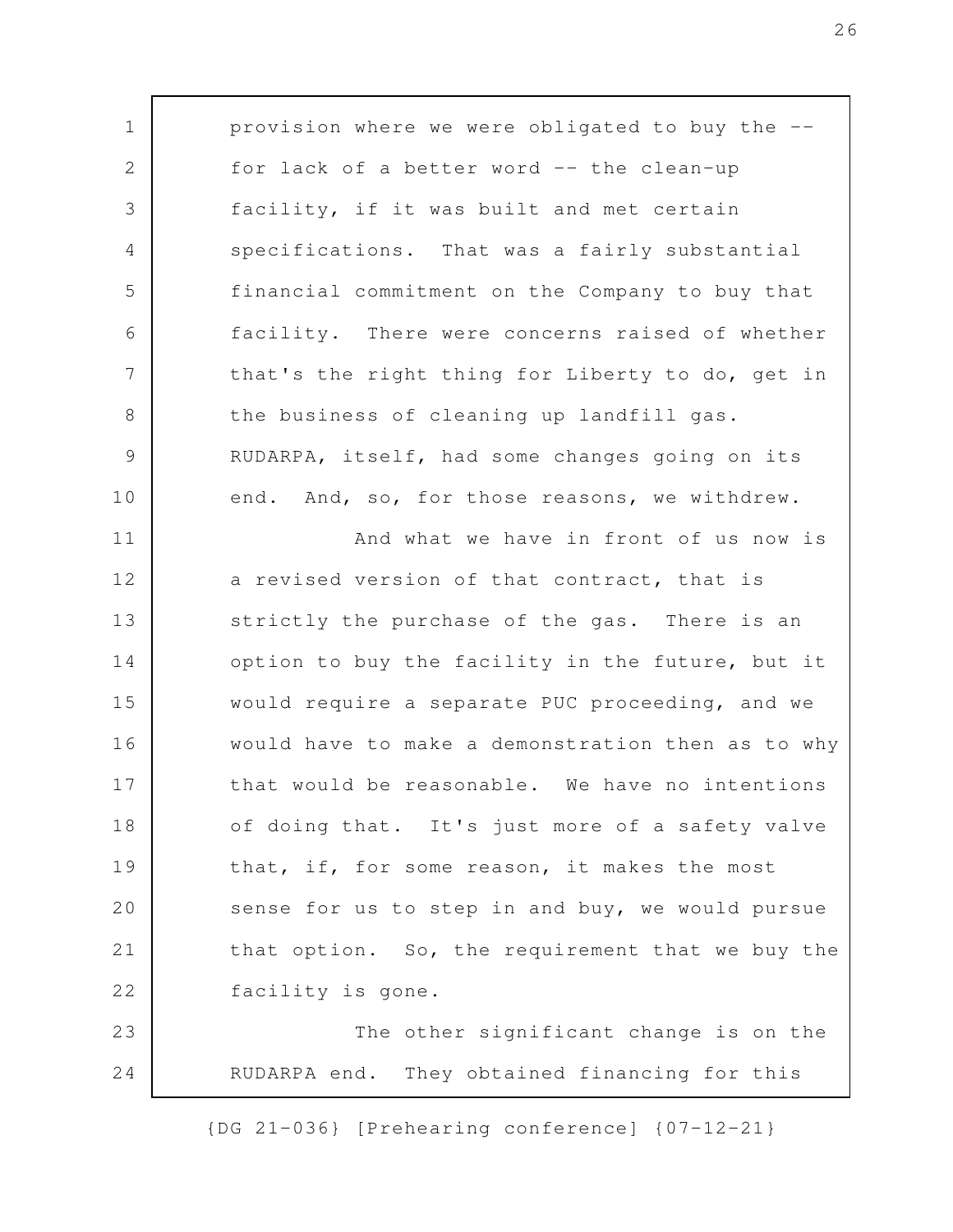project. They have completed the financing, they have obtained all the permits, and they are undergoing construction. So, it is no longer a possible project, it is an existing project. And their expectations for going live with the facility is sometime Quarter 2 next year, maybe a little towards the end of Quarter 2, I don't have the exact date. But they are in the process of building the facility as we speak. So, again, the purpose of this proceeding is to approve a contract to buy all of the output of that facility. The safeguards are, if the gas does not meet the quality requirements, it's not shipped. We will have equipment at the Bethlehem facility to measure the gas as it goes into the truck. If it does not meet the quality, it doesn't drive. If, for some reason, the truck arrives at a Liberty facility, it is checked again. And, again, if the quality is not up to par, we reject the gas and the truck turns around and goes back to Bethlehem. Once we get the gas, it is treated as normal natural gas. Chemically, it is the same. 1 2 3 4 5 6 7 8 9 10 11 12 13 14 15 16 17 18 19 20 21 22 23 24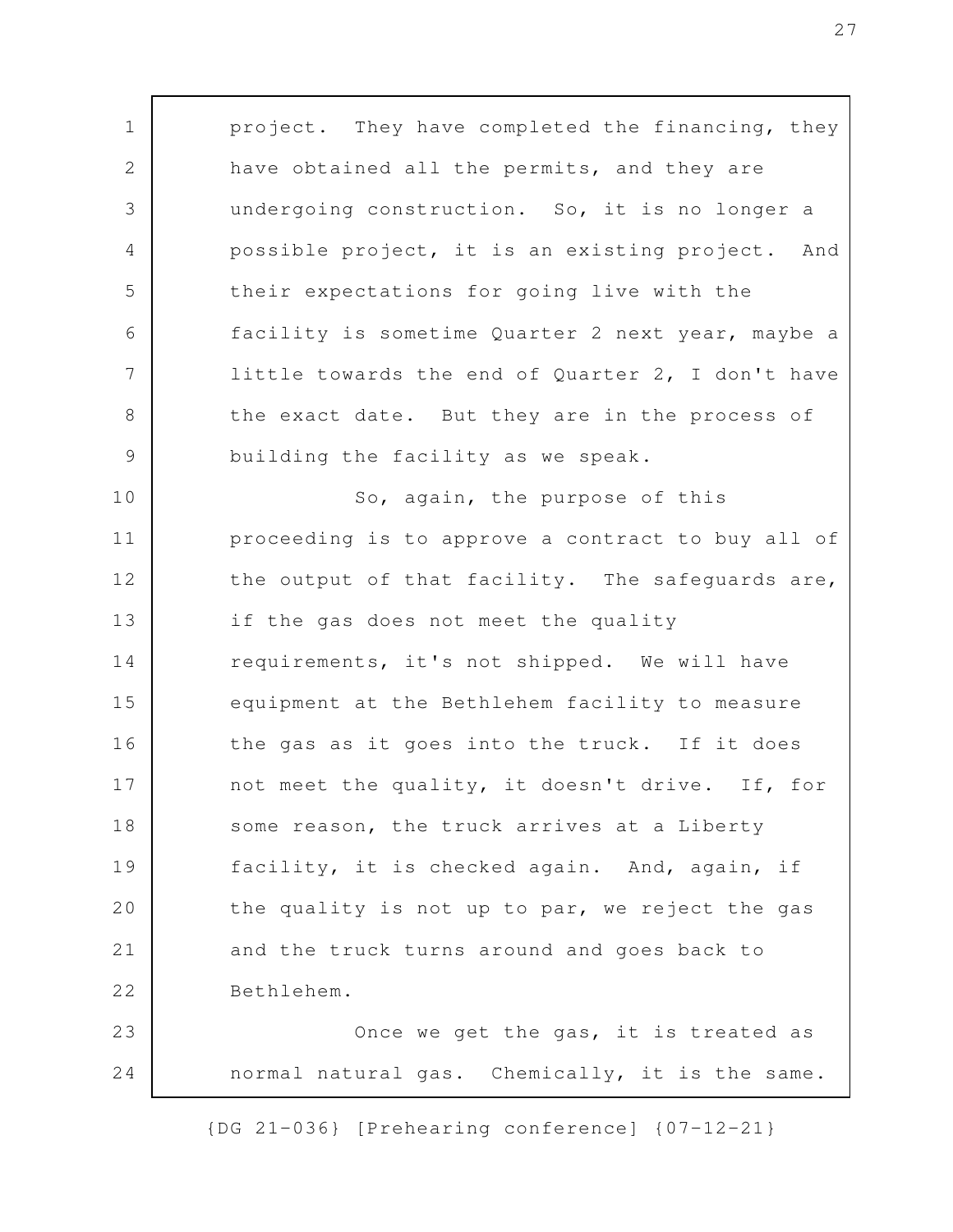There are some concerns with landfill gas being converted. And part of our job is to determine the best way to blend it with existing natural gas, or whatever precautions are necessary to make sure it doesn't have any adverse impact. And, chemically, it will meet the same standard that our pipeline gas now meets. The quantity of gas is roughly three to five percent of our total consumption. So, this is a significant amount of gas. And, of course, the benefits of this gas are that it is displacing fossil fuel natural gas. To the extent we put RNG into our existing system, and serve existing customers, it will displace the same quantities of natural gas that we'd otherwise buy through legacy contracts and agreements. If the RNG is used for new customers, for example, the possible customers in Lebanon and Keene, it will be replacing other fossil fuels. In Lebanon, the area that we are focusing on is all served by propane. And, in Keene, as we all know, it is served by propane-air. So, again, there is a displacement of fossil fuels. 1 2 3 4 5 6 7 8 9 10 11 12 13 14 15 16 17 18 19 20 21 22 23 24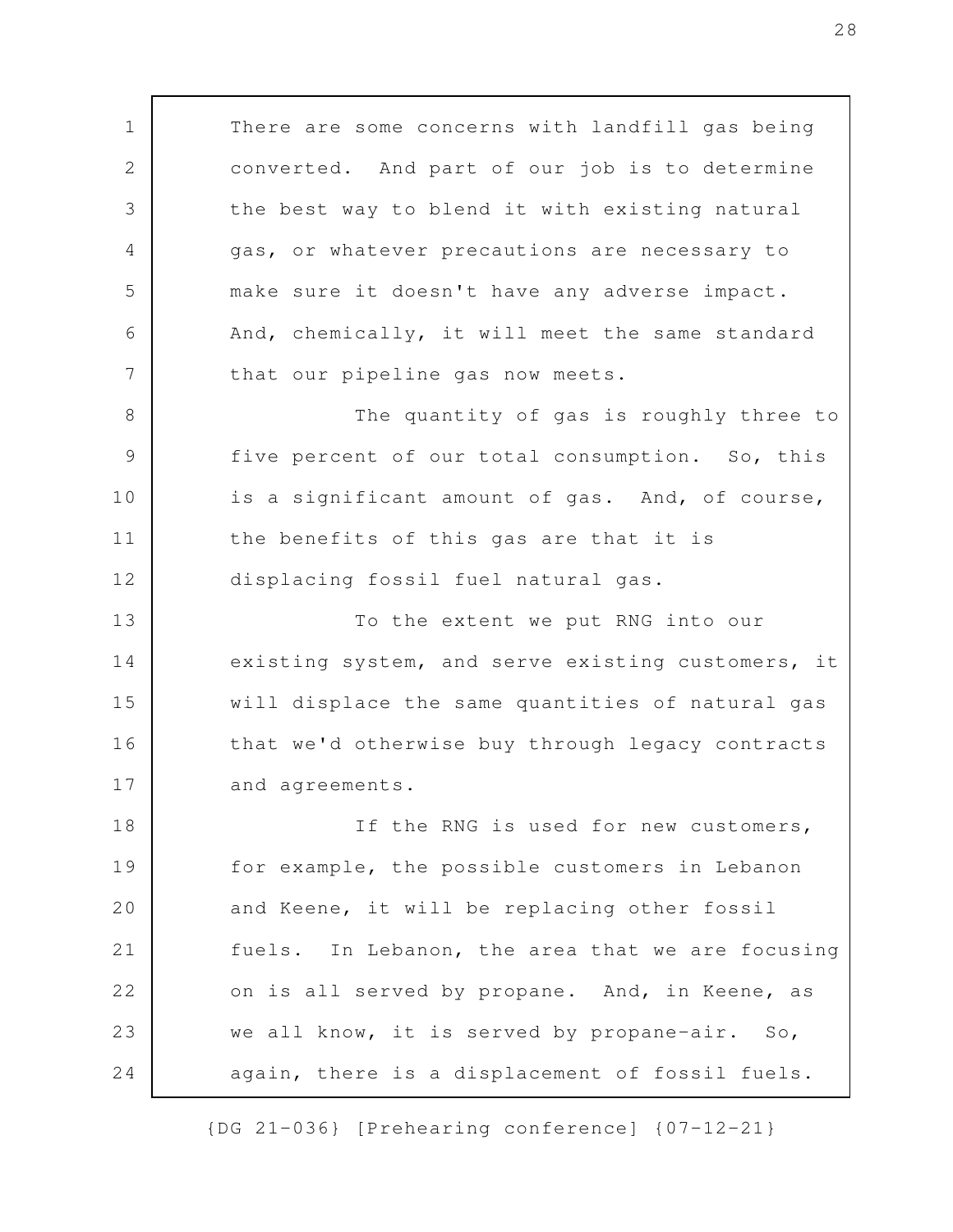So, those are the environmental benefits of this project. That can't be -- that are an important piece of it, and is part of the Company's focus in going in that direction as well. So, for all those reasons -- we should say, the last piece is the price of this gas is contained in the contract. As of today, it is higher than our otherwise cost of gas, and that is an issue that will be discussed in how we handle that piece of it. The special contract customers will be agreeing to buy the gas at that price. So, there is no price impact to other customers. To the extent we do not sell all of the RNG to special contract customers, there's likely to be, at least in the near term, a differential between the RNG price and the otherwise cost of gas price. And we discussed this issue, when the last docket was pending, on ways to address that, and we will do that here. One way includes an opt-in tariff, where customers -- existing Liberty customers could opt in to pay the higher price to receive the RNG. And, of course, 1 2 3 4 5 6 7 8 9 10 11 12 13 14 15 16 17 18 19 20 21 22 23 24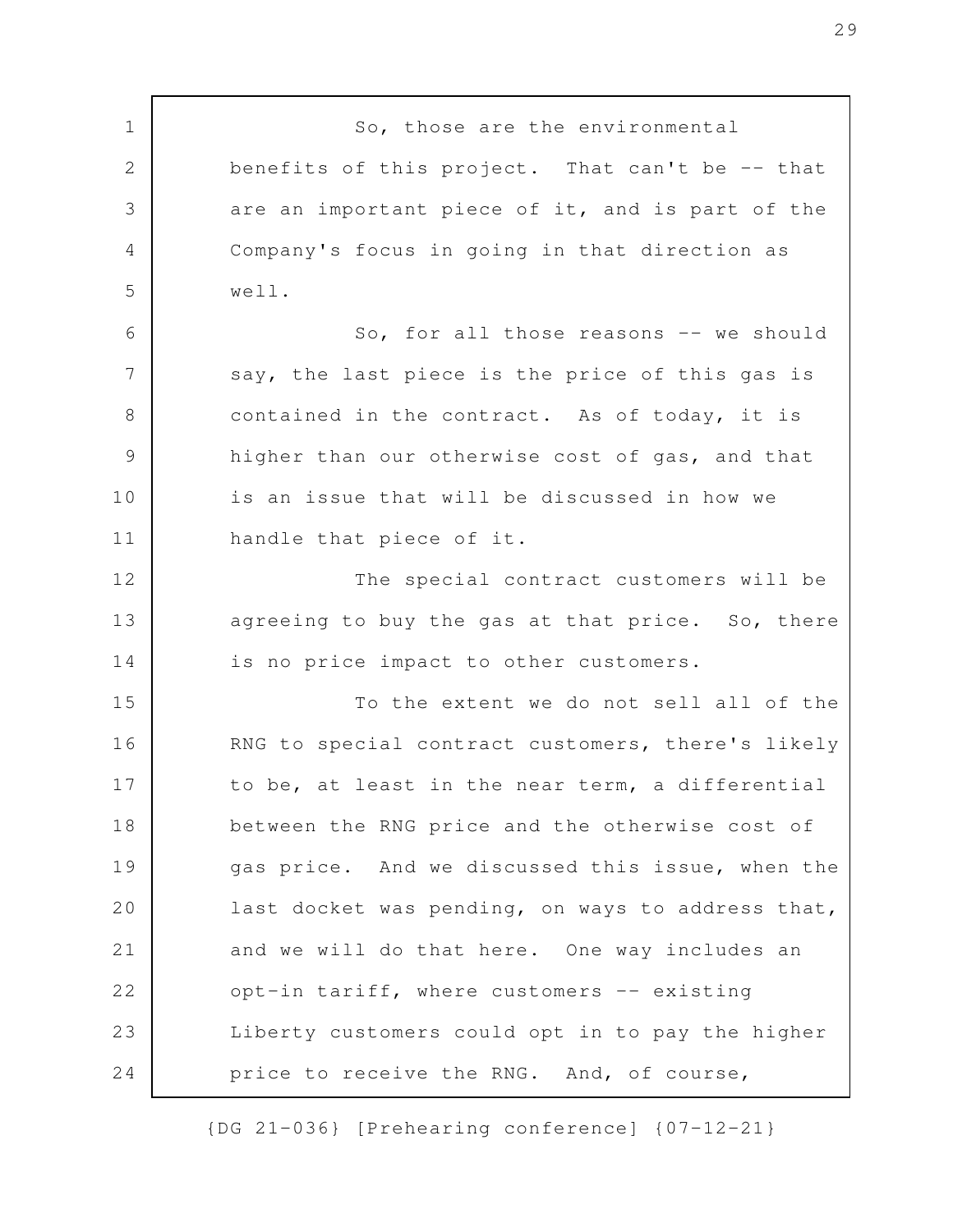there's the option to socialize it to all customers, as simply another component in the fuel supply portfolio. So, those are the kind of issues I am sure that the parties will want to explore, and we're happy to have those discussions. And, ultimately, we hope to obtain support and the Commission approval of this contract. The parties, Staff -- DOE Staff and the Company have circulated schedules this morning. And, independently, we both agree to a schedule that called for hearings either in December or January. Which is, I expect that, at the technical session, we will fine-tune that and be presenting a schedule with requested hearing dates along those lines. Thank you. CHAIRWOMAN MARTIN: Thank you, Mr. Sheehan. Mr. Kreis. MR. KREIS: Thank you, Madam Chairwoman. I would say that, in general, the Office of the Consumer Advocate commends Liberty Utilities for its interest in gas acquired from 1 2 3 4 5 6 7 8 9 10 11 12 13 14 15 16 17 18 19 20 21 22 23 24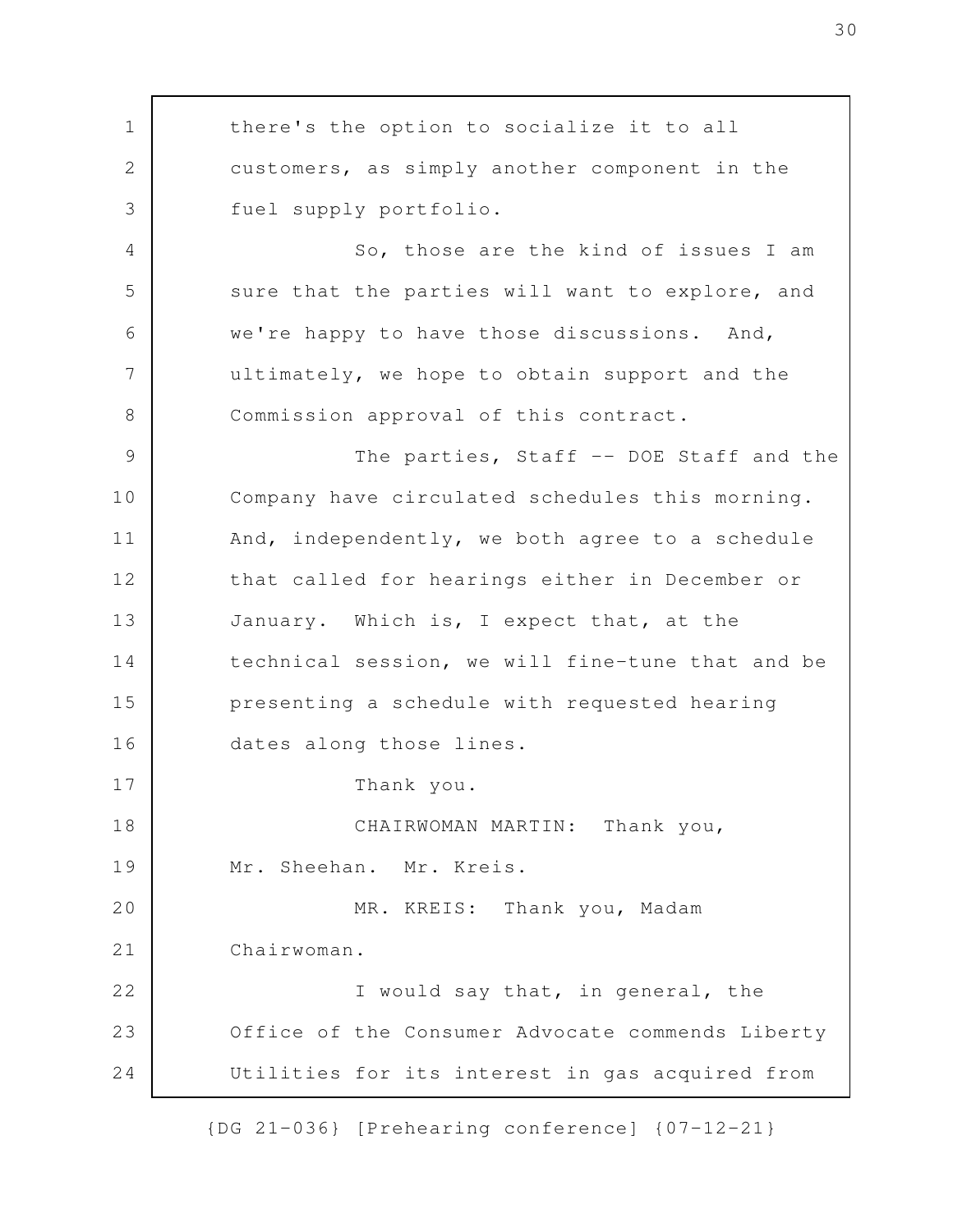landfills, whether you call it "renewable natural gas" or something else. Our main and pressing issue is that there simply be no cross-subsidies between customers who volunteer to take the renewable natural gas and those who don't volunteer to take renewable natural gas. So long as there is a firm guarantee that that kind of cross-subsidy will not take place, we are almost certainly inclined to be supportive of the Company's Petition. There is also the issue about the option that Liberty has in the future to take ownership of the facilities that are being built by its contract counterparty. I think we're agnostic about that at this point at the OCA. I mean, we need to be convinced that that is in the interest of customers. It's always in the interest of an investor-owned utility to put new assets into rate base, because that's how utilities make their money. We have to become convinced that it is in the public interest and in the interest of residential utility customers for the risk of something going awry with that kind of ownership 1 2 3 4 5 6 7 8 9 10 11 12 13 14 15 16 17 18 19 20 21 22 23 24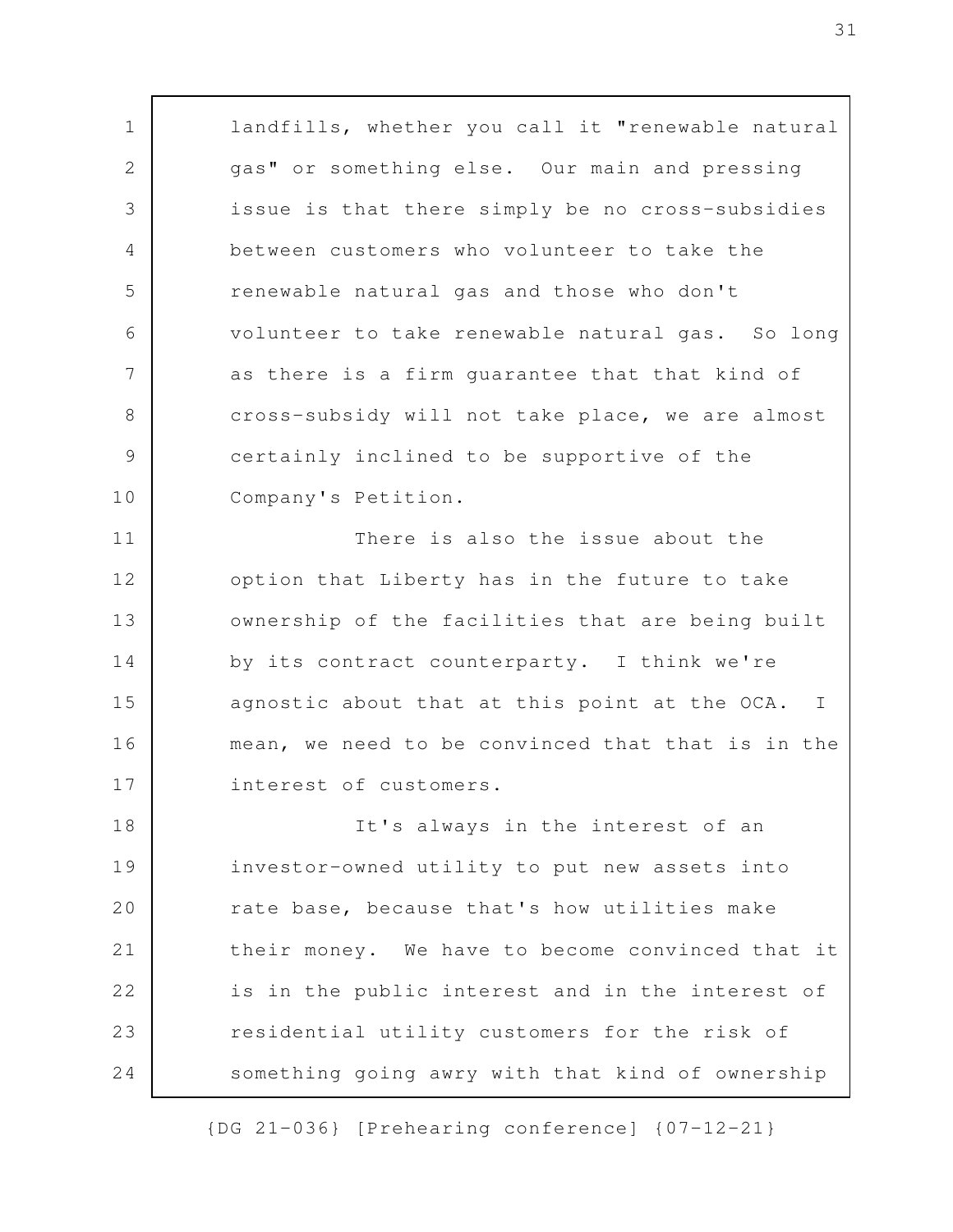being imposed, essentially, on customers. But I'm confident that that issue can be addressed to our satisfaction. So, our outlook on this particular Petition from this particular Company is generally positive. And we look forward to working with Liberty and the other parties to reach a effective resolution. CHAIRWOMAN MARTIN: Thank you, Mr. Kreis. Mr. Husband. MR. HUSBAND: Thank you, Madam Chairwoman. As we already discussed, Mr. Chaffee's primary concern in petitioning to intervene in the case is that the Commission's Order Number 26,399 is followed. That the proceedings don't contravene it. And we've heard encouraging statements from Liberty to that effect. In terms of the underlying merits of the proposed RNG Agreement, Mr. Chaffee takes no position at this time. And that's, essentially, my initial statement at this time, initial position statement. 1 2 3 4 5 6 7 8 9 10 11 12 13 14 15 16 17 18 19 20 21 22 23 24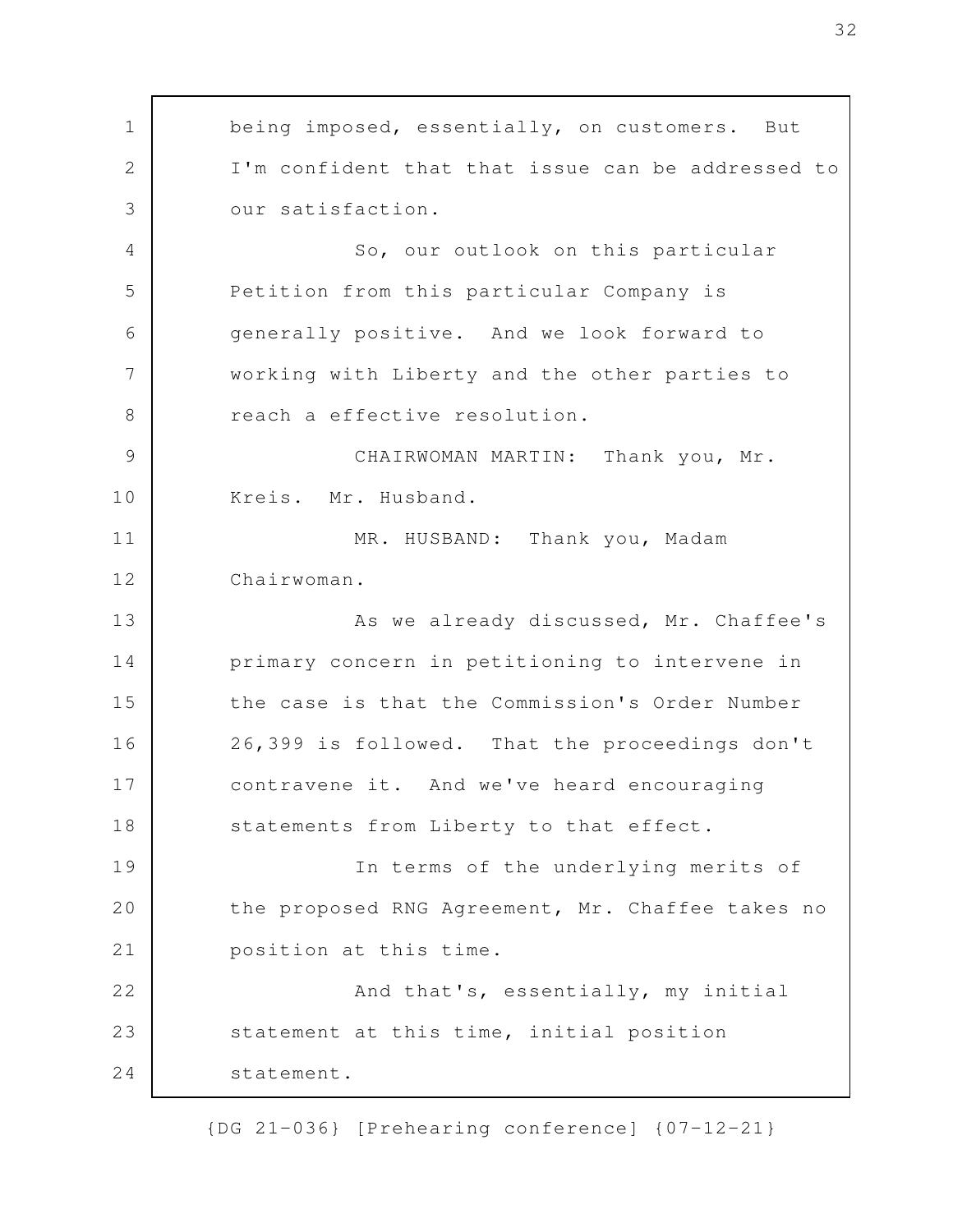Thank you. CHAIRWOMAN MARTIN: Okay. Thank you, Mr. Husband. And Mr. Krakoff. MR. KRAKOFF: Thank you, Chairwoman Martin. I do have a brief statement. From the Petition and the testimony that was filed with the Petition, it appears that Liberty intends to market the gas from the Bethlehem landfill as renewable and sustainable. CLF has concerns about whether landfill gas is actually renewable and sustainable, and whether there are environmental benefits to landfill gas, as Liberty claims, especially when compared to non-pipeline or non-gas alternatives. CLF is interested in learning more about any analysis of life cycle greenhouse gas emissions that Liberty has conducted for the emissions from this proposed project when compared to other alternatives, and why Liberty considers the use of RNG sustainable. Further, although Liberty states that this project is not dependent on expansion of the Bethlehem landfill, CLF has concerns about that this and future projects will incentivize 1 2 3 4 5 6 7 8 9 10 11 12 13 14 15 16 17 18 19 20 21 22 23 24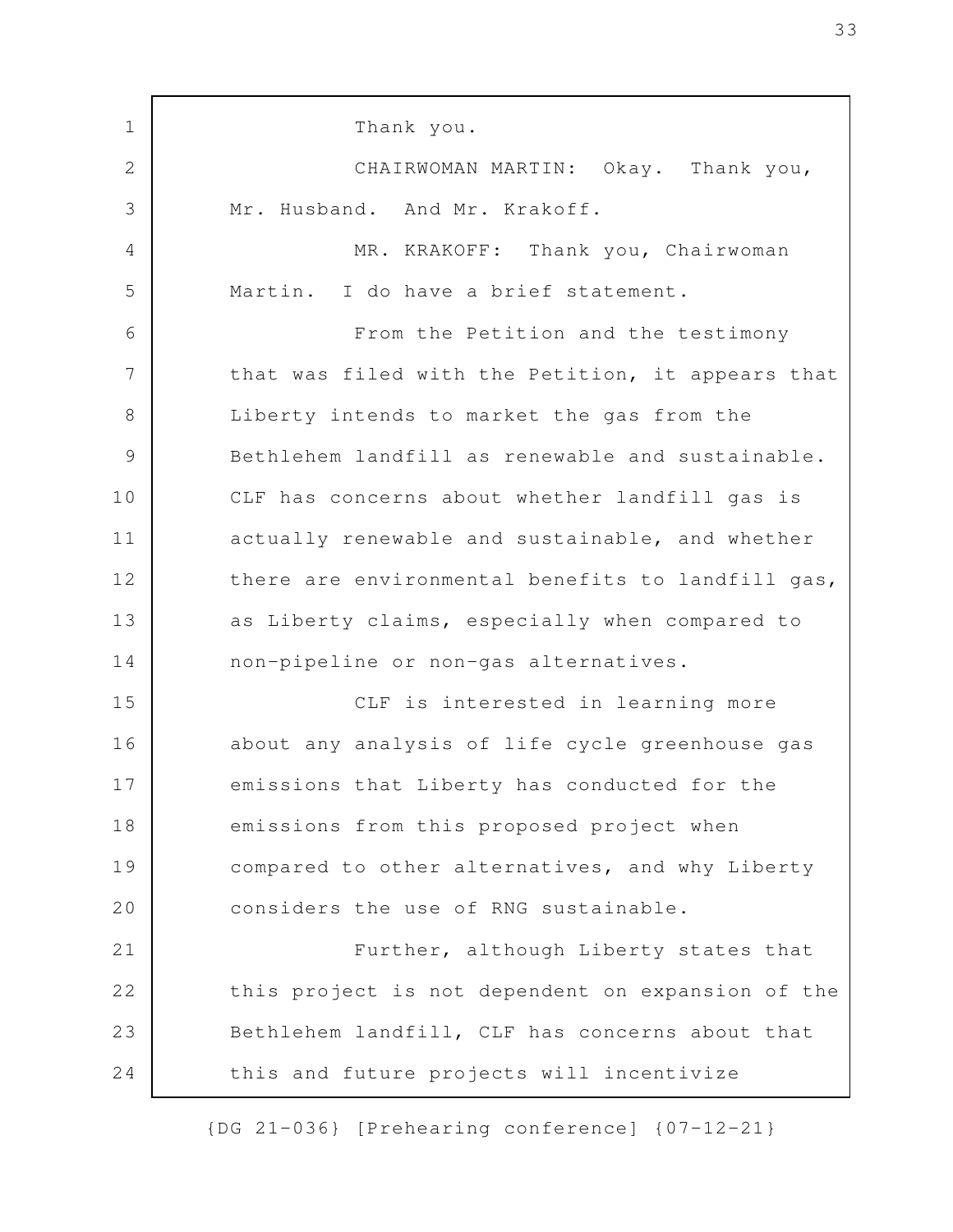increased expansion and development of landfills in New Hampshire. Under New Hampshire's solid waste management statutes, landfills are considered -- or, landfilling is considered the least favorable waste management practice. CLF wants to ensure that this project and future landfill gas projects will not contravene New Hampshire's waste management statutes by incentivizing further development of landfills. And CLF looks forward to participating in this docket and learning more about Liberty's proposal, and the extent to which the proposal is sustainable and renewable, compared with other alternatives. Thank you. CHAIRWOMAN MARTIN: Thank you, Mr. Krakoff. Ms. Schwarzer. MS. SCHWARZER: Thank you, Madam Chairwoman. Consistent with perhaps Puc 203.15, I wanted to give the Commission an overview of the Department of Energy's initial perspective at a fairly high level. The Department of Energy is generally supportive of renewable natural gas as 1 2 3 4 5 6 7 8 9 10 11 12 13 14 15 16 17 18 19 20 21 22 23 24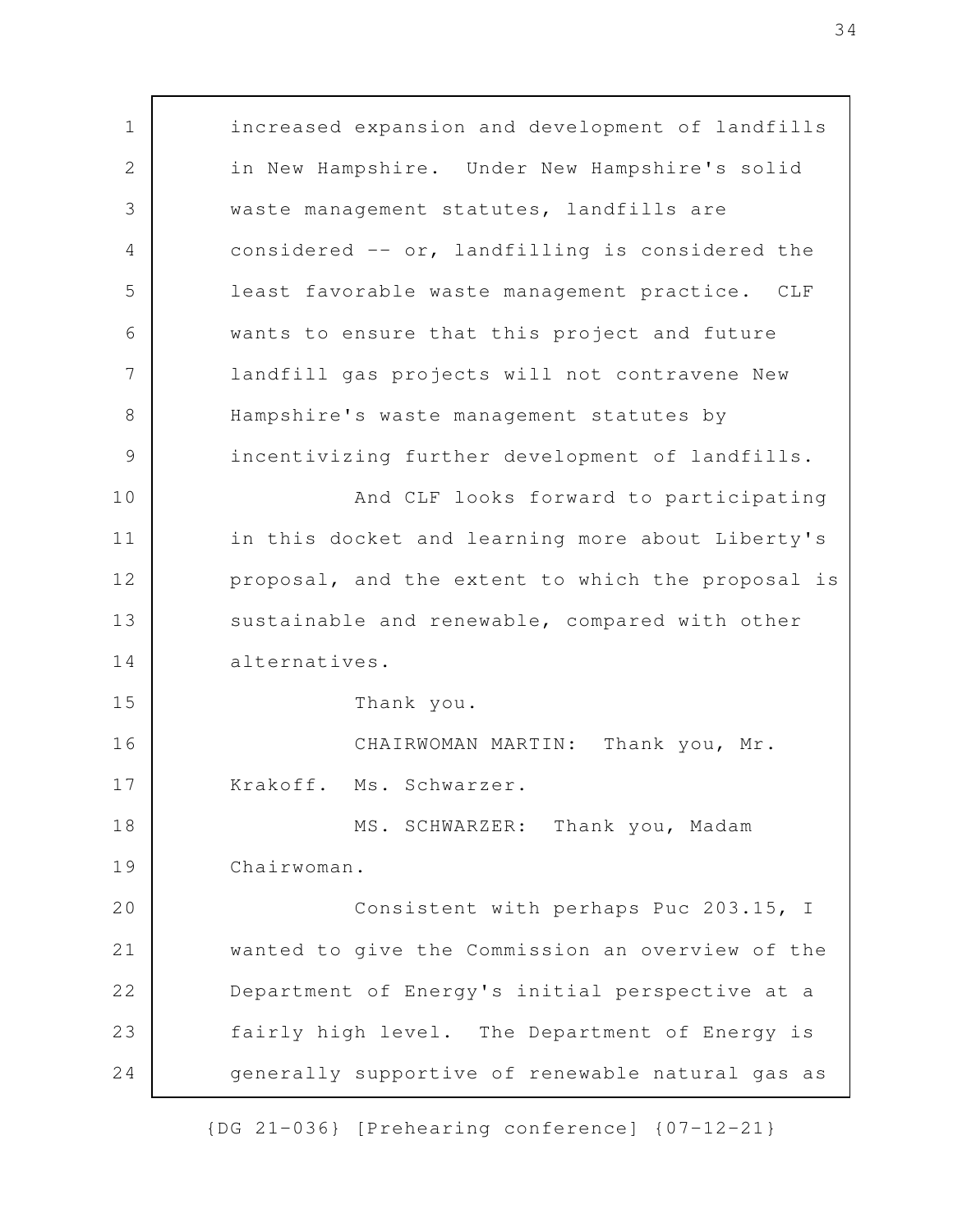a pipeline quality gas and a non-fossil fuel. And, although DOE is pleased to be participating in this docket, the Department does have some questions and concerns about Liberty's specific proposal, which we look forward to discussing and resolving in the course of the discovery process. By way of a quick overview of the Agreement, Liberty seeks a 17-year renewable natural gas supply and transportation agreement, with an option for an additional 10-year extension, to purchase all pipeline quality gas from the Bethlehem landfill, and to deliver that to letter of intent customers, and both opt-in and regular distribution customers who may not have opted in, in the event that the RNG is not fully distributed among voluntary purchasers. Liberty also wants to pursue right of first refusal after four years of operation, subject to future PUC review, because Liberty's view is this would lower the price per therm of RNG. Liberty is also seeking, in addition to a finding that the Agreement is adequate, just and reasonable, and in the public interest, a 1 2 3 4 5 6 7 8 9 10 11 12 13 14 15 16 17 18 19 20 21 22 23 24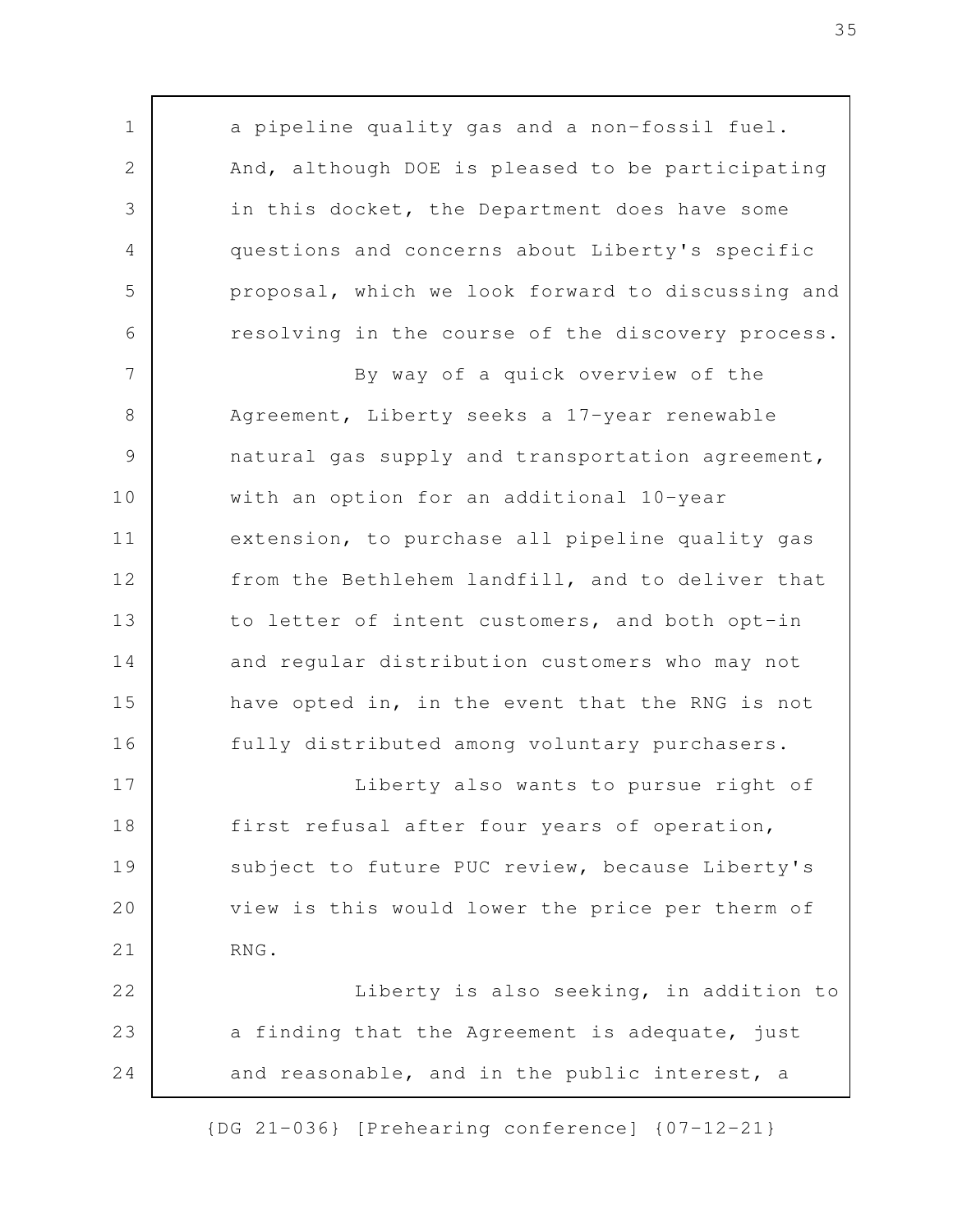finding from the Commission that the Agreement is prudent, and that the plans, not just the Agreement, the supply and transportation, but the other components of that, which include a potential purchase, subject to further review, TRECs, and, to some extent, the prospect of a Lebanon franchise.

1

2

3

4

5

6

7

The Department of Energy has concerns about the volume of gas that might be injected into the distribution system for customers who are not voluntarily interested in buying it at a higher cost. There are concerns that weather might interrupt production and delivery, and what the outcome -- the financial outcome would be for that. It's possible that some aspect of supply purchases should be subject to risk-sharing or deferred incremental costs. And DOE is strongly interested in seeing the signed special contracts in advance of any final hearing. 8 9 10 11 12 13 14 15 16 17 18 19

The Department is curious about the physical locations that will be involved, and the extent to which Liberty has done an analysis to show that your RNG is economically advantageous to ratepayers; I'm interested in a detailed 20 21 22 23 24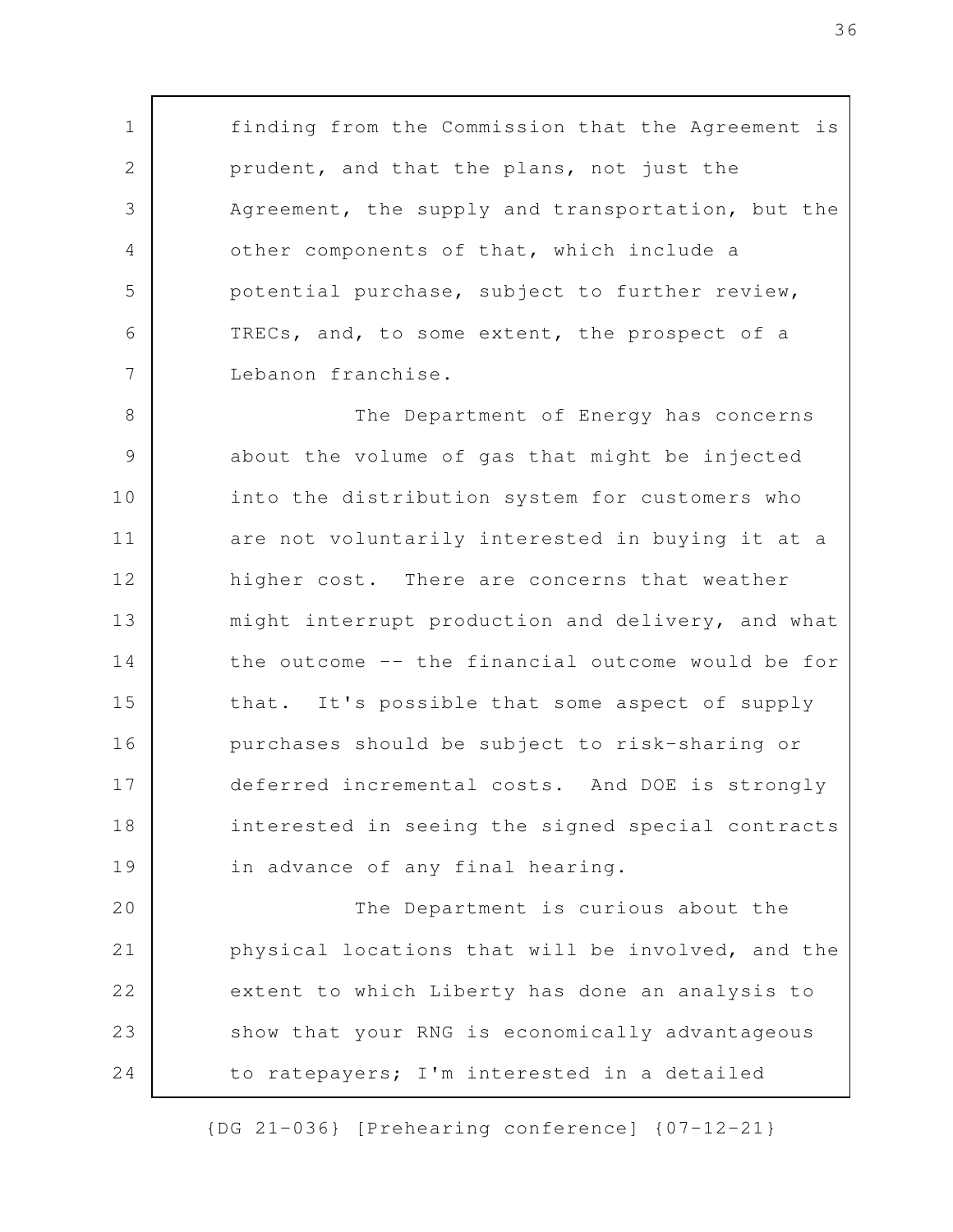economic analysis. And it's not clear whether Liberty at this time plans to submit special customer -- special contract customers' contracts to the Department for an independent review, which might additionally delay service to them, as would, potentially, the franchise issue. The Department is not clear about whether Liberty should own production equipment. Certainly, an alternative would be for the Company to obtain RNG from RUDARPA purely as a supply and transportation issue, as the OCA mentioned, there's risk. Again, this raises the issue of whether the prospective purchase should be reviewed as prudent or not at this time, consistent with Commission orders. In the Department of Energy's understanding of past precedent, traditionally, prudence is not resolved at this stage, absent actual experience, delivery, because the Company itself is in a better position to assess and anticipate risk than either the Department of Energy or the Commission could be at this time with regard to what customers might then be -have included in rate base. 1 2 3 4 5 6 7 8 9 10 11 12 13 14 15 16 17 18 19 20 21 22 23 24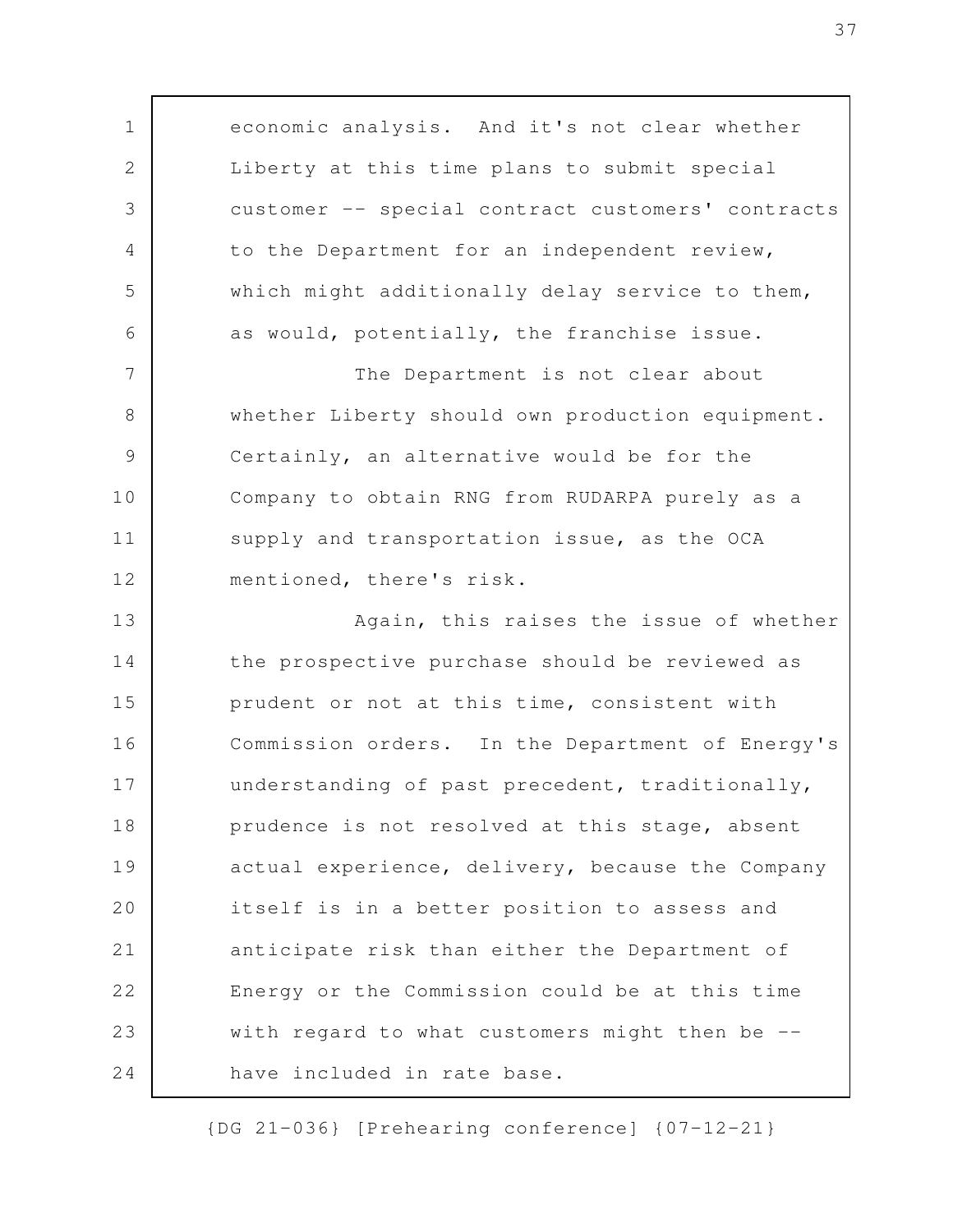The TREC issue is fairly significant, in that it is not clear to the Department at this time that any facility that is part of a pipeline distribution system is or could be found eligible for thermal renewable energy certificates generated by the use of RNG. Certainly, RNG is methane gas. It's certainly mentioned in the RNG statute. But the facilities are required to be able to produce measurable, useful thermal energy. And, at this time, it's not clear how facilities, commercial or even residential, for instance, with boilers, might do that with RNG injected into a distribution system and combined with natural gas. And that raises requirements in the 2500 -- Puc 2500 rules. The Petition refers to a pending rulemaking docket, which is no longer open at this time. It's also not clear how Liberty proposes to monetize the value of TRECs, which it anticipates could lower the overall cost of gas, inasmuch as it is end-users, not the utility, that would own the TRECs, were they able to attain them. So, in the event a facility has RNG trucks to it, and it qualifies for TRECs, 1 2 3 4 5 6 7 8 9 10 11 12 13 14 15 16 17 18 19 20 21 22 23 24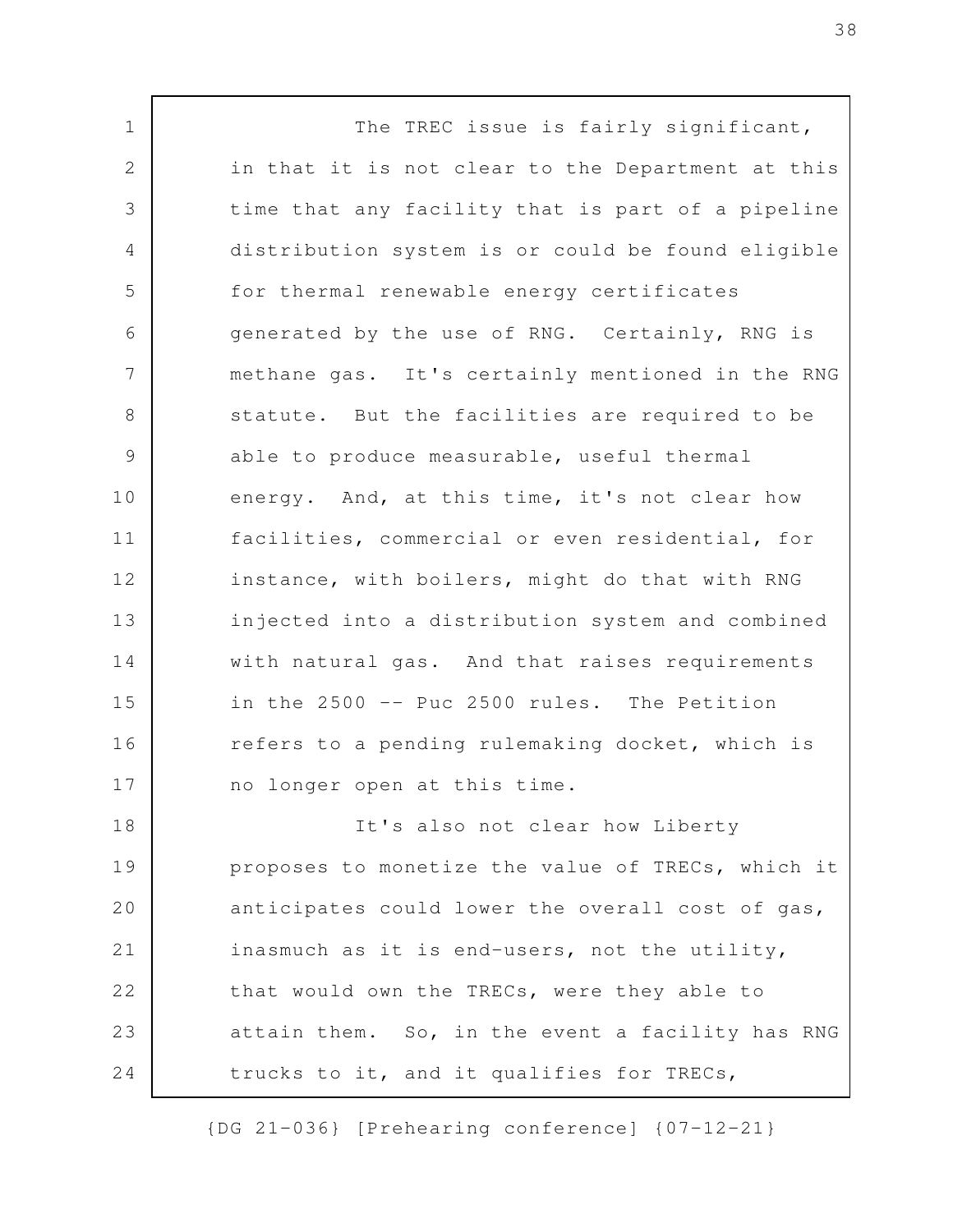certainly, the Department anticipates that would be possible. It would be the entity -- the special contract entity that would own the TRECs. And I believe, understanding Liberty does not expect to own the special contract TRECs, but, if you look at that from the distribution perspective within the pipeline, it would be the homeowners or the commercial entity that Liberty seems to be proposing to own the TRECs. And it's not clear how that would be consistent with the statute or the 2500 rules. The last piece is the franchise, which we've talked about from the perspective of intervention. To the extent that Liberty is asking the Commission, and in the interim the DOE in the investigative phase, to credit potential letters of interest with a capacity of up to 65 percent of the RNG produced for the first year, to the extent that one of those special contracts would be held by a Lebanon facility, and, if there is no franchise, then that's an open question at this time. Certainly, we agree that this is a very interesting docket, that RNG is worthy here, 1 2 3 4 5 6 7 8 9 10 11 12 13 14 15 16 17 18 19 20 21 22 23 24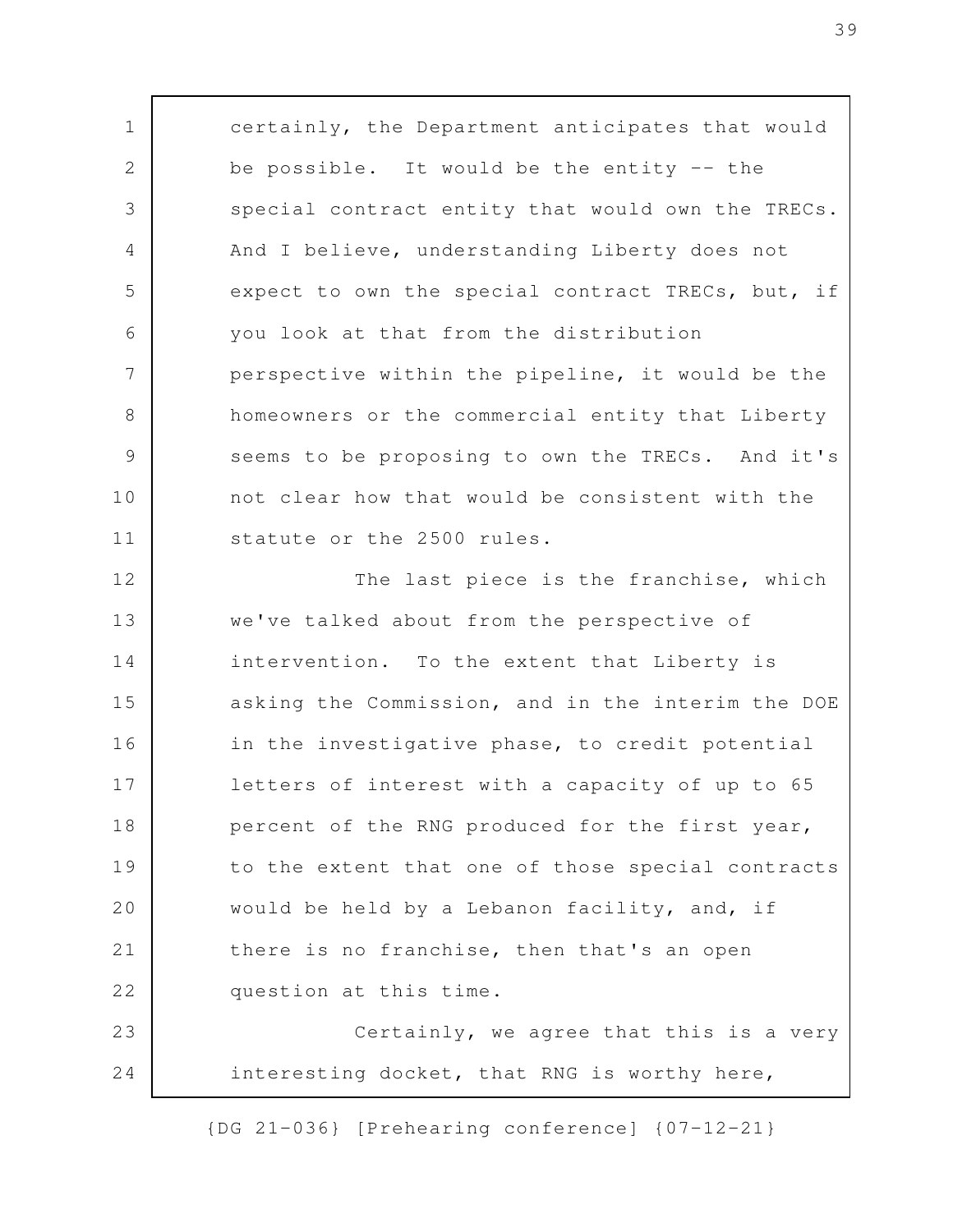we're generally supportive of RNG as a renewable fuel. We look forward to working with the other parties and moving this docket forward. Thank you. CHAIRWOMAN MARTIN: Thank you, Ms. Schwarzer. Mr. Sheehan, can you respond to the representations of Ms. Schwarzer related to the commercial customers and the TRECs, to the extent you have any preliminary response to that? MR. SHEEHAN: Sure. The drafts of these special contracts that these commercial customers provides, and I suspect the finals will provide, that the environmental attributes will go to those customers. The contract with RUDARPA, as you will see, it's clear that the state environmental attributes go to Liberty, and then Liberty will convey those to the commercial customers. So, commercial customer X that buys RNG directly from us, it will be their job and their benefit to get the TRECs and have to qualify under the 2500 rules. For example, as you know, we have been talking to a single customer in Lebanon. If that 1 2 3 4 5 6 7 8 9 10 11 12 13 14 15 16 17 18 19 20 21 22 23 24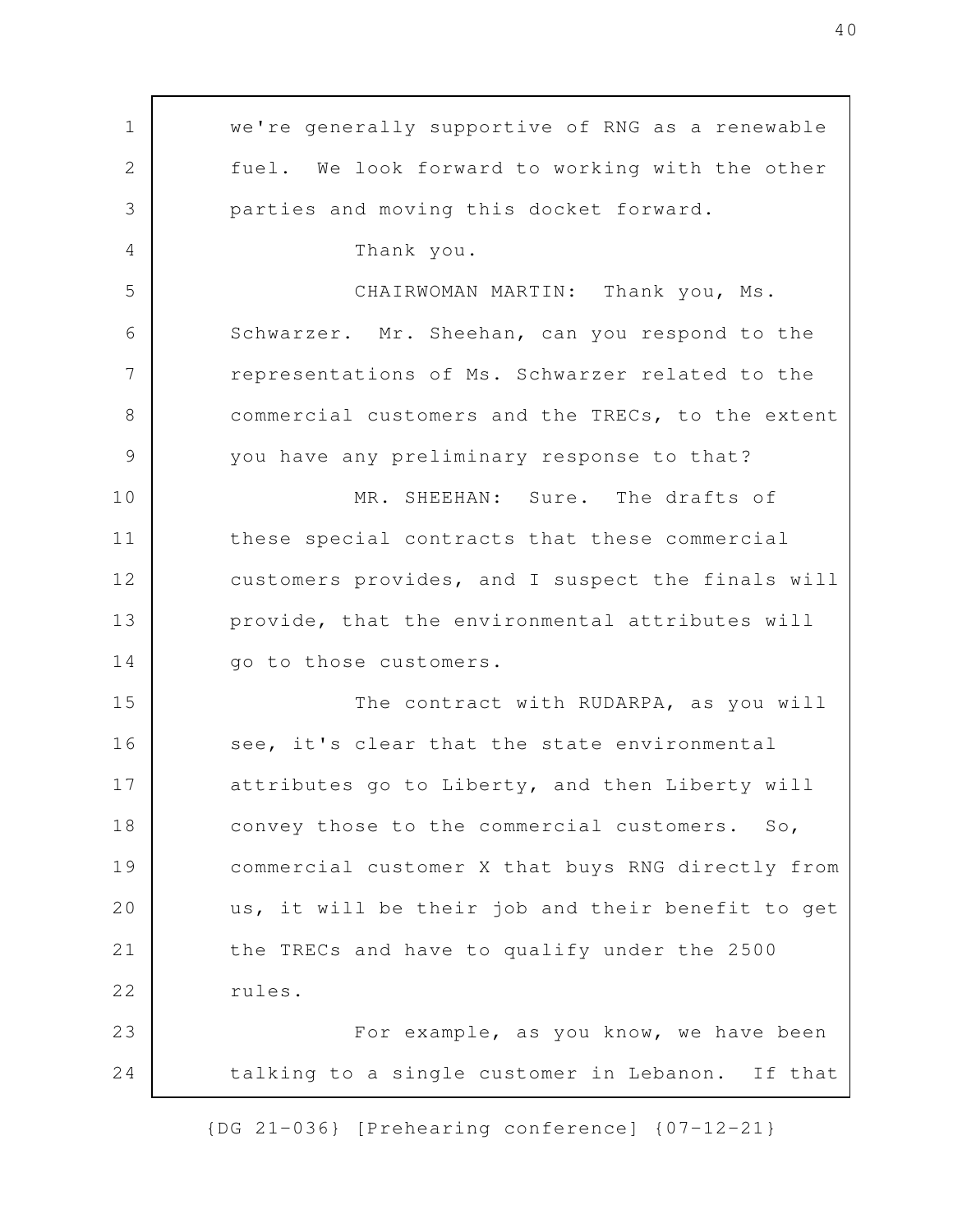customer began  $-$ - was the only customer off of a, you know, serving only RNG, they would -- it would be on them to qualify for the RECs and monetize them. As an aside, currently, if those RECs are monetized, the cost to those customers is less than our otherwise cost of gas. To the broader question of customers - commercial customers that are on our existing distribution system, say we injected the RNG in Concord at our facility up on Broken Bridge Road, on the Heights, and that customer was pick-a-company in downtown Concord, there is an open question of how that customer could monetize the RECs. Say they  $-$  we were to buy  $1,000$ decatherms a year, and they paid for 1,000 decatherms a year, and we injected the RNG into our system, it's obviously mixed with the existing natural gas. The rules don't currently specifically allow for monetizing those RECs under what we 1 2 3 4 5 6 7 8 9 10 11 12 13 14 15 16 17 18 19 20

call the "displacement" theory, meaning that the 1,000 decatherms of RNG they paid for is displacing 1,000 conventional decatherms that they would have otherwise purchased. That 21 22 23 24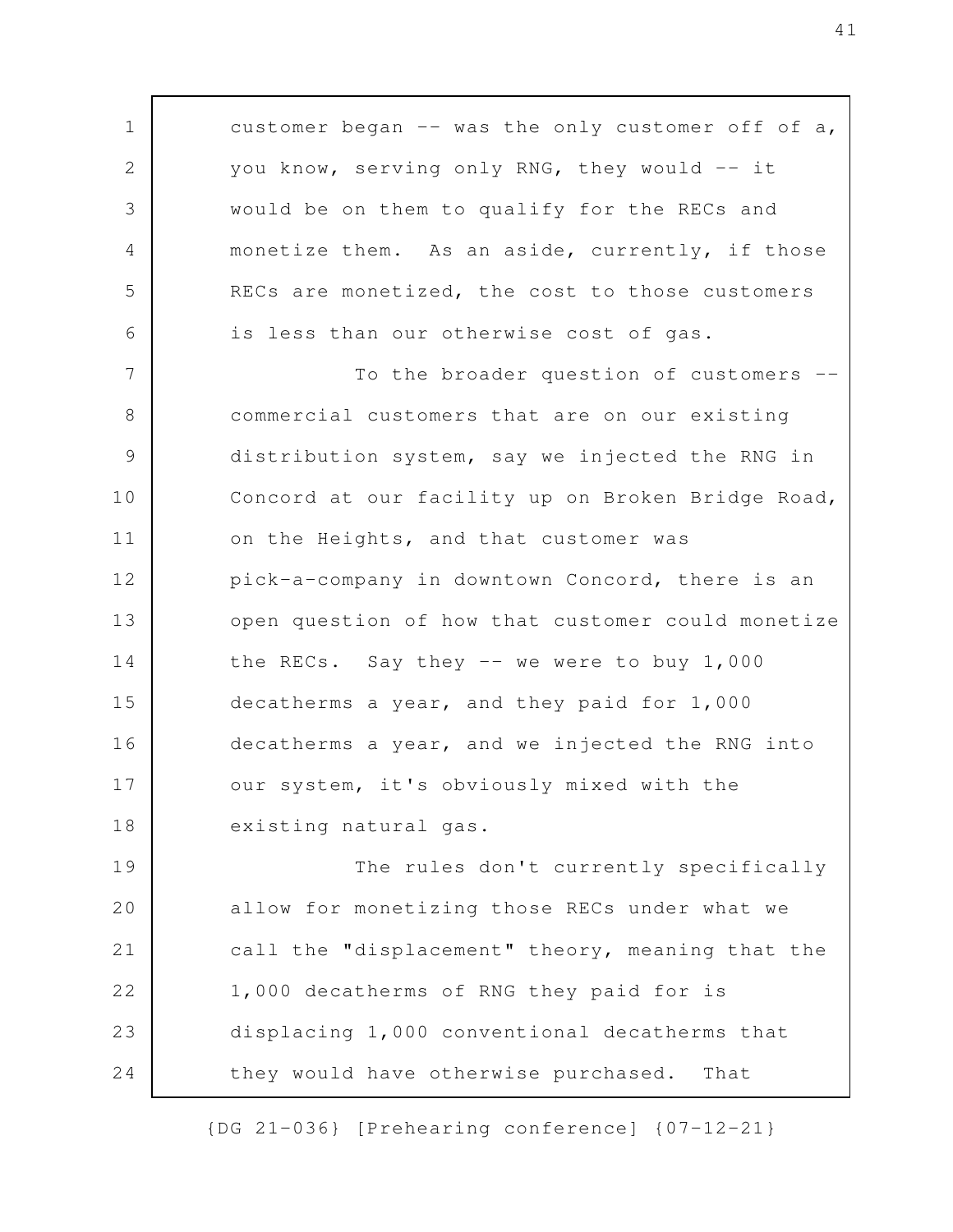concept, however, is mentioned in the statute, and that concept is what happens with net metering on the electric side. So, it's a well-known and well-accepted concept that you don't have to trace the exact RNG molecules from the truck to the customer across town, but you can give them a credit for it under this "displacement" theory. That being said, it is, again, not explicit in the 2500 rules. And, if it requires a change in the rules, we would certainly support that and advocate for that on behalf of our customers. The last piece of the TREC issue is, to the extent residential or smaller customers either opt in or don't, the opt-in customers we could handle one of two ways. We could have them, under, again, under the displacement theory, do their own certification to be eligible for TRECs, or we could aggregate them, the Company could aggregate them, and say "we have 100 customers, residential customers, who have opted in." We could take that volume and do whatever we can to comply with the rules to show 1 2 3 4 5 6 7 8 9 10 11 12 13 14 15 16 17 18 19 20 21 22 23 24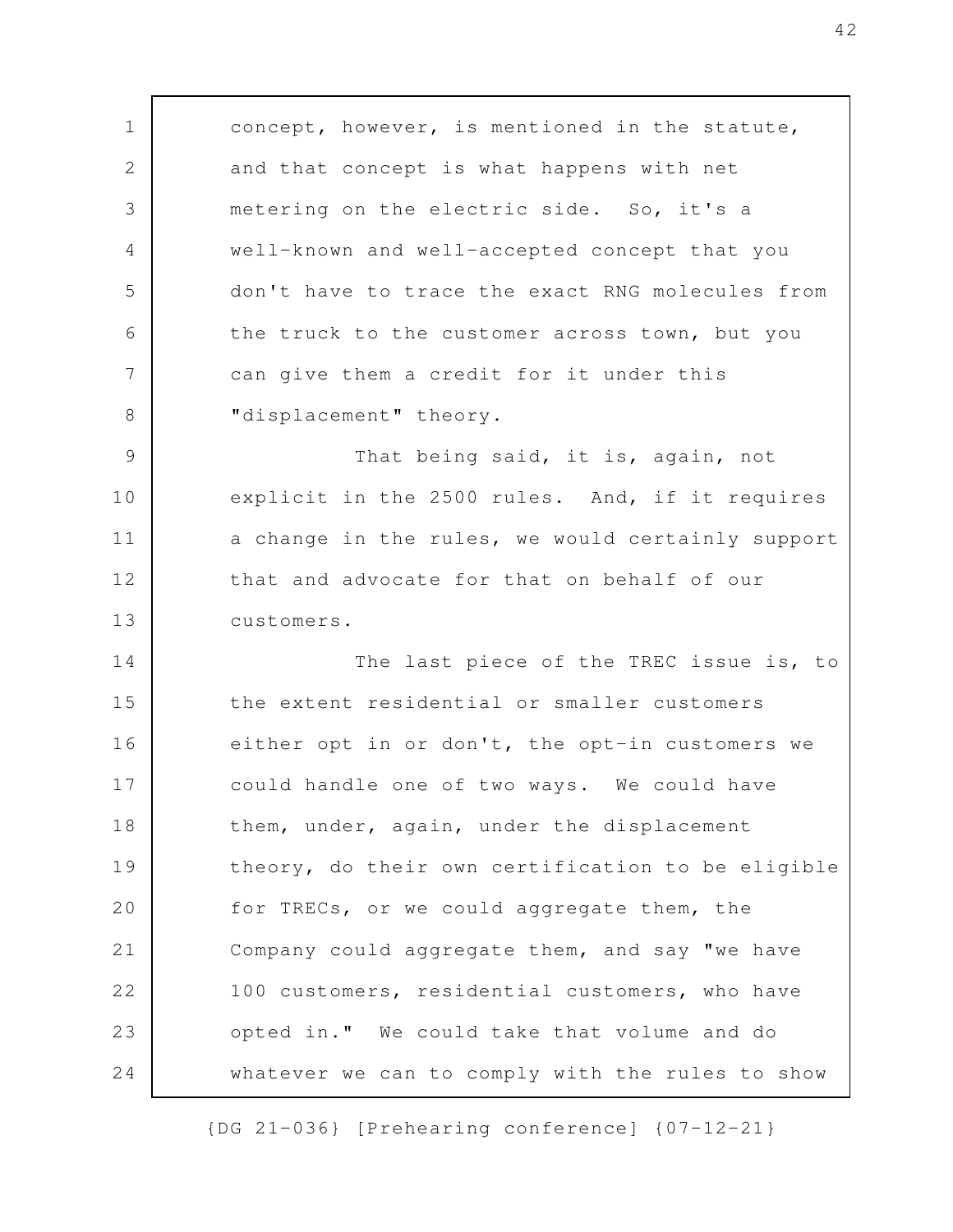that they have burned that volume of RNG and credit those customers with the TRECs, and somewhat similar to how the net metering works. Or, for those who don't opt in, all customers, again, let's say there's 1,000 decatherms of unsold RNG that we are putting into our system, or otherwise to be socialized, could there be a mechanism where the Company could aggregate those 1,000 decatherms and monetize the TRECs and use it to offset the cost of gas. So, there are ways to "skin this cat", so to speak. The direct service to commercial customers, special contract customers, is the cleanest and is ripe for them to take advantage of now. And we offset  $--$  or, the displacement customers is something I think the rules could be interpreted to provide for now, but it is not clear, and not everyone agrees with that statement. So, that's a long way to, hopefully, answering your question. CHAIRWOMAN MARTIN: No. Thank you. That was very helpful. Commissioner Goldner, do you have 1 2 3 4 5 6 7 8 9 10 11 12 13 14 15 16 17 18 19 20 21 22 23 24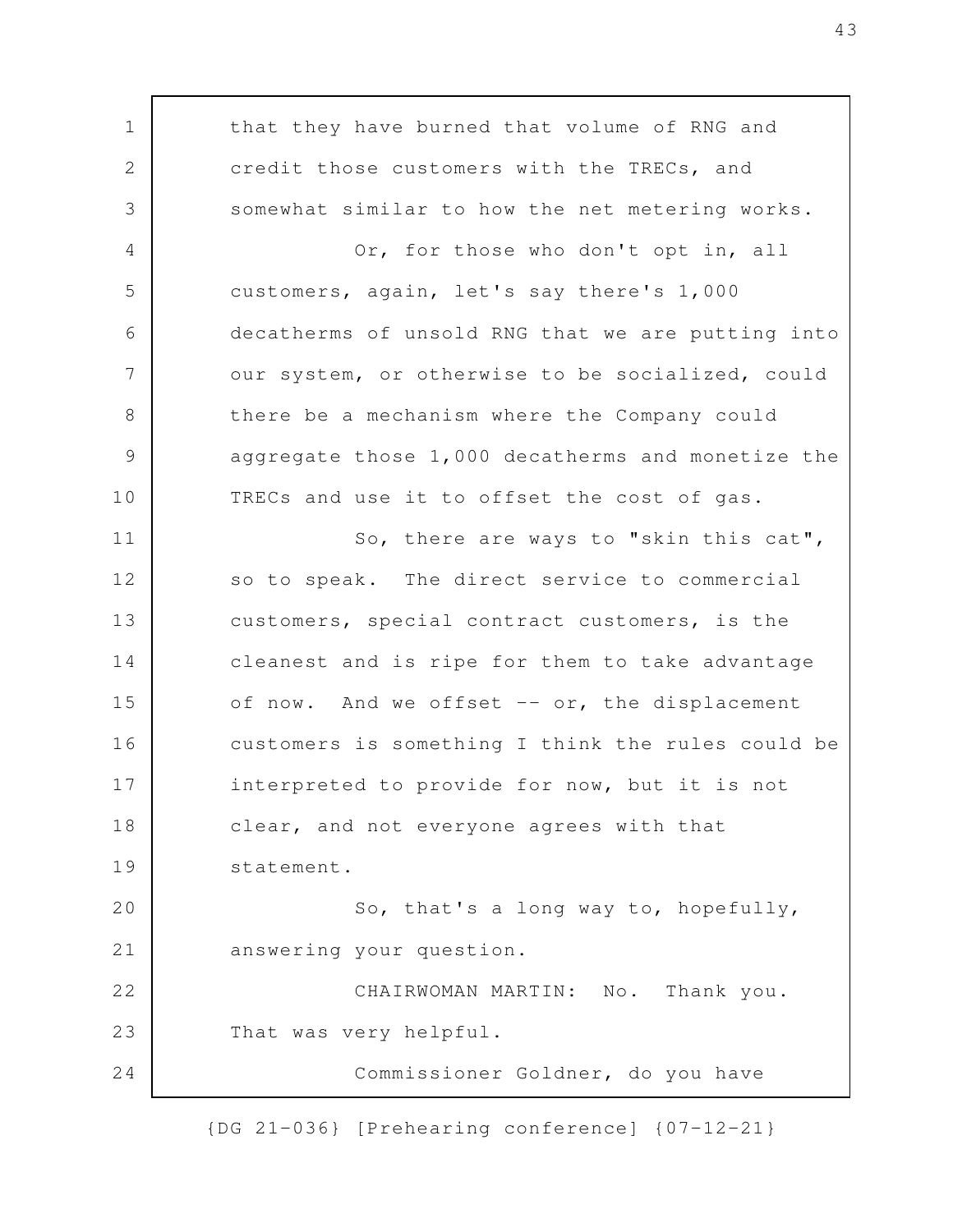questions that you'd like to ask? COMMISSIONER GOLDNER: I do. I do. In terms of reviewing the Petition, I do have some questions. To the extent that you have a response today, that would be very helpful. If not, the Commission just wanted to make sure it was on your radar. Sorry, I'm having technical issues here. The first question is, for the  $-$ - the RNG agreement is 17 years, with the option to extend for 10. Has it been contemplated how long the contracts with the LOI customers would be? A question for Mr. Sheehan. MR. SHEEHAN: That has varied. I think each special contract customer is going to approach it differently. We are not insisting that they sign up for the full 17 years. So, there are going to be various options, they will commit for a certain of time, and have the option to determine their certain amounts of time. And that variability is certainly something we will take into consideration when we develop a 1 2 3 4 5 6 7 8 9 10 11 12 13 14 15 16 17 18 19 20 21 22 23 24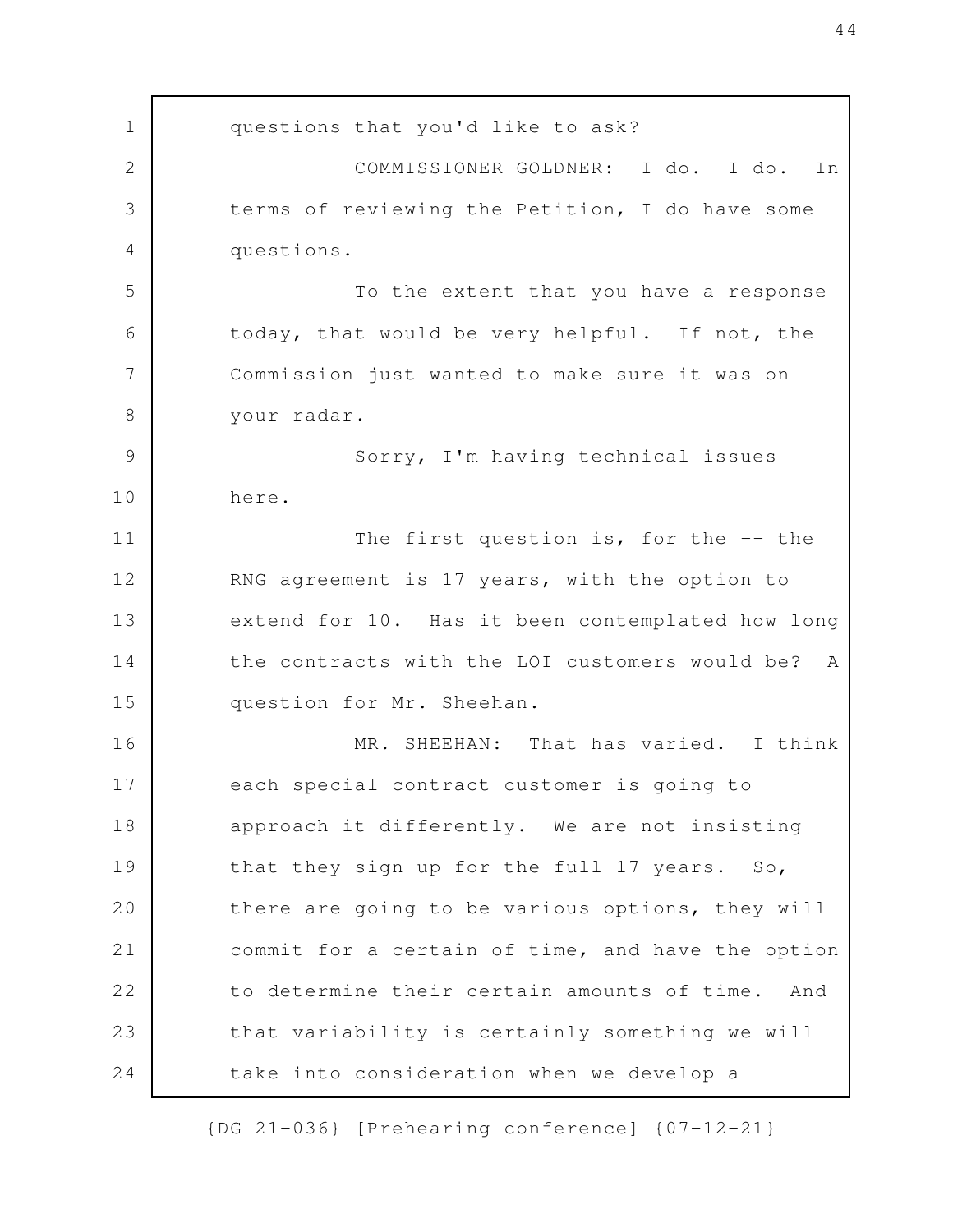mechanism to, again, either socialize or resell the RNG to other customers. As an aside, I can tell you that the marketing of this RNG has been difficult for the reason that we can't tell people that we'll be ready on X date, because of various approvals that are needed. There have been a couple that have raised their hand and are willing to engage with us, and they are. But we are very confident that, assuming approval by the Commission of the contract, and completion of the facility, which is already being built, then we can tell the facilities peoples of hospital X or school Y, we can give you cost -- we can give you gas at this price at this time, that we're comfortable we'll be able to sell all the gas or at least the vast majority of it. COMMISSIONER GOLDNER: Okay. Thank you. What is the cost of the Liberty facilities, the Liberty-built facilities, at the Liberty-owned receipt points? And I realize you might not have an answer for that just now, it's a very specific 1 2 3 4 5 6 7 8 9 10 11 12 13 14 15 16 17 18 19 20 21 22 23 24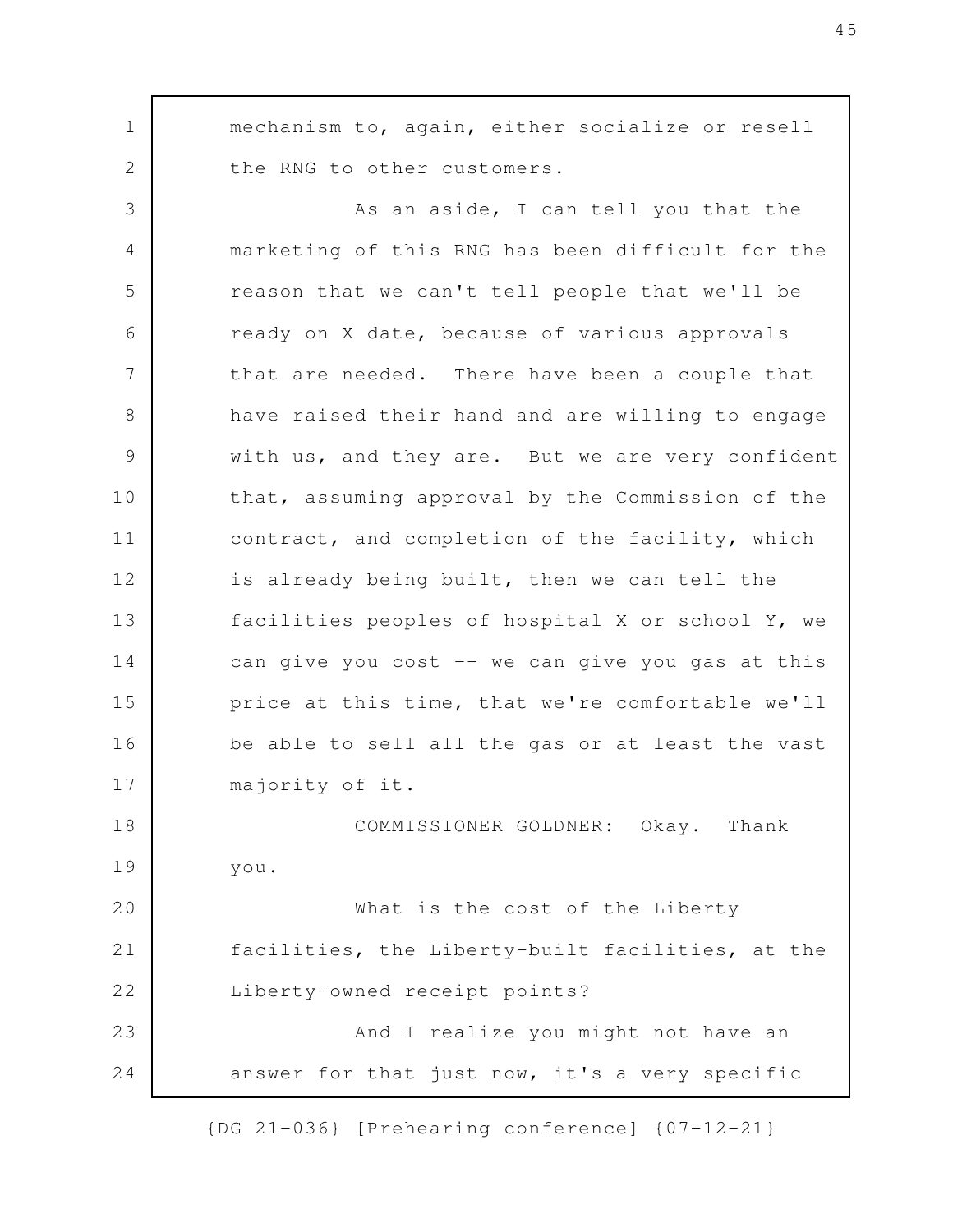question. But the Commission is just trying to understand sort of incremental costs that are required for this contract that might be stranded later, if something goes awry. MR. SHEEHAN: Right. So, I hesitate to put a number, because that's not my area, but it's some hundreds of thousands of dollars for a decompression facility. The current agreement we're working with calls for a distribution charge that will pay for that. Just like any system extension, the tariff requires enough load to generate the distribution revenues that would pay for the extension. And, certainly, that concept would continue through whatever special contracts we have, again, to avoid the stranded issue or cross-subsidy issue. COMMISSIONER GOLDNER: Okay. Thank you. The Commission I think also would be interested in kind of the overall incremental capital requirements. So, we talked about the decompression in the last question. But have you -- have you schemed how much sort of incremental capital would be year by year? Would 1 2 3 4 5 6 7 8 9 10 11 12 13 14 15 16 17 18 19 20 21 22 23 24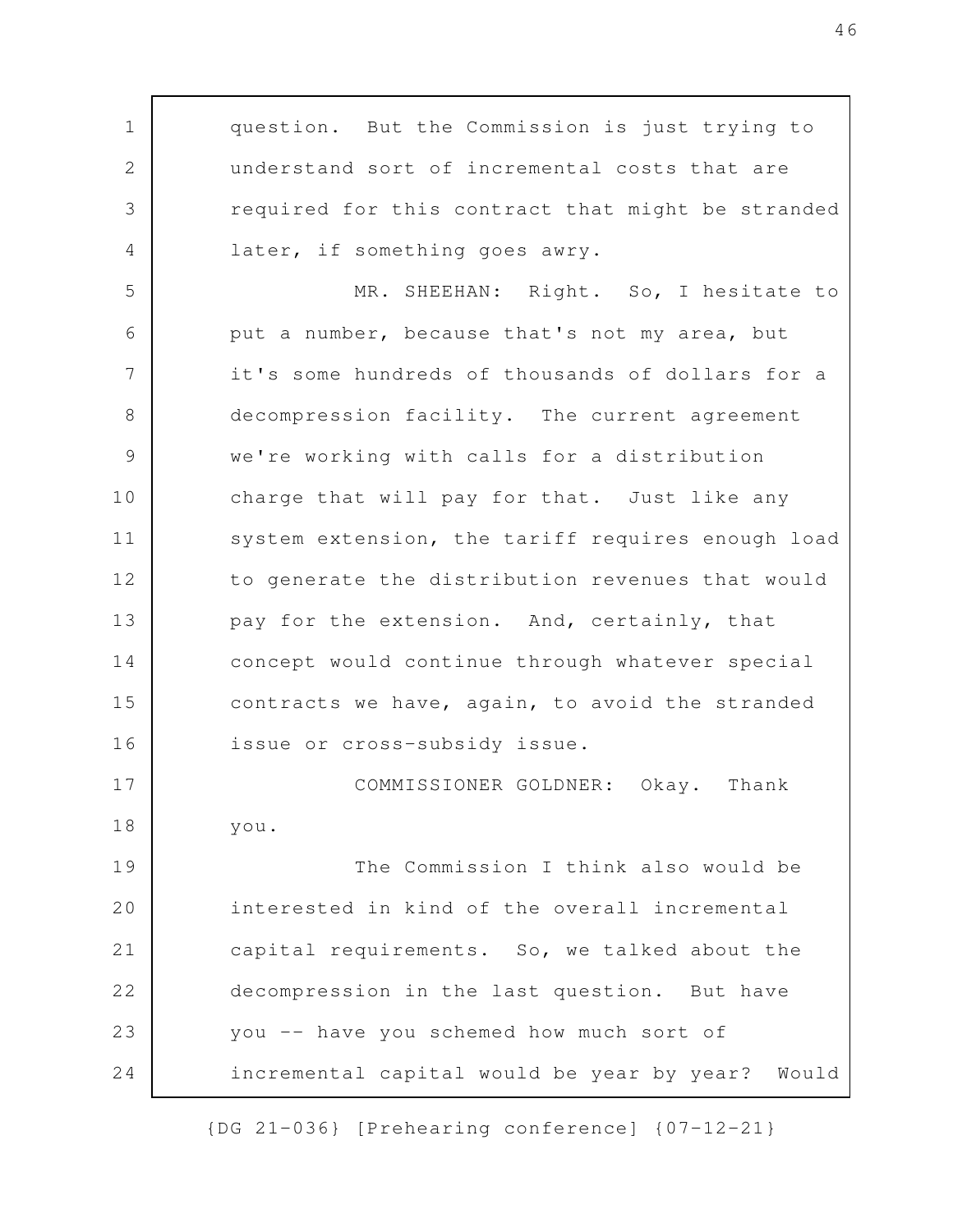it all be up front? Can you share anything on how that would work? MR. SHEEHAN: Again, at a high level, the contract provides that RUDARPA is responsible for delivering the gas to our points. So, there are no costs -- that's rolled into the cost of gas already. At our points is the decompression facility, and once built, you know, it's there for a long time. So, again, if we were to put one in Concord, once it's up and running, there are no additional capital costs just to accept the gas, because it's produced over the years. I don't see any other. Again, once built, it would be up front. The other scenario is a facility in a different location, where we have to run a pipe, that would be part of the decompression facility, a facility and 100 feet of pipe would be in rate base. But I don't see any other capital costs over the years to continue to provide the service. COMMISSIONER GOLDNER: Okay. Thank 1 2 3 4 5 6 7 8 9 10 11 12 13 14 15 16 17 18 19 20 21 22 23 24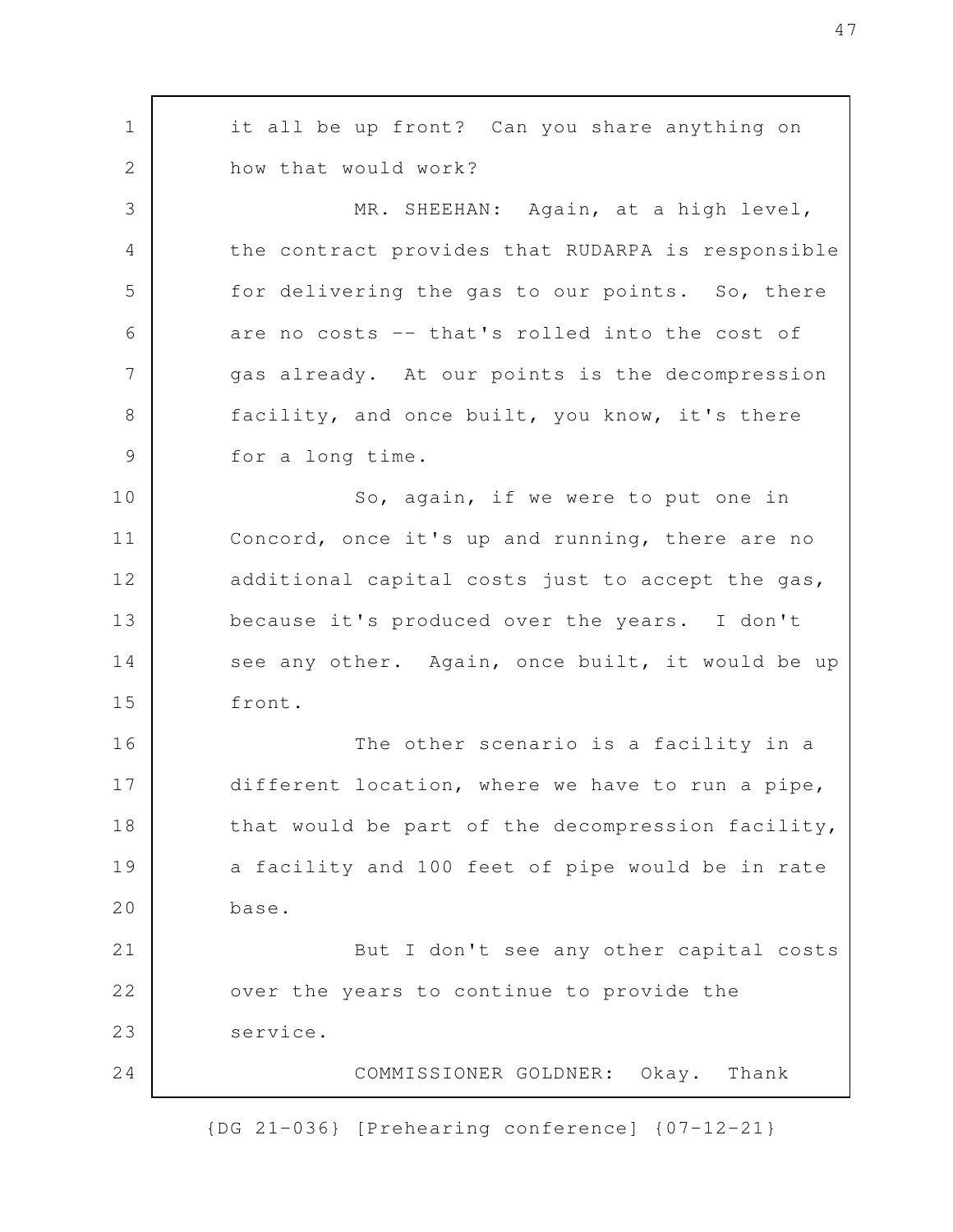you. A clarification question on the 5 percent cap. That am I interpreting that correctly to say that the regular ratepayers could see up to a 5 percent increase in their bill? Is that an appropriate read on the proposal? MR. SHEEHAN: It's not a 5 percent increase on the bill. And I apologize, I didn't brush up on the mechanics of that. It is 5 percent of the RNG. I'm sorry, I can't give you a good answer on that. I do know that that is likely to be the primary topic of discussion of the parties, of "what exposure is there to the non-participating customers and how can that be addressed?" And this 5 percent cap concept is what we proposed in the Petition. And, like I said, I'm sure we'll be talking about it more. COMMISSIONER GOLDNER: Okay. Okay. Thank you. The next question is a little bit longer, and it's -- I think it will also be a topic for further discussion. But what the 1 2 3 4 5 6 7 8 9 10 11 12 13 14 15 16 17 18 19 20 21 22 23 24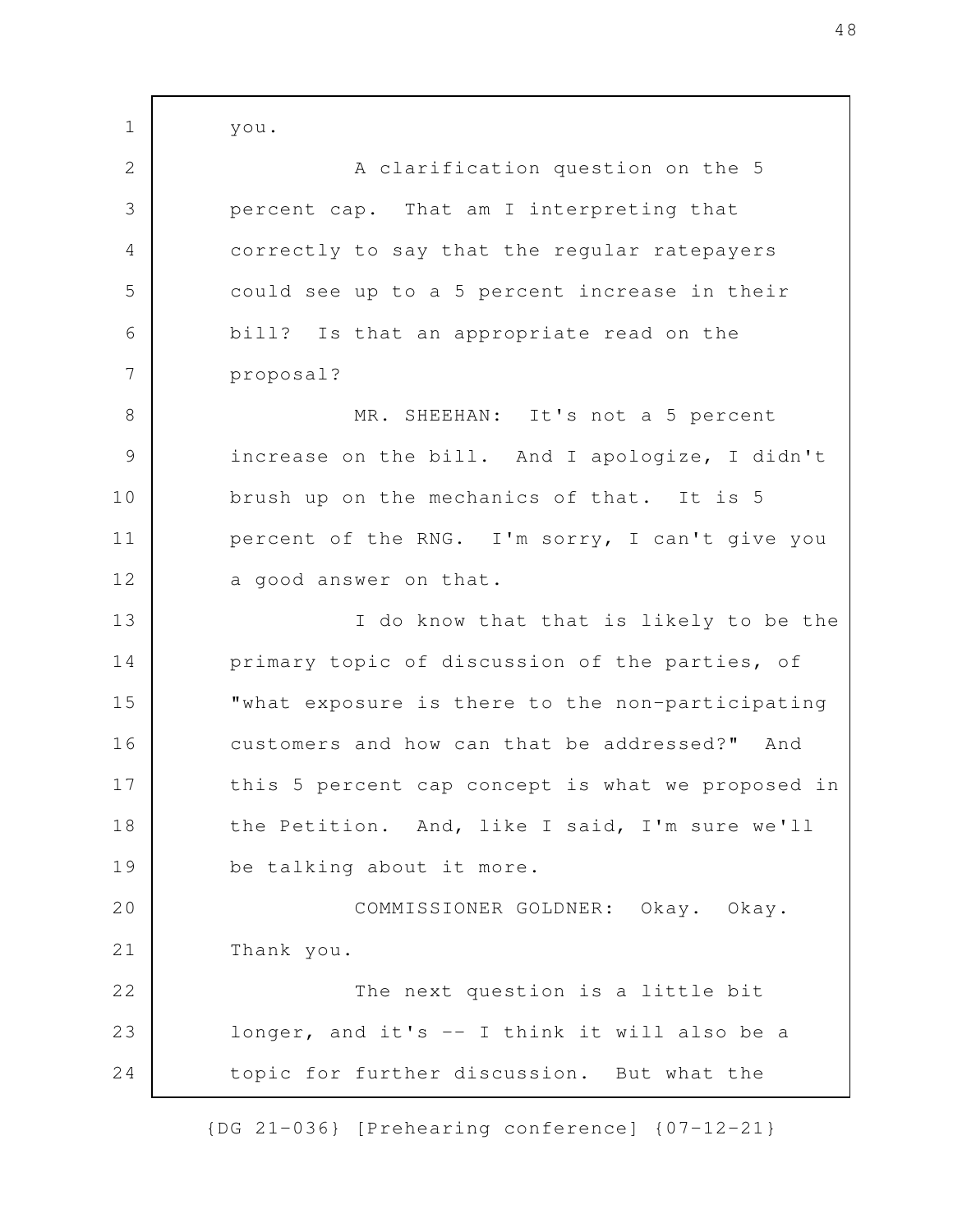Commission would be interested in is, is the relative cost -- is the relative cost in favor of RNG? So, the American Gas Foundation reported that, compared to natural gas at \$3.67 per million Btus, 44 percent of prospective RNG projects are priced between \$7 and \$20, while 56 percent exceed \$20. So, I guess the question is really around do you think you can get close to the cost of conventional natural gas? MR. SHEEHAN: Obviously, time will tell on that. I was trying to pull up the contract. I think the price in our contract with RUDARPA is in the \$10 to \$12 range now. And, you have the contract in front of you, so you can check that. If we were to buy the facility, again, that's really not on the table, but that price would go way down, because it would be divided. Instead of an all-in cost, we would have the fuel cost of I think at \$6, and then we would certainly have the capital cost of buying the facility, and that would be the analysis of how those numbers shake out. But we are in the \$10-\$12 range now, 1 2 3 4 5 6 7 8 9 10 11 12 13 14 15 16 17 18 19 20 21 22 23 24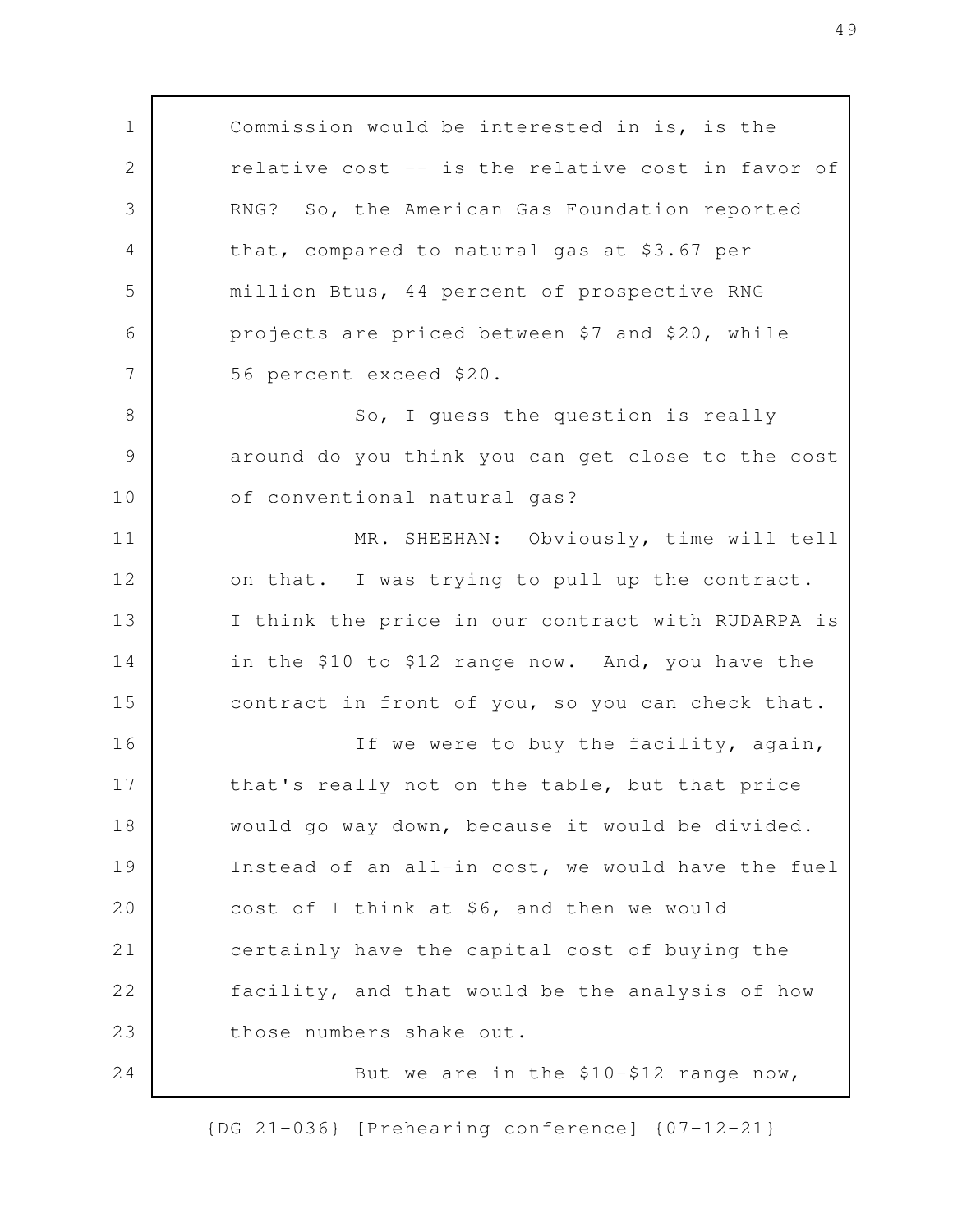subject to check. And, with the TRECs, for those who qualify, that will bring that, probably not down to \$3, but quite a ways down. The other thing to remember is, as you heard a lot in the Granite Bridge hearing, that the prices vary widely summer/winter. So, this price is flat year-round, because the landfill produces gas year-round. So, maybe in summer it's less economic, and winter it's more so, because there's a more nuanced analysis, \$12 gas sounds pretty cheap when it's hitting \$100 in the middle of the winter. COMMISSIONER GOLDNER: Okay. Thank you. CHAIRWOMAN MARTIN: Commissioner Goldner, Ms. Schwarzer had her hand up. MS. SCHWARZER: Thank you very much. I'm not sure if the pricing is confidential, and I know this is a public hearing, and I just thought I would raise that. COMMISSIONER GOLDNER: Okay. Thank you. And my final question for Mr. Sheehan is, would you have any objections to managing the 1 2 3 4 5 6 7 8 9 10 11 12 13 14 15 16 17 18 19 20 21 22 23 24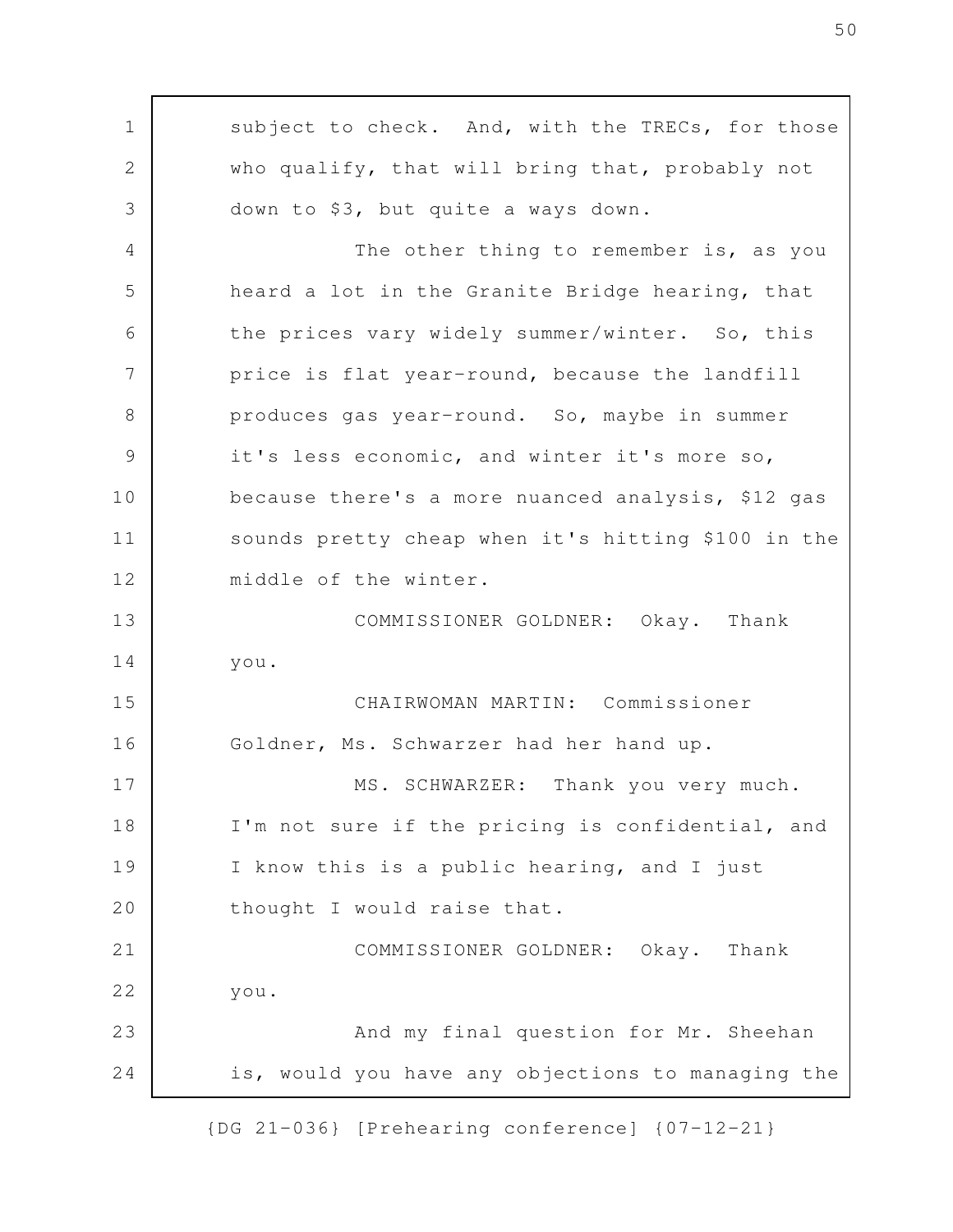project as a pilot, meaning specifically that sort of we're ring-fencing the project with separate accounting? MR. SHEEHAN: No. I mean, not speaking for the finance folks, I'm sure this will be tracked very closely anyway. So, yes. To the extent we are asked to  $--$  yes, I'm sure we could do whatever tracking the Commission deems fair, it will be tracking both the special contractor -- special contract customer use, any opt-in customer use, we'd have to track that so we can credit the bills appropriately. So, yes, I'm sure we can keep track of any numbers that would be relevant. COMMISSIONER GOLDNER: Okay. Thank you. That's all, Madam Chair. CHAIRWOMAN MARTIN: Okay. Thank you. I want to follow up on, we heard some mention of impact of the weather and the season. Is that something that, Mr. Sheehan, you've contemplated? And what impacts do you expect? MR. SHEEHAN: Yes. The possible impact, of course, is simply a snowstorm and the trucks can't drive, and can't get to their 1 2 3 4 5 6 7 8 9 10 11 12 13 14 15 16 17 18 19 20 21 22 23 24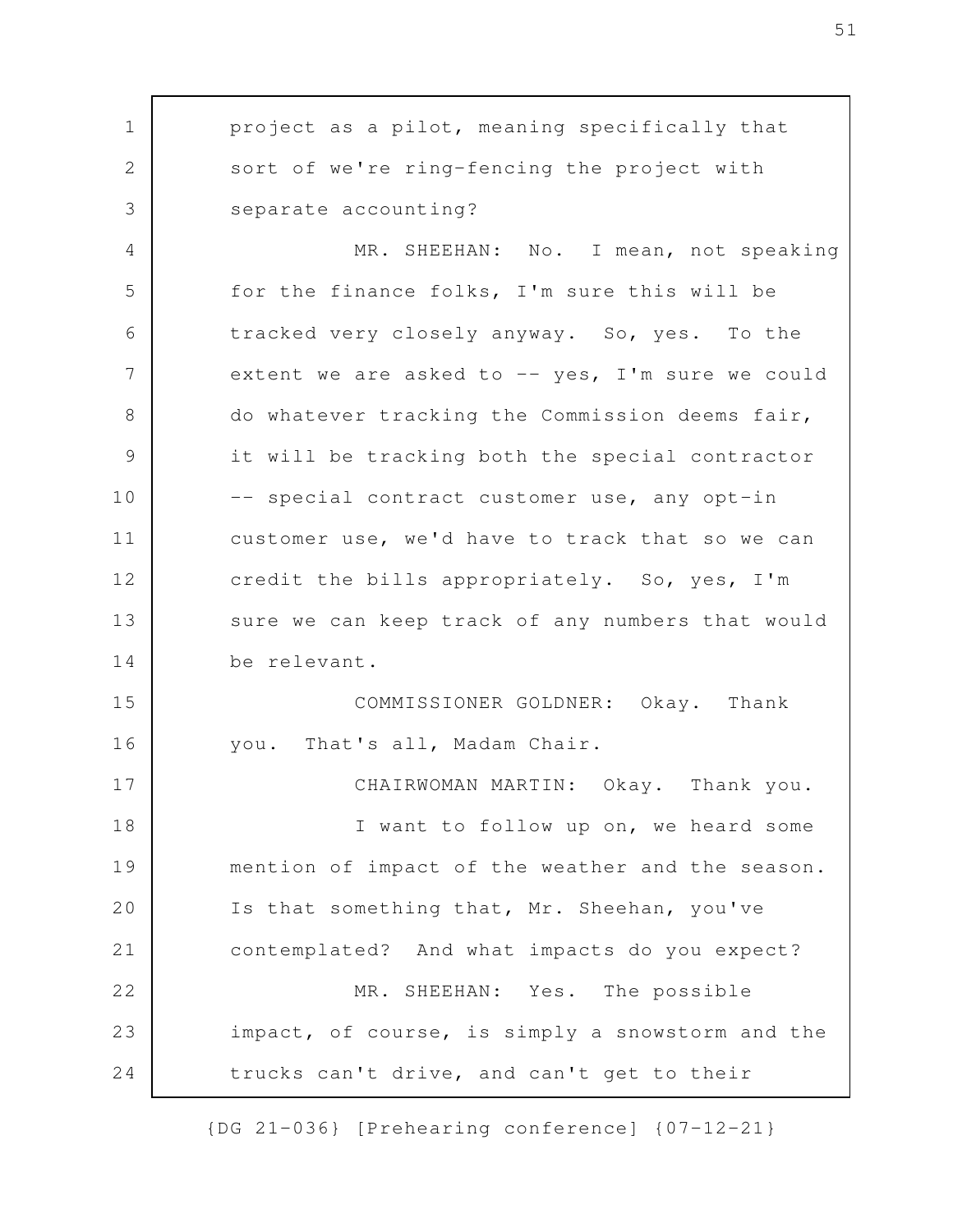facility on time. There are a couple of solutions to that. One is, the special contract customers will be dual fuel. And they will be provided notice "We've got a big storm coming, be ready to switch over to propane on short notice if the truck can't make it." So, that's how we would handle those kind of customers. And for the -- to the extent it's injected into our system, again, we would have notice that there's a possibility of an inability to deliver, and our gas supply folks would be on, ready to just get a little more gas from Dracut to come up the pipeline. So, those are manageable issues. CHAIRWOMAN MARTIN: But I think I'm getting at sort of the science of it and as to whether production actually at the landfill will change seasonally, and whether that's something that you've contemplated? MR. SHEEHAN: My understanding is the production at the landfill is steady. Stuff will be decomposing constantly year-round, slowly declining over the years, as landfills do, and that's part of the projections here as well. 1 2 3 4 5 6 7 8 9 10 11 12 13 14 15 16 17 18 19 20 21 22 23 24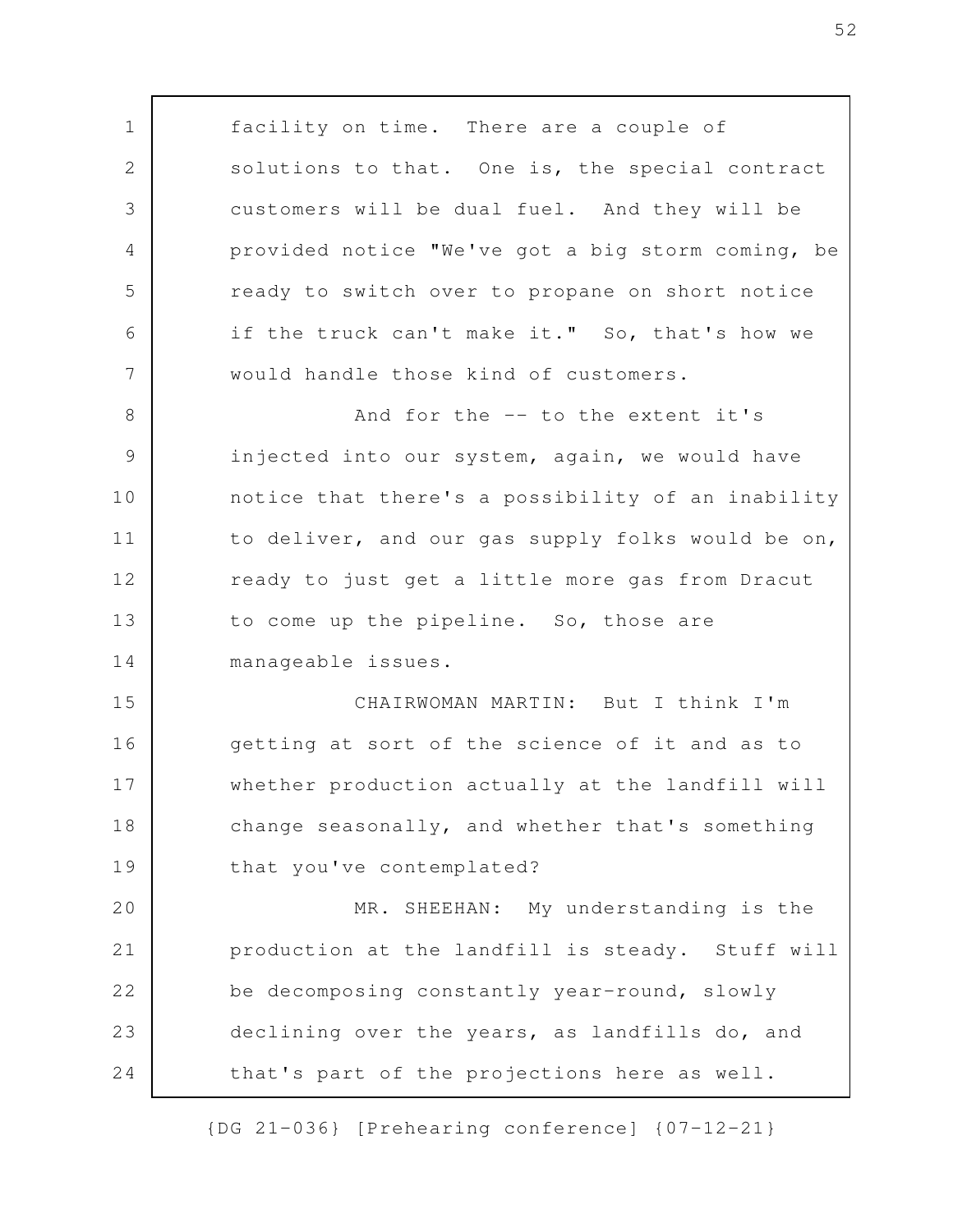So, other than mechanical hiccups, we expect the RUDARPA facility to generate pretty much the same gas 24/7/365. CHAIRWOMAN MARTIN: Okay. Another question along the lines of production. Oh, Ms. Schwarzer. MS. SCHWARZER: Thank you, Madam Chair. The Department of Energy does have concerns that weather could impact production of gas at the landfill, based on freezing temperatures, and the experience that UNH has had with its own landfill gas project. So, I wanted to just bring that to the Commission's attention. CHAIRWOMAN MARTIN: Thank you, Ms. Schwarzer. That is the kind of thing that I was hoping to highlight for Liberty and the parties related to my question. MR. SHEEHAN: On that topic, the UNH landfill is not treated, it is pretty much pure landfill gas going directly to their boiler. This landfill gas that would be cleaned substantially to the so-called "pipeline quality". So, it's a different process, a 1 2 3 4 5 6 7 8 9 10 11 12 13 14 15 16 17 18 19 20 21 22 23 24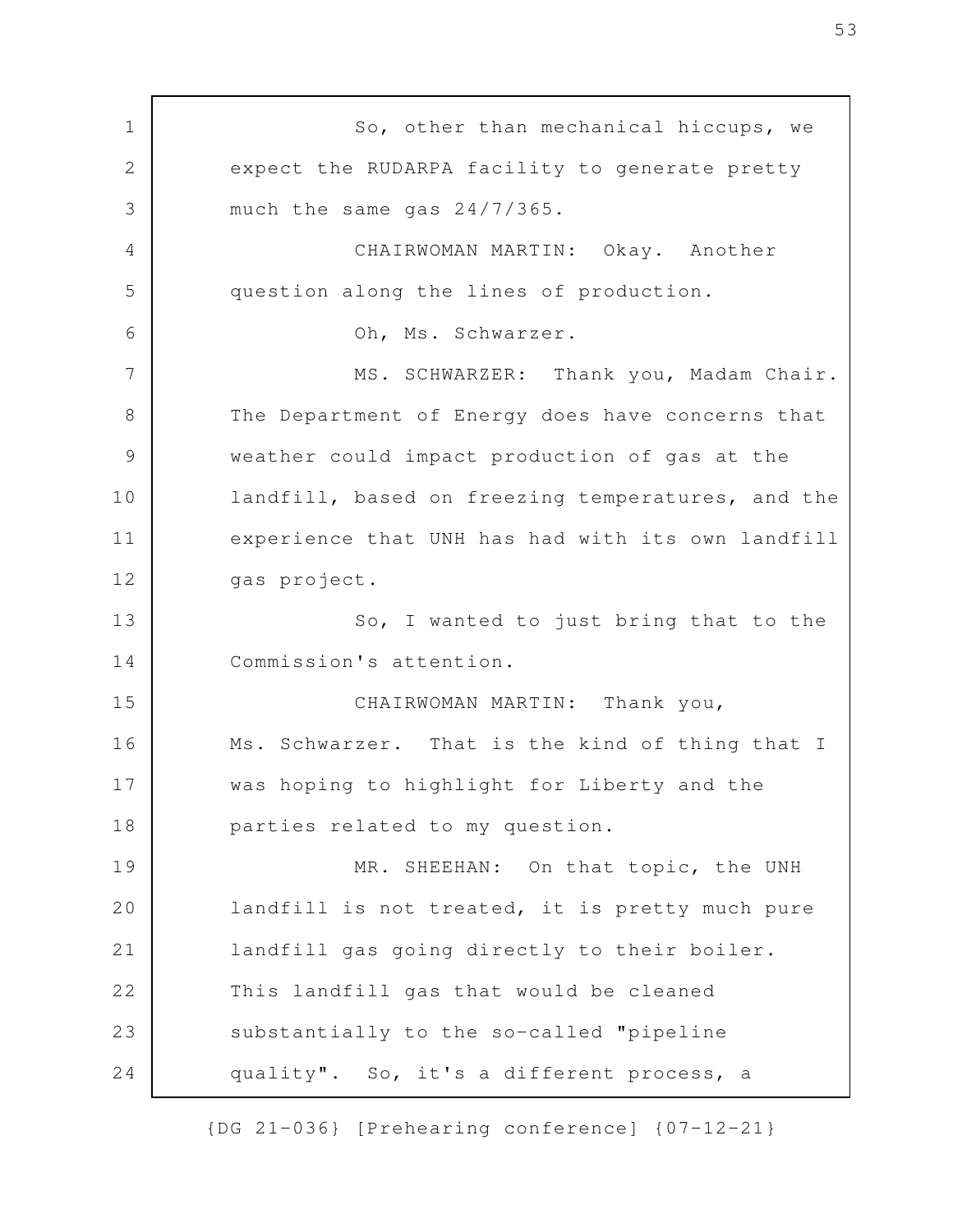different gas. And I'm not the one to talk about whether there could be production issues with cold weather, but we don't expect it. And, again, if there are issues, the special contract customers will be dual fuel. And the quantity is small enough that, if it doesn't get to Concord as planned, we could sell it as pipeline gas. CHAIRWOMAN MARTIN: Okay. Thank you. Is there any or has there been any contemplation of the potential for the landfill as a source to come to an end within the 17 years? And, if so, what would happen there? MR. SHEEHAN: There is. Apparently, landfill gas production projections is a science, and that has been well studied, and was an important part of this process here. And there are charts that show what it has produced historically over the last 10 or 20 years, and what it's intended to produce out in the future. And it is, again, a science, based on terms of going in and time remaining, *etcetera*. So, there is a curve that will show the -- actually, in discovery, that will show the 1 2 3 4 5 6 7 8 9 10 11 12 13 14 15 16 17 18 19 20 21 22 23 24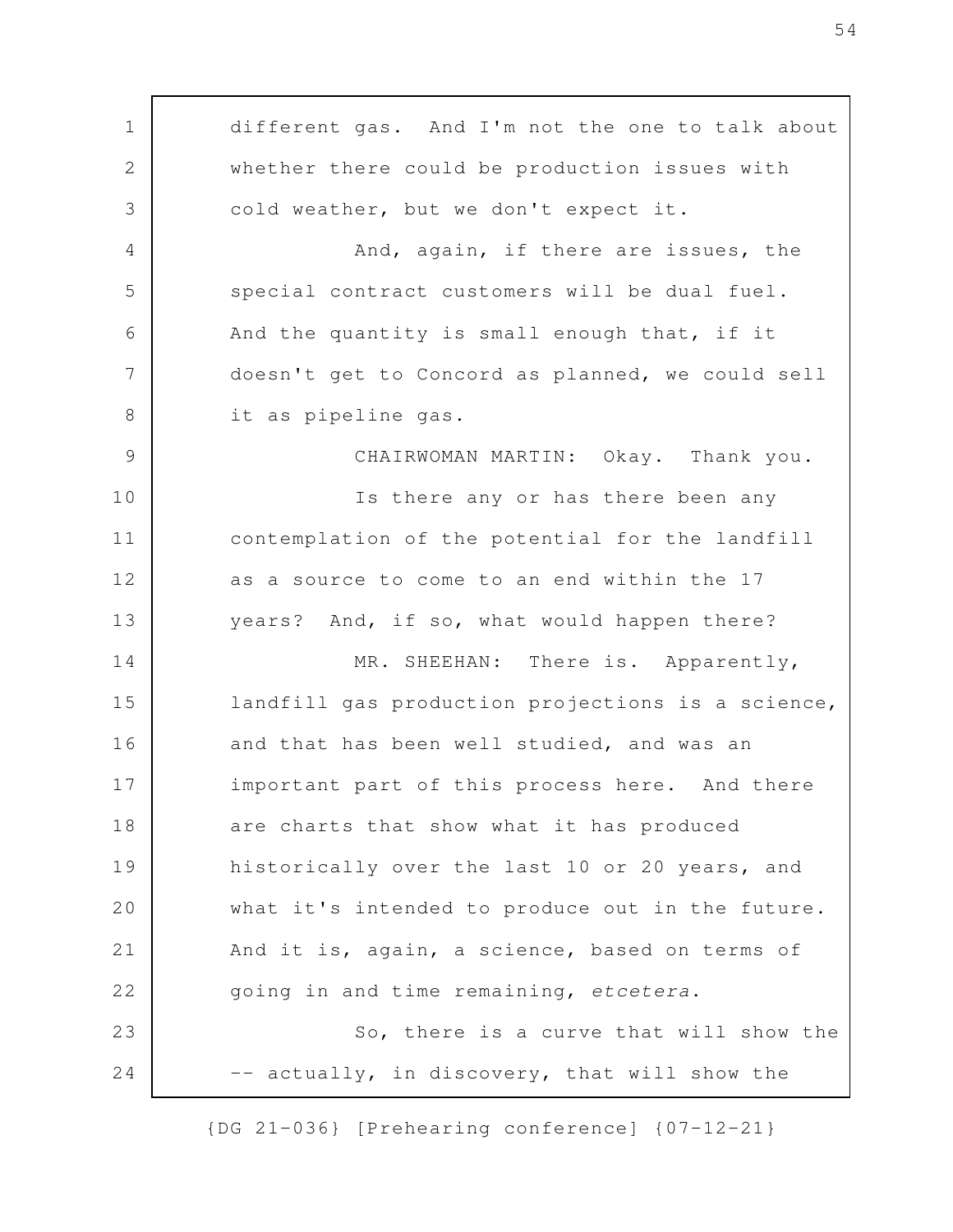expected output of the landfill over the next 20 years, and we expect it to go down. Could it fluctuate? Yes. But it's a fairly steady, minor fluctuation over the years. And, again, the contract calls for us simply to buy all they produce. If they stop producing, we won't buy anything. CHAIRWOMAN MARTIN: Okay. Thank you. I have a question related to the contract with RUDARPA, and the ability for the Commission to oversee the process, I guess, as this moves forward. Is there -- what are the terms that allow for sanctioning for operation or maintenance by RUDARPA, if any? MR. SHEEHAN: In terms for "sanctioning" you said? CHAIRWOMAN MARTIN: Yes. In other words, what mechanism does Liberty have in its contract related to the operation and maintenance by RUDARPA, if any? You may not. MR. SHEEHAN: I mean, I don't recall in the current version -- form, before there was an issue, because if we were going to buy the 1 2 3 4 5 6 7 8 9 10 11 12 13 14 15 16 17 18 19 20 21 22 23 24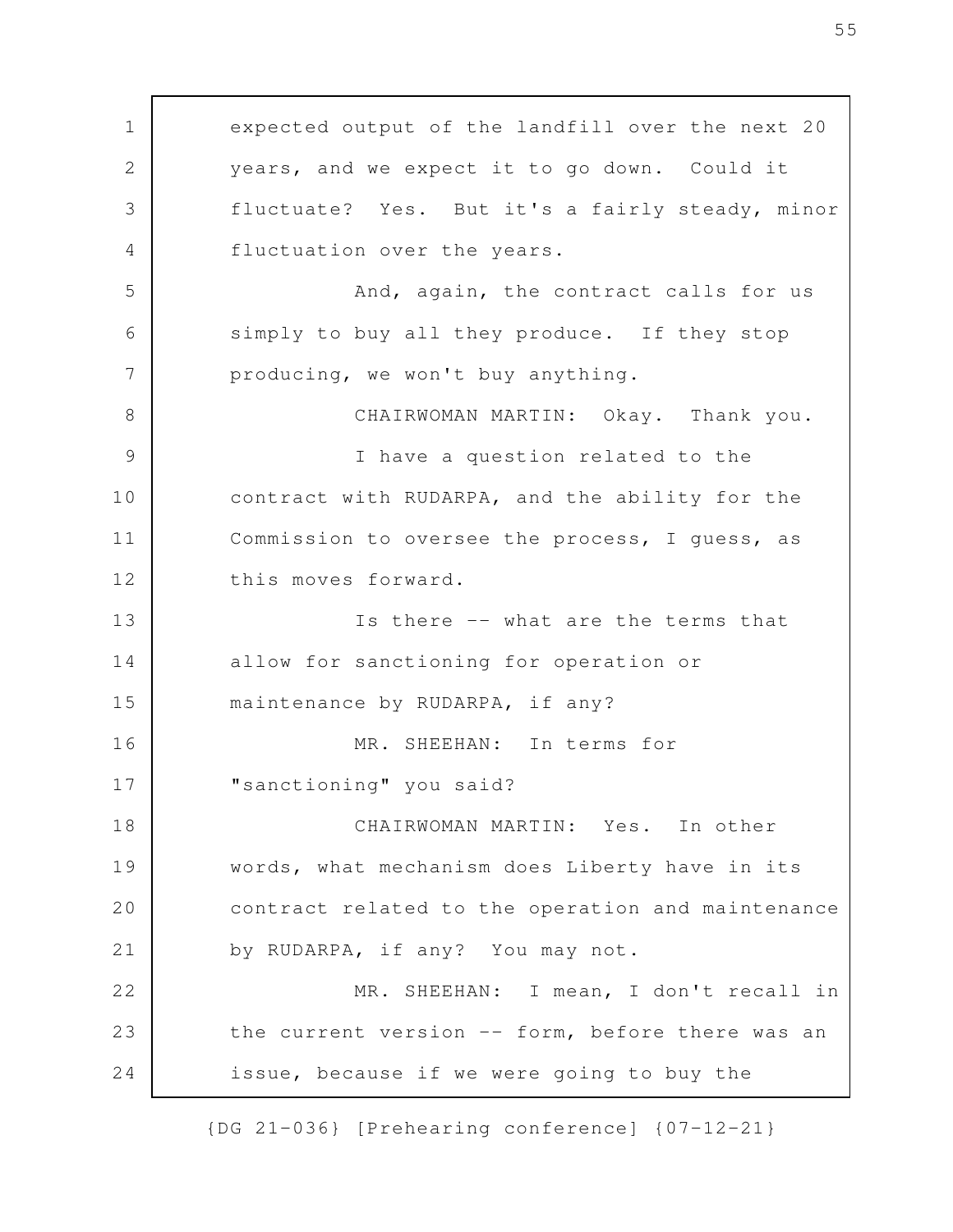facility, we had to make sure it was maintained*, etcetera*, there was a separate, if you go in that docket, I think it was filed, a separate operation and maintenance agreement, that RUDARPA was going to do it, but we had the right to step in, if we had to. I think what we have in the contract now, again, is we simply buy what they produce. And, if it's not up to quality, we don't have to buy it. There is a provision, I believe, in the "Option to Purchase" section that provides who would do the operation and maintenance. The expectation is it would continue to be RUDARPA, even if they sold the facility, that they would be responsible to continue. But I'm not sure of that, but it is in the contract. CHAIRWOMAN MARTIN: Okay. Thank you. And we've heard a little bit about some other facilities like this in New Hampshire. But what can you tell us about this type of project elsewhere? And have you looked at the experiences that have been had across the U.S., and have you seen any pitfalls or issues that 1 2 3 4 5 6 7 8 9 10 11 12 13 14 15 16 17 18 19 20 21 22 23 24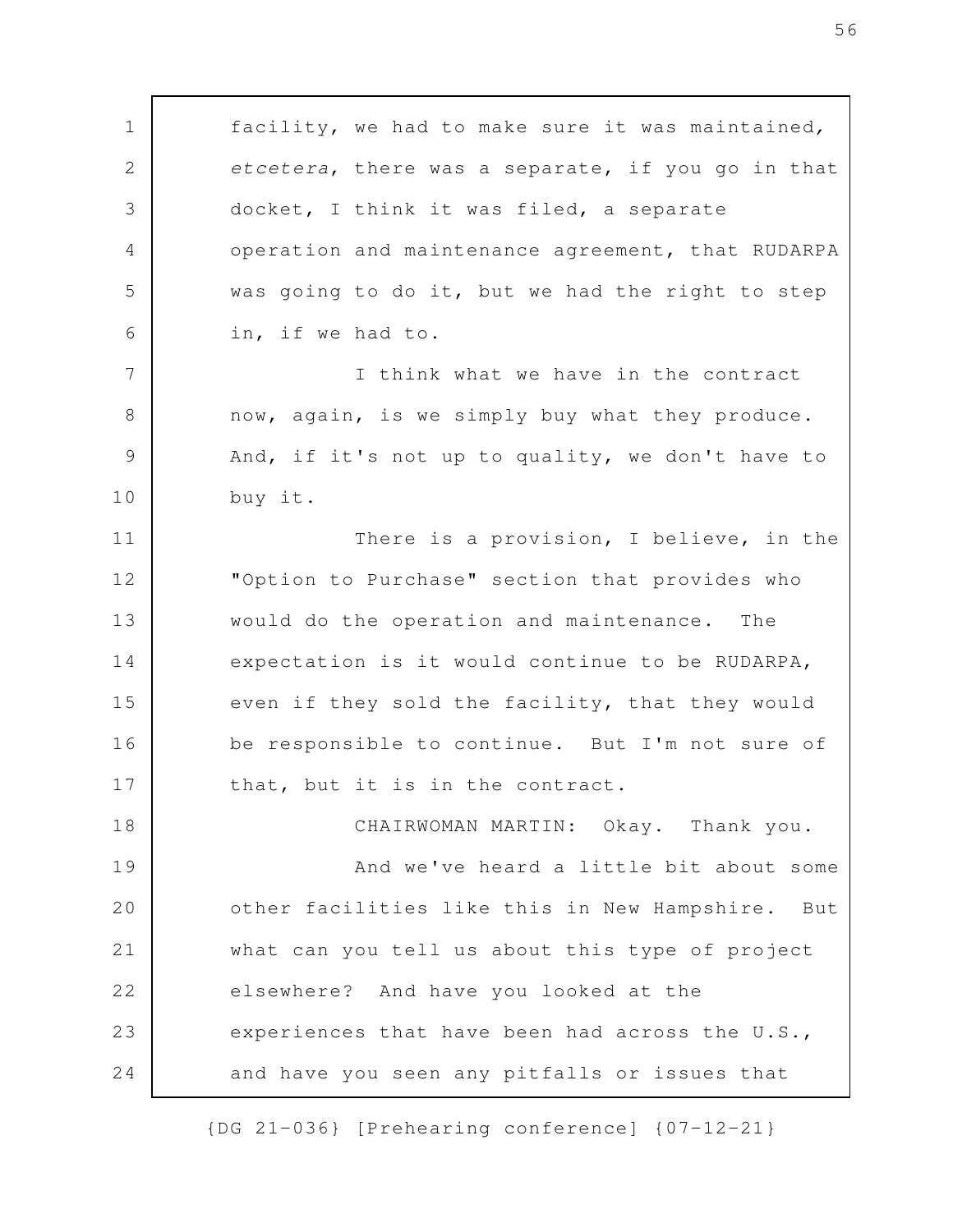have occurred?

1

MR. SHEEHAN: So, I'm definitely not the person to answer that question. But, in conversing with Mr. Stevens, who filed testimony, and Mr. Clark, and some of it is in their testimony, if I recall, the all star **[**Fresh Kills**?]** example is the landfill, frankly, one of the largest in the world, in Staten Island, that has been generating RNG for decades, I think they went on line in the '70s or '80s, and it's still working fine. There are many  $--$  this is a  $--$  although a longstanding practice, there is a new wave of it going on now. So, there are lots of projects 2 3 4 5 6 7 8 9 10 11 12 13 14

that at least have come on line that are in process like ours. There are trade groups that focus on this, of which Mr. Clark and Mr. Stevens are members of. So, again, there's a lot of information there, we are looking at it, and we are learning from it the best we can. 15 16 17 18 19 20

And the same with the RUDARPA folks. They're also in that world. And it's in their interest to make sure they build a good facility that generates the gas promised in its contract. 21 22 23 24